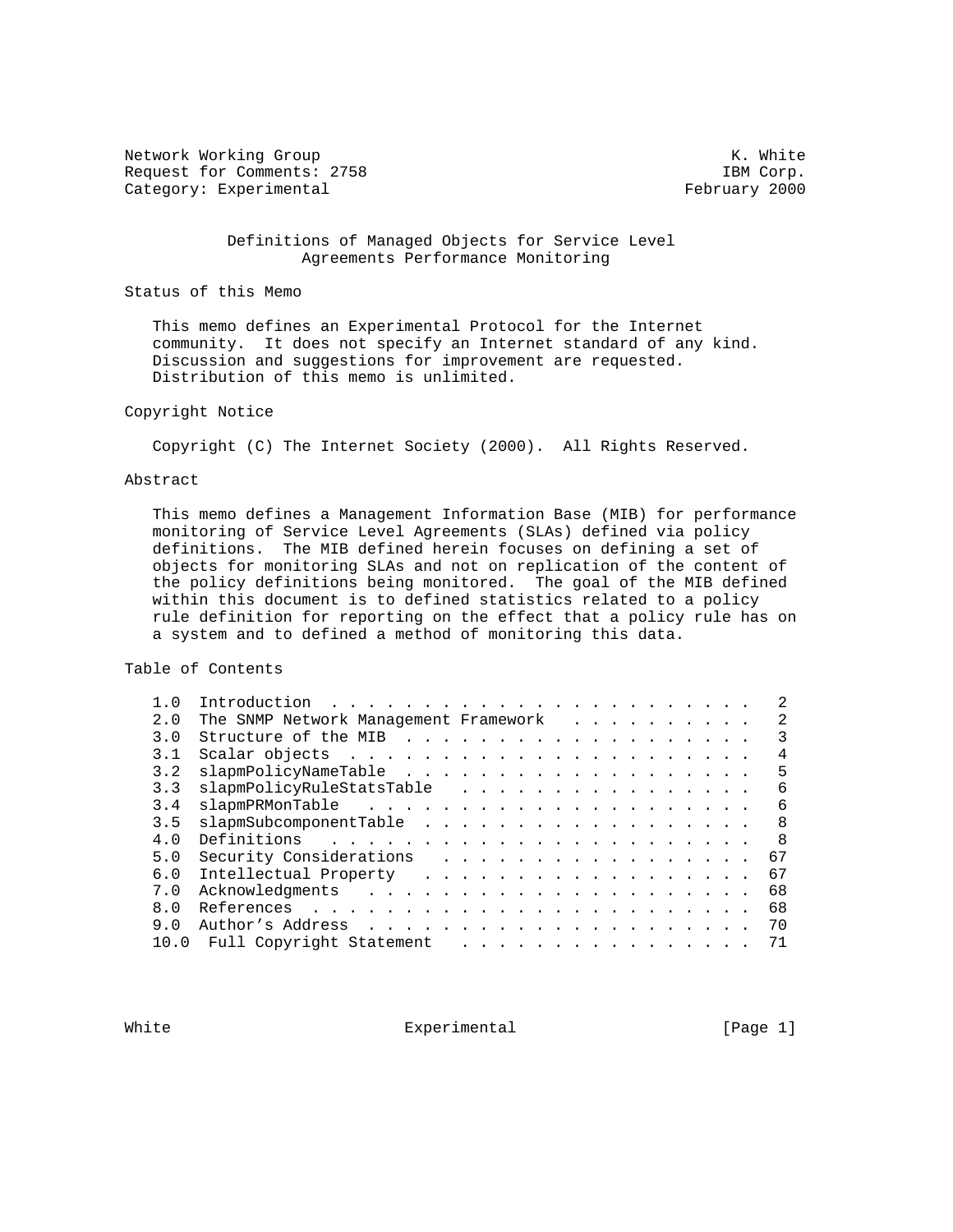# 1.0 Introduction

 The key words "MUST", "MUST NOT", "REQUIRED", "SHALL", "SHALL NOT", "SHOULD", "SHOULD NOT", "RECOMMENDED", "MAY", and "OPTIONAL" in this document are to be interpreted as described in RFC 2119, reference [13].

 This document's purpose is to define a MIB module for performance management of Service Level Agreements (SLAs). It is assumed that an SLA is defined via policy schema definitions. The policy definitions being modeled with respect to performance management is primarily related to network Quality of Service (QOS). There are a number of methods that exist for defining and administering policy. Definition of these methods is considered out side of the scope of this document.

 The MIB module defined within this memo has been modeled using the various versions of the schema definitions being developed within the Policy Framework Working Group in the IETF. The content of the MIB defined within this memo has evolved along with the Policy Framework Working Group schema definitions.

2.0 The SNMP Network Management Framework

 The SNMP Management Framework presently consists of five major components:

- o An overall architecture, described in RFC 2571 [7].
- o Mechanisms for describing and naming objects and events for the purpose of management. The first version of this Structure of Management Information (SMI) is called SMIv1 and described in STD 16, RFC 1155 [14], STD 16, RFC 1212 [15] and RFC 1215 [16]. The second version, called SMIv2, is described in STD 58, RFC 2578 [3], STD 58, RFC 2579 [4] and STD 58, RFC 2580 [5].
- o Message protocols for transferring management information. The first version of the SNMP message protocol is called SNMPv1 and described in STD 15, RFC 1157 [1]. A second version of the SNMP message protocol, which is not an Internet standards track protocol, is called SNMPv2c and described in RFC 1901 [17] and RFC 1906 [18]. The third version of the message protocol is called SNMPv3 and described in RFC 1906 [18], RFC 2572 [8] and RFC 2574 [10].
- o Protocol operations for accessing management information. The first set of protocol operations and associated PDU formats is described in STD 15, RFC 1157 [1]. A second set of protocol

White Experimental Experimental [Page 2]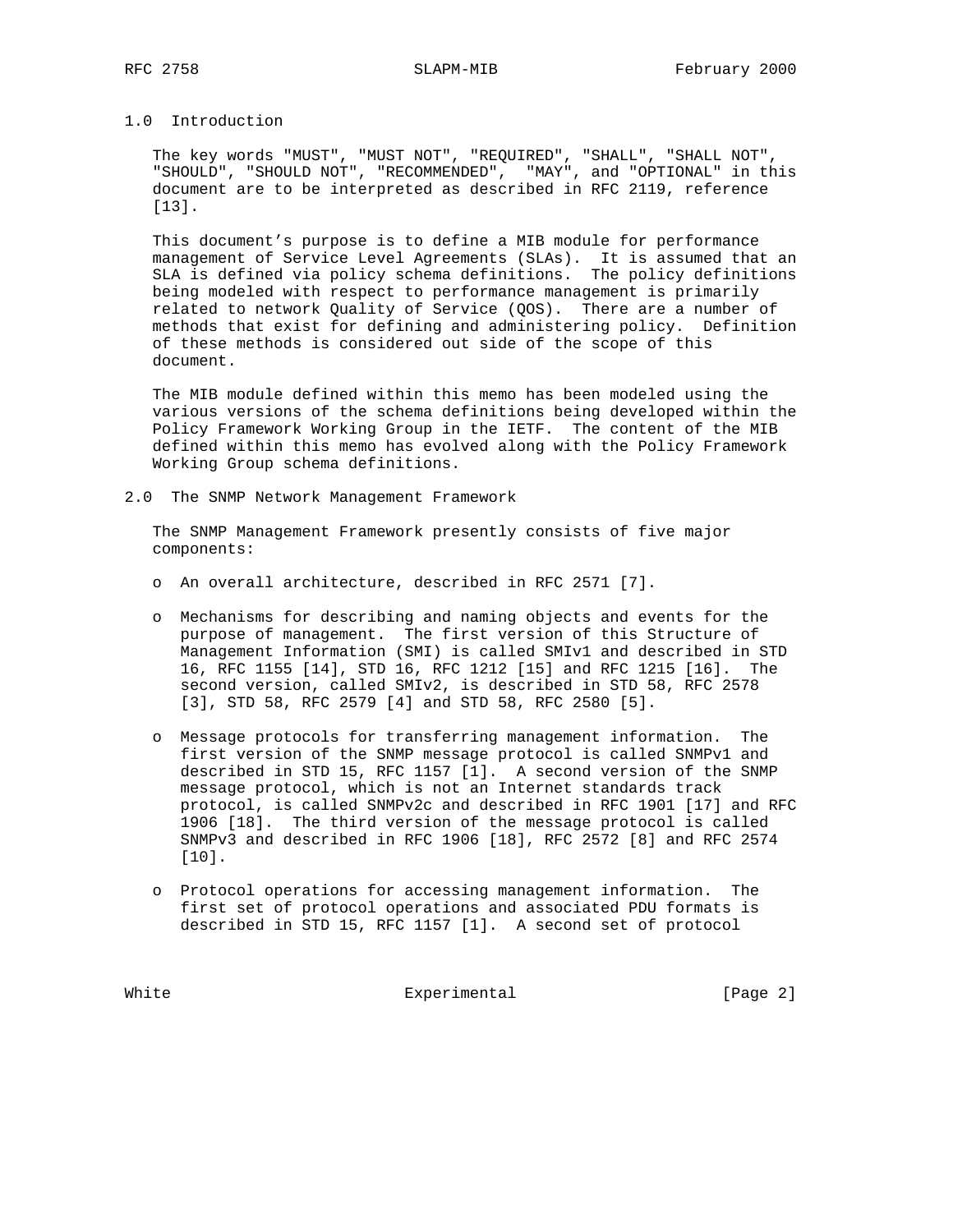operations and associated PDU formats is described in RFC 1905 [6].

 o A set of fundamental applications described in RFC 2573 [9] and the view-based access control mechanism described in RFC 2575 [11].

 Managed objects are accessed via a virtual information store, termed the Management Information Base or MIB. Objects in the MIB are defined using the mechanisms defined in the SMI.

 This memo specifies a MIB module that is compliant to the SMIv2. A MIB conforming to the SMIv1 can be produced through the appropriate translations. The resulting translated MIB must be semantically equivalent, except where objects or events are omitted because no translation is possible (use of Counter64). Some machine readable information in SMIv2 will be converted into textual descriptions in SMIv1 during the translation process. However, this loss of machine readable information is not considered to change the semantics of the MIB.

3.0 Structure of the MIB

The SLAPM-MIB consists of the following components:

- o scalar objects
- o slapmPolicyNameTable
- o slapmPolicyRuleStatsTable (equivalent to the deprecated slapmPolicyStatsTable)
- o slapmPRMonTable (equivalent to the deprecated slapmPolicyMonitorTable)
- o slapmSubcomponentTable

 Refer to the compliance statement defined within SLAPM-MIB for a definition of what objects and notifications MUST be implemented by all systems as opposed to those that MUST be implemented by end systems only.

 Initially most of the tables defined by the MIB module within this document where directly indexed using a policy's name and a subordinate traffic profile name. Over time the structure and resulting naming has grown more complex and as such has exceeded the capacity of being used as a direct MIB table index. As a result of this the original tables (slapmPolicyStatsTable and

White Experimental Experimental [Page 3]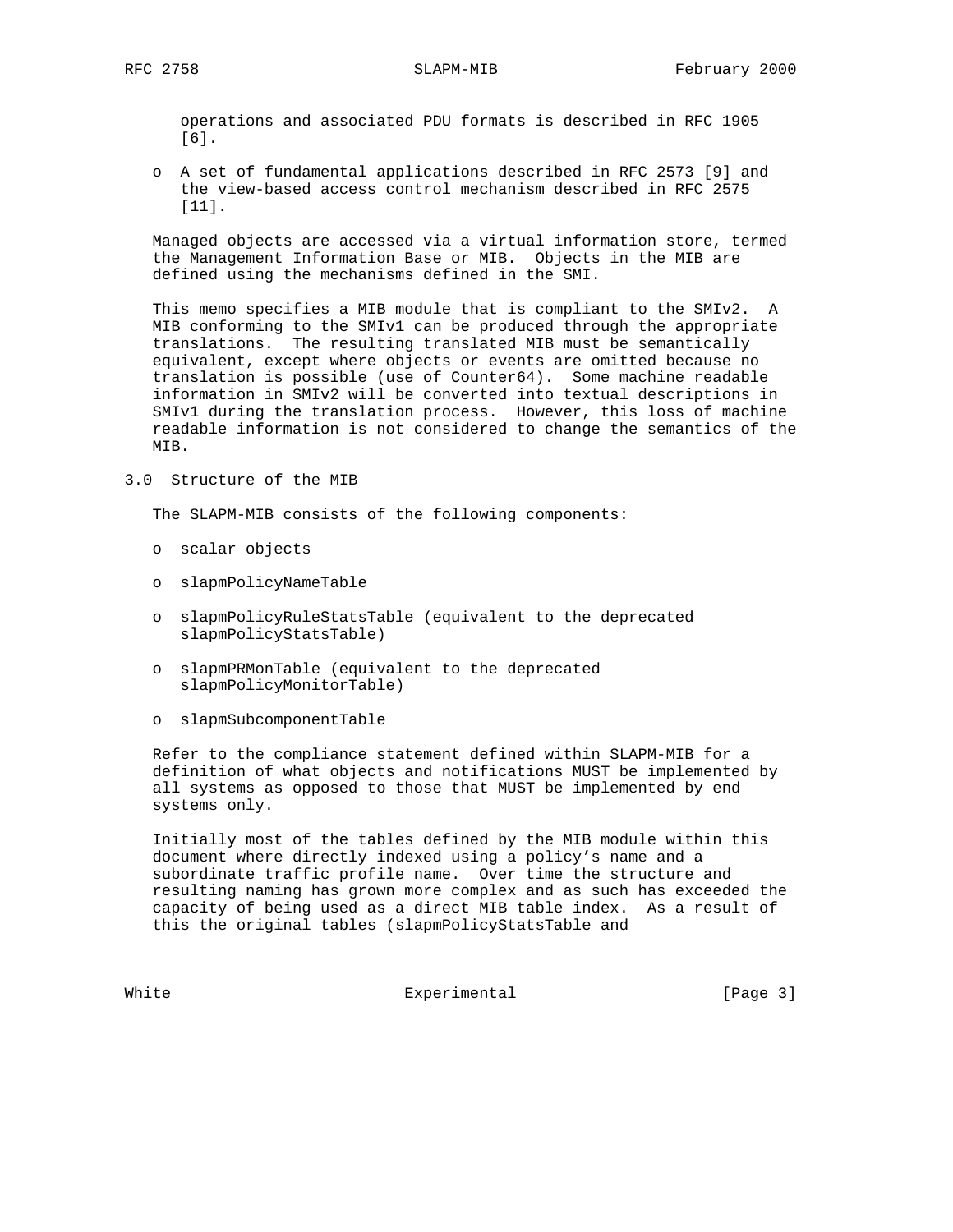slapmPolicyMonitorTable) have been deprecated and replaced with new tables that use an Unsigned32 index element instead of "names". A new table has been defined, slapmPolicyNameTable, that maps the Unsigned32 index to a unique name associated with a given policy rule definition.

3.1 Scalar objects

Global objects defined within SLAPM-MIB:

o slapmSpinLock

 Enables multiple management application access to SLAPM-MIB. An agent MUST implement the slapmSpinLock object to enable management applications to coordinate their use of the SLAPM-MIB. Management application use of slapmSpinLock is OPTIONAL.

 o slapmPolicyCountQueries, slapmPolicyCountAccesses, slapmPolicyCountSuccessAccesses, and slapmPolicyCountNotFounds

 Basic statistics on the amount of policy directory access that has occurred at a system.

o slapmPolicyPurgeTime

 Used to prevent the entries in various SLAPM-MIB tables that relate to a policy definition from immediately being deleted when the corresponding policy definition no longer exists. This gives management applications time to discover this condition and close out any polled based interval data that may be being collected. All dependent slapmPRMonTable entries are also deleted when its parent slapmPolicyRuleStatsEntry is removed. Refer to the OBJECT description for slapmPolicyPurgeTime for a more precise description of this function.

o slapmPolicyTrapEnable

 This object enables or suppresses generation of slapmPolicyRuleDeleted or slapmPolicyRuleMonDeleted notifications.

o slapmPolicyTrapFilter

 This object enables suppression of slapmSubcMonitorNotOkay notifications.

White **Experimental** Experimental [Page 4]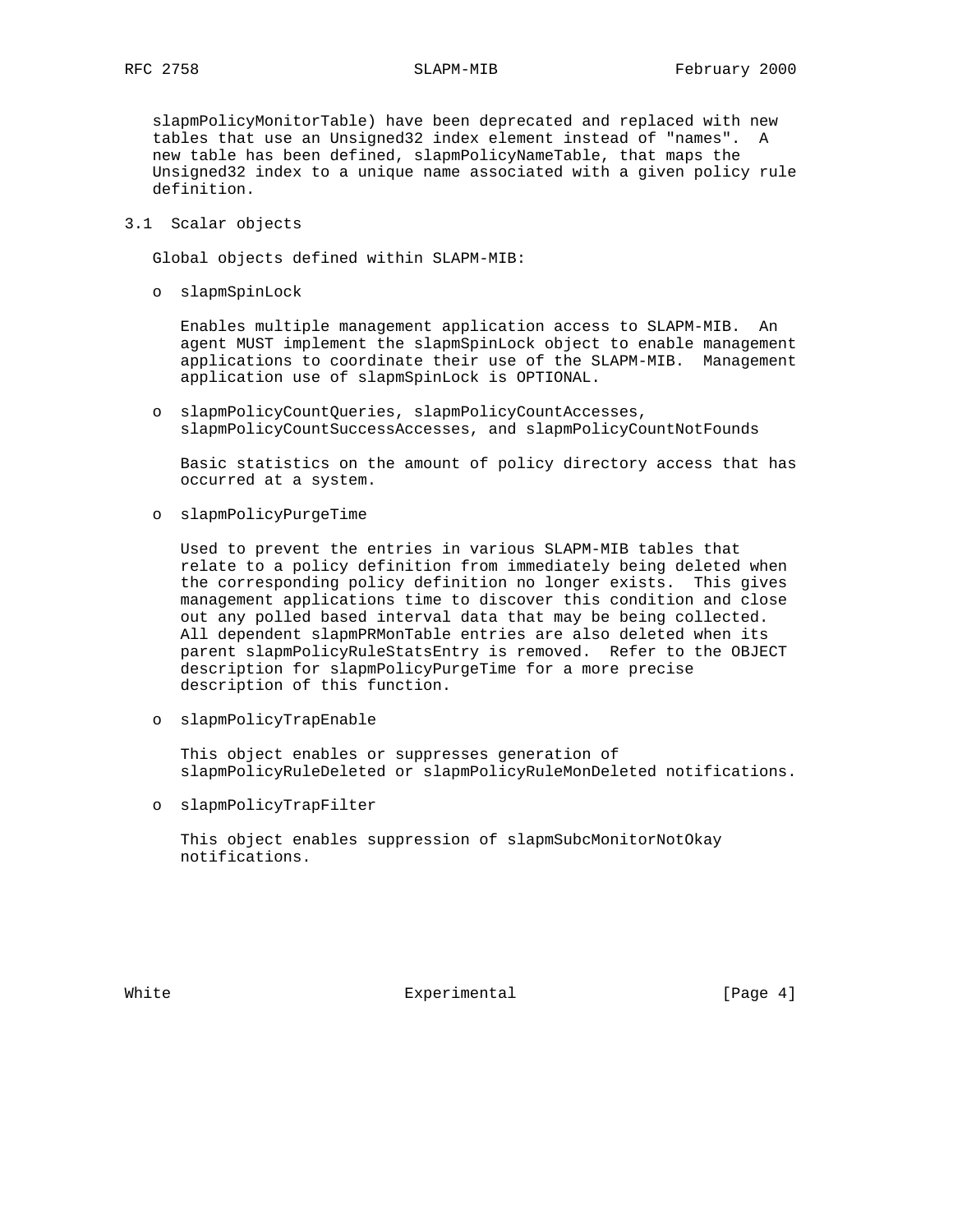### 3.2 slapmPolicyNameTable

 The slapmPolicyNameTable maps a Unsigned32 index to a unique name associated with a given policy rule definition.

 Currently, the core schema definition being worked on within the Policy Framework working group defines five general classes: policyGroup, policyRule, policyCondition, policyTimePeriodCondition, and policyAction. "Policies can either be used in a stand-alone fashion or aggregated into policy groups to perform more elaborate functions. Stand-alone policies are called policy rules. Policy groups are aggregations of policy rules, or aggregations of policy groups, but not both." Each policy rule consists of a set of conditions and a set of actions. Policy rules may be aggregated into policy groups.

 "Instances in a directory are identified by distinguished names (DNs), which provide the same type of hierarchical organization that a file system provides in a computer system. A distinguished name is a sequence of relative distinguished names (RDNs), where an RDN provides a unique identifier for an instance within the context of its immediate superior, in the same way that a filename provides a unique identifier for a file within the context of the folder in which it resides."

 Each of these instances can also be named to fit in with the existing DEN practice with a commonName (cn) attribute as oppose to the classes name attribute.

 "The cn, or commonName, attribute is an X.500 attribute. It stands for commonName. It specifies a user-friendly name by which the object is commonly known. This name may be ambiguous by itself. This name is used in a limited scope (such as an organization). It conforms to the naming conventions of the country or culture with which it is associated. CN is used universally in DEN as the naming attribute for a class."

 An slapmPolicyNameEntry contains a single object, slapmPolicyNameOfRule, that contains the unique name associated with a policy rule instance. An slapmPolicyNameEntry is indexed by a Unsigned32 index, slapmPolicyNameIndex, that is assigned by the implementation of this MIB.

White **Experimental** Experimental [Page 5]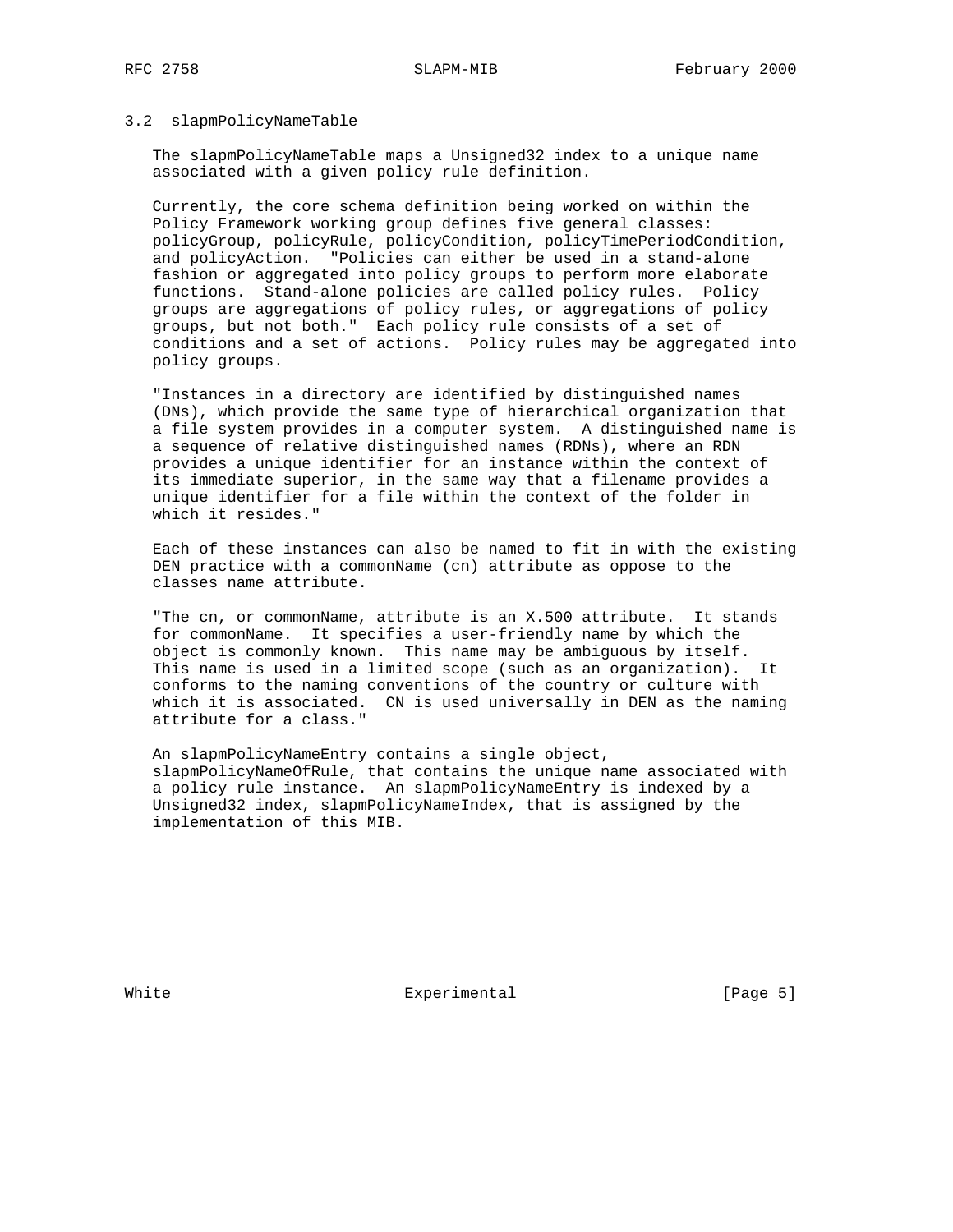### 3.3 slapmPolicyRuleStatsTable

 This table is functionally equivalent to the deprecated slapmPolicyStatsTable. The slapmPolicyStatsTable uses the name of both a policy definition and a traffic profile name to index an entry. The slapmPolicyRuleStatsTable uses an slapmPolicyNameEntry index (Unsigned32) instead.

 The slapmPolicyRuleStatsTable is the main table defined by SLAPM-MIB. The primary index for this table is slapmPolicyNameSystemAddress that enables support of multiple systems from a single policy agent. The index element, slapmPolicyNameSystemAddress, value must be either the zero-length octet string when at a policy agent only a single system is being support, 4 octets for a ipv4 address, or 16 octets for a ipv6 address.

 It is possible that on a single system multiple policy agent instances exists. The Entity MIB, refer to [19], should be used to handle the resulting MIBs.

 With respect to slapmPolicyNameSystemAddress one slapmPolicyRuleStatsEntry exists for each policy rule instance. Entries in this table are not administered via SNMP. An agent implementation for this table MUST reflect its current set of policy rule instances via table entries. The mechanisms for policy administration are outside of the scope of this memo.

### 3.4 slapmPRMonTable

 This table is functionally equivalent to the deprecated slapmPolicyMonitorTable. The slapmPolicyMonitorTable uses the name of both a policy definition and a traffic profile name to index an entry. The slapmPRMonTable uses an slapmPolicyNameEntry index (Unsigned32) instead.

 The slapmPRMonTable provides a method of monitoring the effect of SLA policy being used at a system. A management application creates an slapmPRMonEntry for each collection that it requires. The value of the BITS slapmPRMonControl object determines what type of monitoring occurs, at what level to monitor and whether trap support is enabled:

o monitorMinRate(0)

 Use the value of slapmPRMonInterval as the interval to determine current traffic in and out rates, using slapmPRMonCurrentInRate and slapmPRMonCurrentOutRate, that can be compared to slapmPRMonMinRateLow for determining when to generate a slapmPolicyRuleMonNotOkay notification. The notification

White Experimental Experimental [Page 6]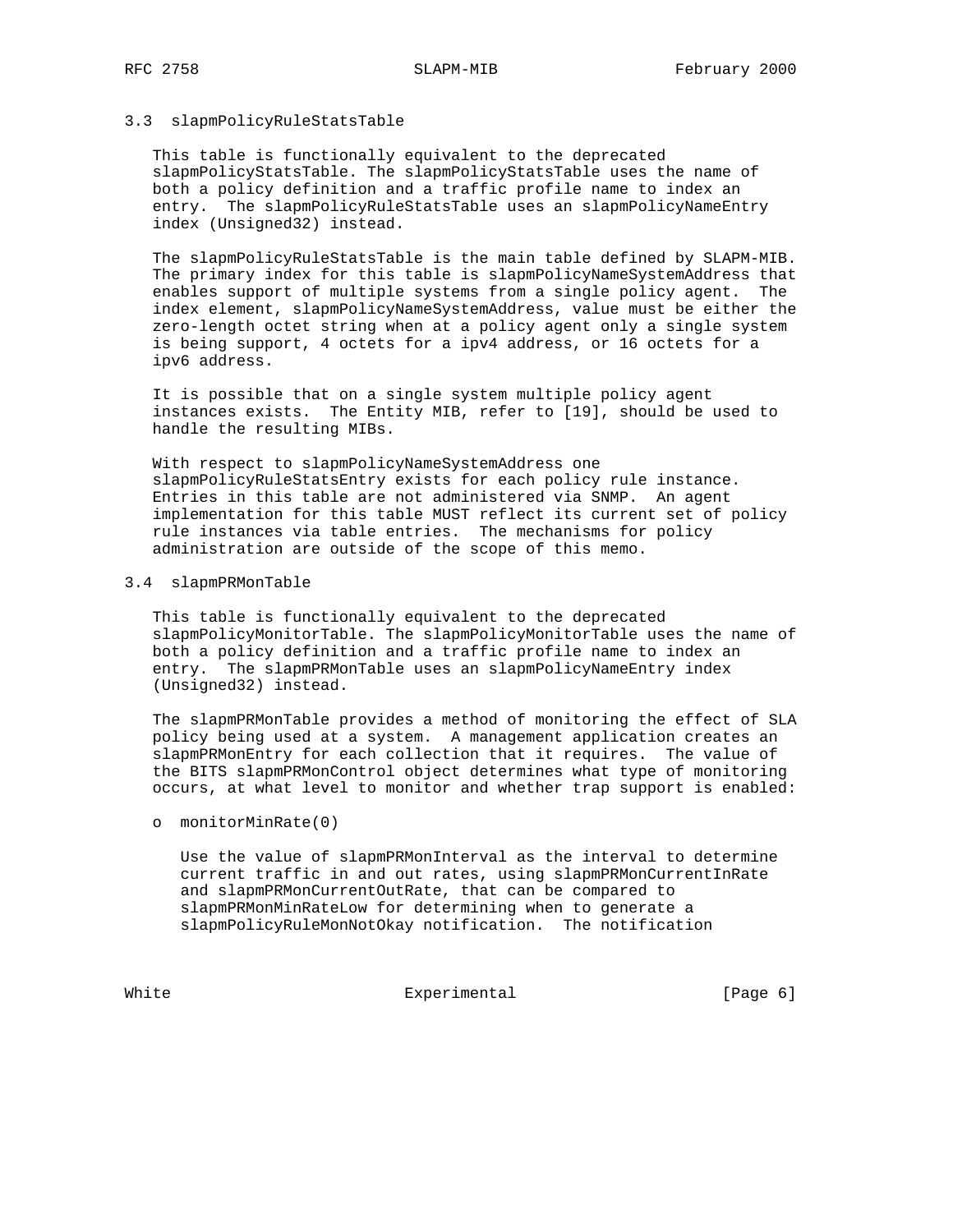slapmPolicyRuleMonOkay is generated when the problem is resolved. This can be determined by comparing the current rates to slapmPRMonMinRateHigh.

o monitorMaxRate(1)

 Use the value of slapmPRMonInterval as the interval to determine current traffic in and out rate, using slapmPRMonCurrentInRate and slapmPRMonCurrentOutRate, that can be compared to slapmPRMonMaxRateHigh for determining when to generate a slapmPolicyRuleMonNotOkay notification. The notification slapmPolicyRuleMonOkay is generated when the problem is resolved. This can be determined by comparing the current rates to slapmPRMonMaxRateLow.

o monitorMaxDelay(2)

 Use the value of slapmPRMonInterval as the interval to determine the current delay. This can be calculated on an aggregate level by averaging the round trip times for all TCP connections associated with the policy definition. For an individual subcomponent its round trip time can be used directly. Compare this value to slapmPRMonMaxDelayHigh for determining when to generate a slapmPolicyRuleMonNotOkay notification. The notification slapmPolicyRuleMonOkay is generated when the problem is resolved. This can be determined by comparing the current rates to slapmPRMonMaxDelayLow.

UDP subcomponents don't support max delay monitoring.

o enableAggregateTraps(3)

 The slapmPRMonitorControl BITS setting, enableAggregateTraps(3), MUST be set in order for any notifications relating to slapmPolicyRuleStatsTable monitoring to be generated.

o enableSubcomponentTraps(4)

 This slapmPRMonControl BITS setting MUST be set in order for any notifications relating to slapmSubcomponetTable monitoring to be generated. The slapmPRMonControl BITS setting monitorSubcomponents(5) MUST be selected in order for this setting to be allowed.

o monitorSubcomponents(5)

 If selected monitor slapmSubcomponentTable entries individually. Note: aggregate policy rule monitoring is always enabled.

White Experimental Experimental [Page 7]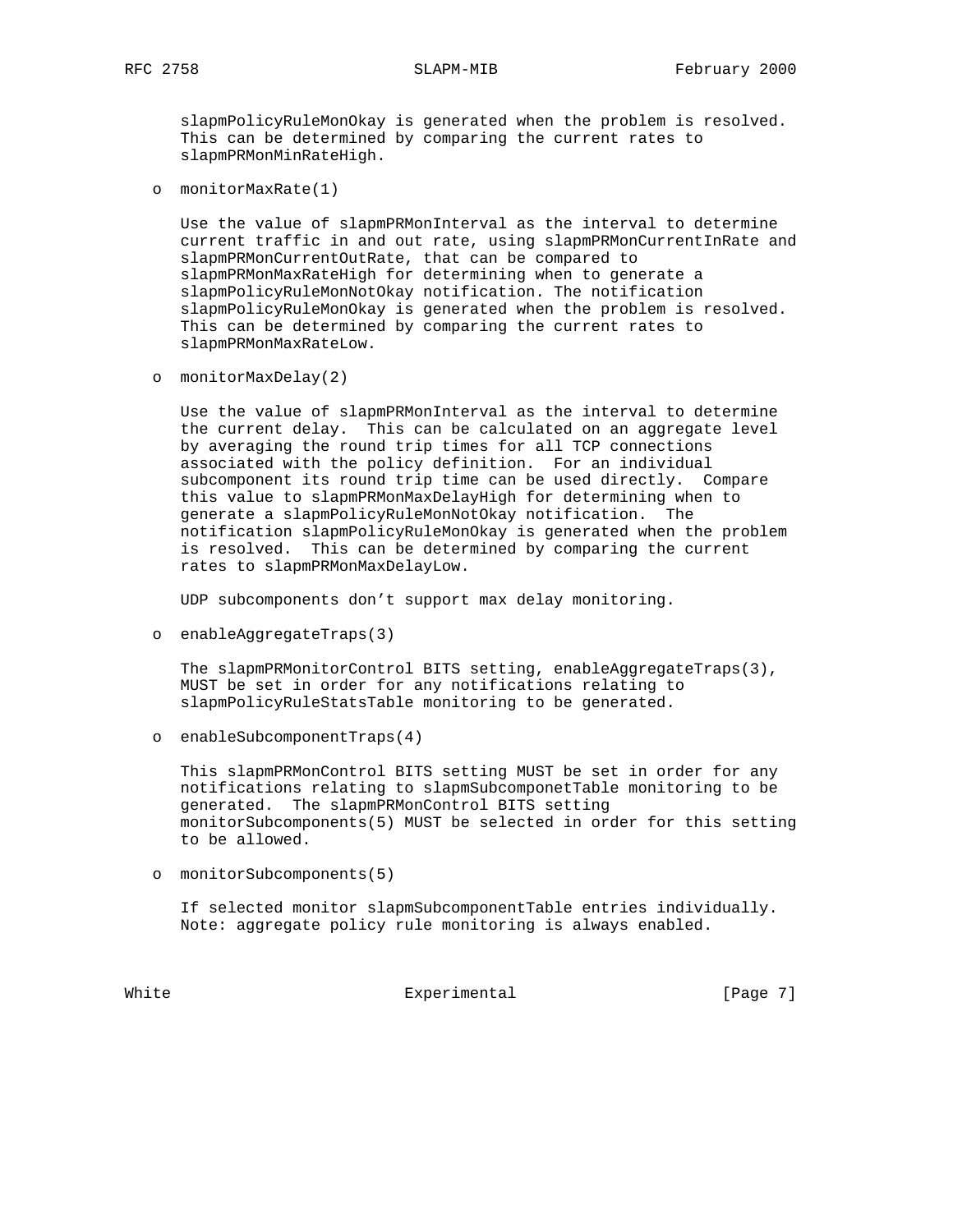The index element slapmPRMonOwnerIndex is used as the first index in slapmPRMonTable in order to enable SNMP VACM security control. The slapmPRMonTable is the only table that supports SNMP RowStatus operations.

3.5 slapmSubcomponentTable

 Entries are made into this table for the protocol entities (policy traffic profile subcomponents) to indicate actual policy rule usage, provide general statistics at either a TCP connection or UDP listener level, and enable subcomponent monitoring.

```
4.0 Definitions
```
SLAPM-MIB DEFINITIONS ::= BEGIN

|                                             | IMPORTS                                                 |                      |  |  |  |  |
|---------------------------------------------|---------------------------------------------------------|----------------------|--|--|--|--|
|                                             | MODULE-IDENTITY, OBJECT-TYPE,                           |                      |  |  |  |  |
| experimental, Integer32, NOTIFICATION-TYPE, |                                                         |                      |  |  |  |  |
|                                             | Gauge32, Counter32, Unsigned32                          |                      |  |  |  |  |
|                                             | FROM SNMPv2-SMI                                         | $--$ RFC2578         |  |  |  |  |
|                                             | TEXTUAL-CONVENTION, RowStatus,                          |                      |  |  |  |  |
|                                             | TestAndIncr, DateAndTime                                |                      |  |  |  |  |
|                                             | FROM SNMPv2-TC                                          | $--$ RFC2579         |  |  |  |  |
|                                             | MODULE-COMPLIANCE, OBJECT-GROUP,                        |                      |  |  |  |  |
|                                             | NOTIFICATION-GROUP                                      |                      |  |  |  |  |
|                                             | FROM SNMPv2-CONF                                        | $--$ RFC2580         |  |  |  |  |
|                                             | SnmpAdminString                                         |                      |  |  |  |  |
|                                             | FROM SNMP-FRAMEWORK-MIB;                                | -- RFC2571           |  |  |  |  |
|                                             |                                                         |                      |  |  |  |  |
|                                             | slapmMIB MODULE-IDENTITY                                |                      |  |  |  |  |
|                                             | LAST-UPDATED "200001240000Z"                            | $--$ 24 January 2000 |  |  |  |  |
|                                             | ORGANIZATION "International Business Machines Corp."    |                      |  |  |  |  |
|                                             | CONTACT-INFO                                            |                      |  |  |  |  |
|                                             | "Kenneth White                                          |                      |  |  |  |  |
|                                             |                                                         |                      |  |  |  |  |
|                                             | International Business Machines Corporation             |                      |  |  |  |  |
|                                             | Network Computing Software Division                     |                      |  |  |  |  |
|                                             | Research Triangle Park, NC, USA                         |                      |  |  |  |  |
|                                             |                                                         |                      |  |  |  |  |
|                                             | E-mail: wkenneth@us.ibm.com"                            |                      |  |  |  |  |
|                                             | DESCRIPTION                                             |                      |  |  |  |  |
|                                             | "The Service Level Agreement Performance Monitoring MIB |                      |  |  |  |  |
|                                             | (SLAPM-MIB) provides data collection and monitoring     |                      |  |  |  |  |
|                                             | capabilities for Service Level Agreements (SLAs)        |                      |  |  |  |  |
|                                             |                                                         |                      |  |  |  |  |

policy definitions."

-- Revision history

White Experimental Experimental [Page 8]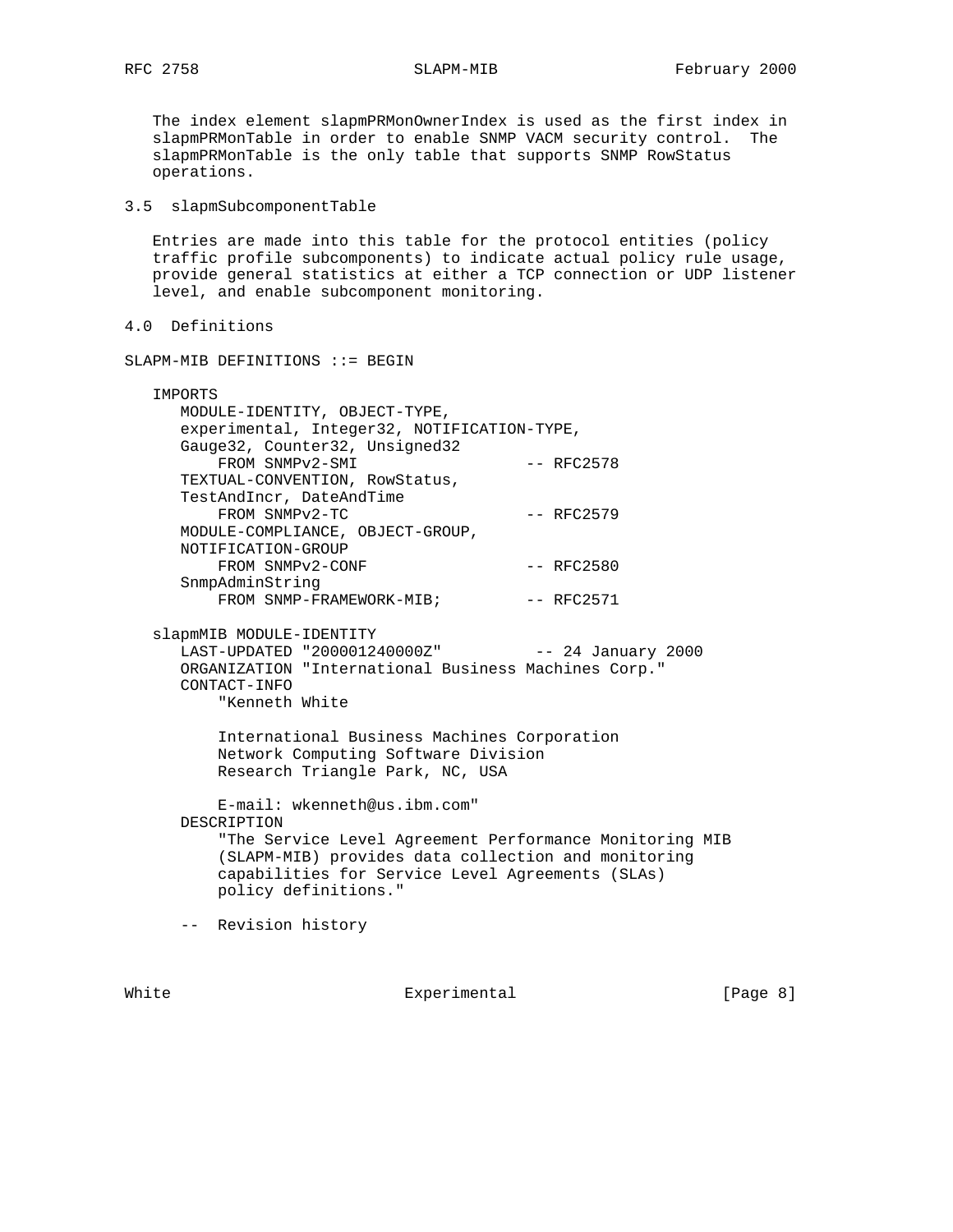```
 REVISION "200001240000Z" -- 24 January 2000
   DESCRIPTION
        "This version published as RFC 2758."
   ::= { experimental 88 }
 -- Textual Conventions
 SlapmNameType ::= TEXTUAL-CONVENTION
    STATUS deprecated
   DESCRIPTION
        "The textual convention for naming entities
        within this MIB. The actual contents of an object
        defined using this textual convention should consist
        of the distinguished name portion of an name.
        This is usually the right-most
       portion of the name. This convention is necessary,
        since names within this MIB can be used as index
       items and an instance identifier is limited to 128
        subidentifiers.
        This textual convention has been deprecated. All of the
       tables defined within this MIB that use this textual
        convention have been deprecated as well since the method
        of using a portion of the name (either of a policy
        definition or of a traffic profile) has been replaced
        by using an Unsigned32 index. The new slapmPolicyNameTable
        would then map the Unsigned32 index to a real name."
    SYNTAX SnmpAdminString (SIZE(0..32))
 SlapmStatus ::= TEXTUAL-CONVENTION
    STATUS current
   DESCRIPTION
        "The textual convention for defining the various
        slapmPRMonTable (or old slapmPolicyMonitorTable)
        and the slapmSubcomponentTable states for actual policy
        rule traffic monitoring."
    SYNTAX BITS {
                   slaMinInRateNotAchieved(0),
                   slaMaxInRateExceeded(1),
                   slaMaxDelayExceeded(2),
                   slaMinOutRateNotAchieved(3),
                   slaMaxOutRateExceeded(4),
                   monitorMinInRateNotAchieved(5),
                   monitorMaxInRateExceeded(6),
                   monitorMaxDelayExceeded(7),
                   monitorMinOutRateNotAchieved(8),
                   monitorMaxOutRateExceeded(9)
```
White **Experimental** Experimental **Experimental** [Page 9]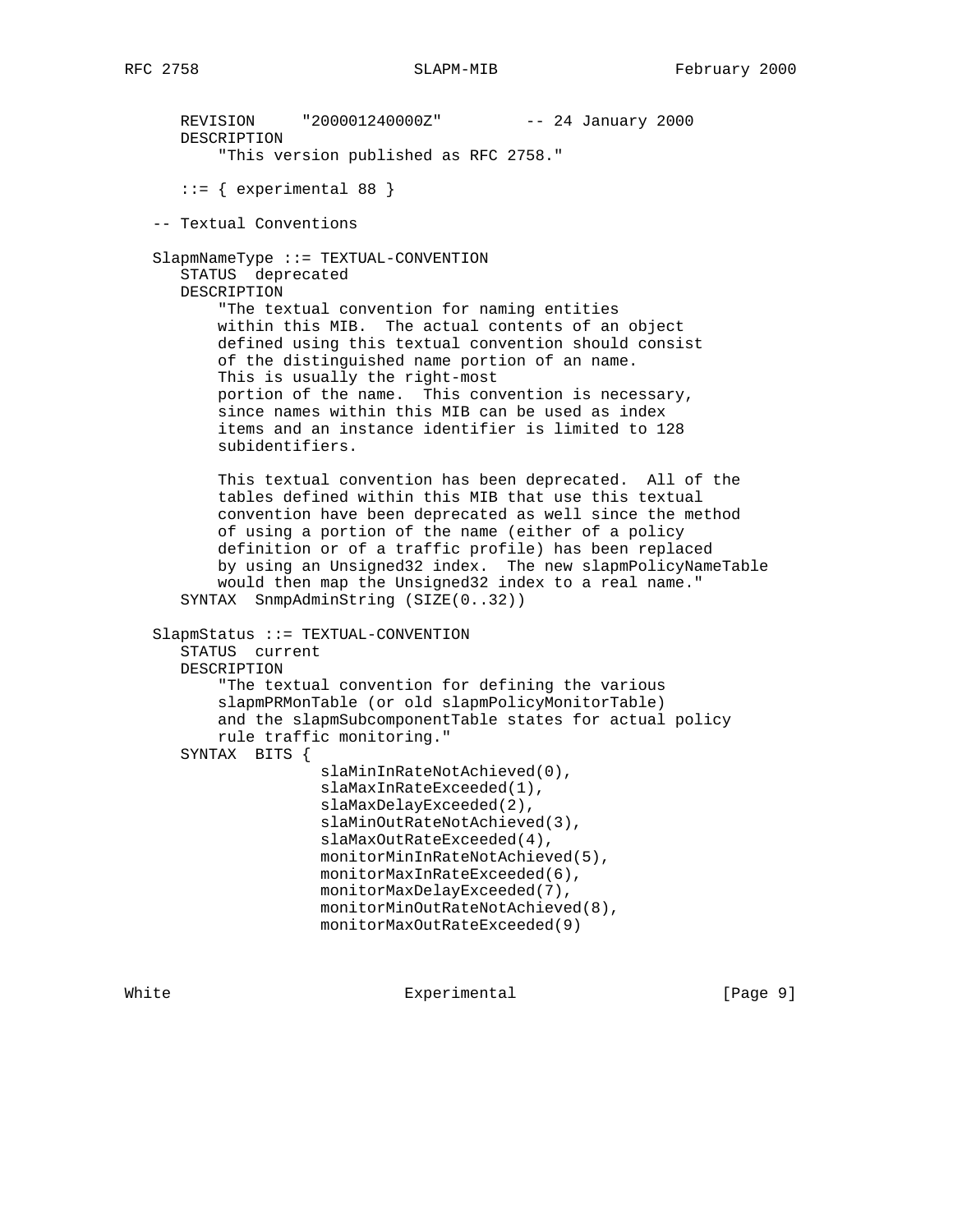} SlapmPolicyRuleName ::= TEXTUAL-CONVENTION DISPLAY-HINT "1024t" STATUS current DESCRIPTION "To facilitate internationalization, this TC represents information taken from the ISO/IEC IS 10646-1 character set, encoded as an octet string using the UTF-8 character encoding scheme described in RFC 2044. For strings in 7-bit US-ASCII, there is no impact since the UTF-8 representation is identical to the US-ASCII encoding." SYNTAX OCTET STRING (SIZE (0..1024)) -- Top-level structure of the MIB slapmNotifications OBJECT IDENTIFIER ::= { slapmMIB 0 } slapmObjects OBJECT IDENTIFIER ::= { slapmMIB 1 } slapmConformance OBJECT IDENTIFIER ::= { slapmMIB 2 } -- All scalar objects slapmBaseObjects OBJECT IDENTIFIER ::= { slapmObjects 1 } -- Scalar Object Definitions slapmSpinLock OBJECT-TYPE SYNTAX TestAndIncr MAX-ACCESS read-write STATUS current DESCRIPTION "An advisory lock used to allow cooperating applications to coordinate their use of the contents of this MIB. This typically occurs when an application seeks to create an new entry or alter an existing entry in slapmPRMonTable (or old slapmPolicyMonitorTable). A management implementation MAY utilize the slapmSpinLock to serialize its changes or additions. This usage is not required. However, slapmSpinLock MUST be supported by agent implementations." ::= { slapmBaseObjects 1 } slapmPolicyCountQueries OBJECT-TYPE SYNTAX Counter32 MAX-ACCESS read-only STATUS current

DESCRIPTION

White Experimental Experimental [Page 10]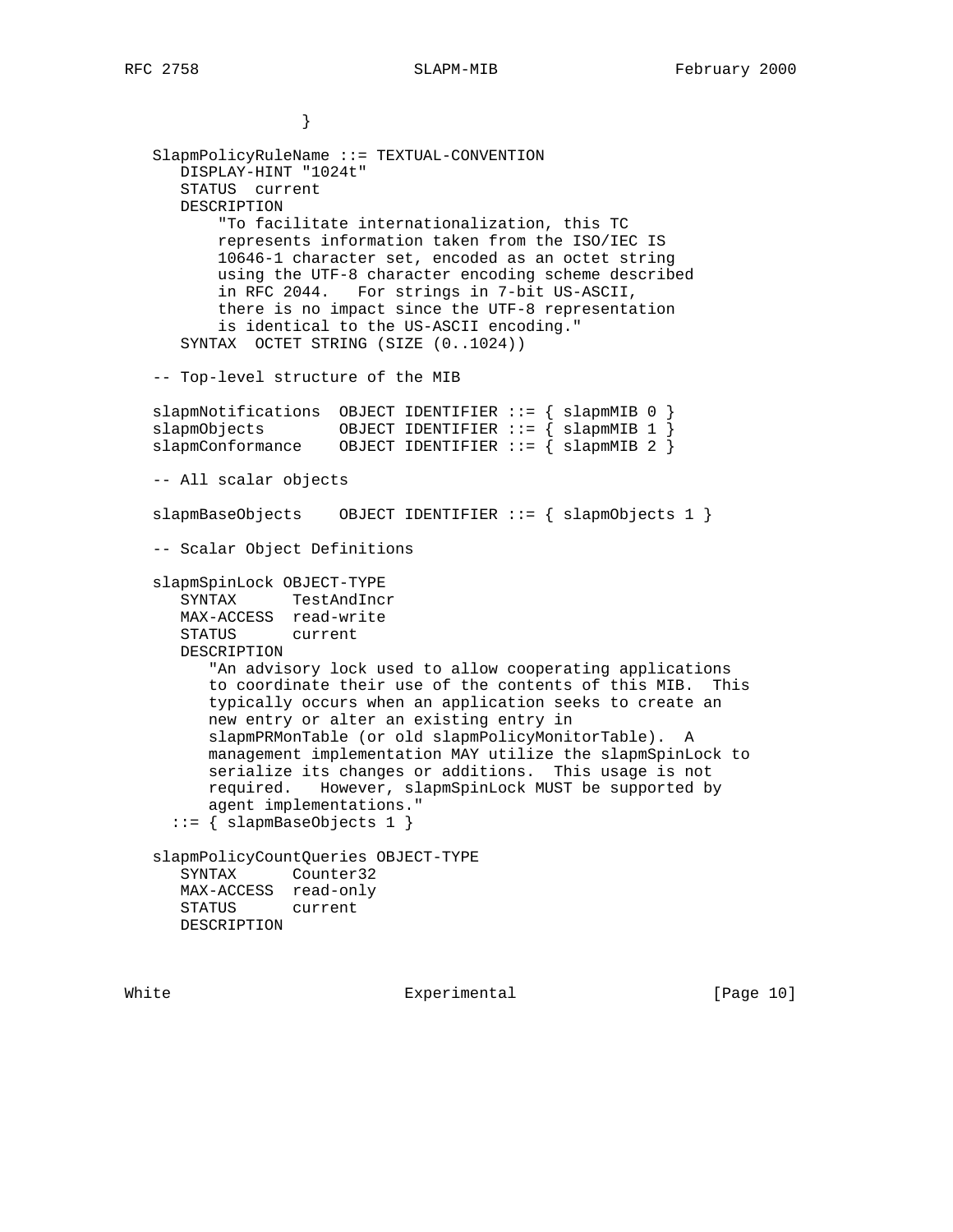```
 "The total number of times that a policy lookup occurred
      with respect to a policy agent.
      This is the number of times that a reference was made to
      a policy definition at a system and includes the number
      of times that a policy repository was accessed,
      slapmPolicyCountAccesses. The object
      slapmPolicyCountAccesses should be less than
      slapmPolicyCountQueries when policy definitions are
      cached at a system."
    ::= { slapmBaseObjects 2 }
 slapmPolicyCountAccesses OBJECT-TYPE
    SYNTAX Counter32
   MAX-ACCESS read-only
    STATUS current
   DESCRIPTION
       "Total number of times that a policy repository was
       accessed with respect to a policy agent.
       The value of this object should be less than
       slapmPolicyCountQueries, since typically policy entries
       are cached to minimize repository accesses."
    ::= { slapmBaseObjects 3 }
 slapmPolicyCountSuccessAccesses OBJECT-TYPE
    SYNTAX Counter32
   MAX-ACCESS read-only
   STATUS current
    DESCRIPTION
       "Total number of successful policy repository accesses
      with respect to a policy agent."
    ::= { slapmBaseObjects 4 }
 slapmPolicyCountNotFounds OBJECT-TYPE
    SYNTAX Counter32
   MAX-ACCESS read-only
   STATUS current
   DESCRIPTION
      "Total number of policy repository accesses,
      with respect to a policy agent, that
      resulted in an entry not being located."
    ::= { slapmBaseObjects 5 }
 slapmPolicyPurgeTime OBJECT-TYPE
   SYNTAX Integer32 (0..3600) -- maximum of 1 hour
   UNITS "seconds"
   MAX-ACCESS read-write
   STATUS current
   DESCRIPTION
```
White Experimental Experimental [Page 11]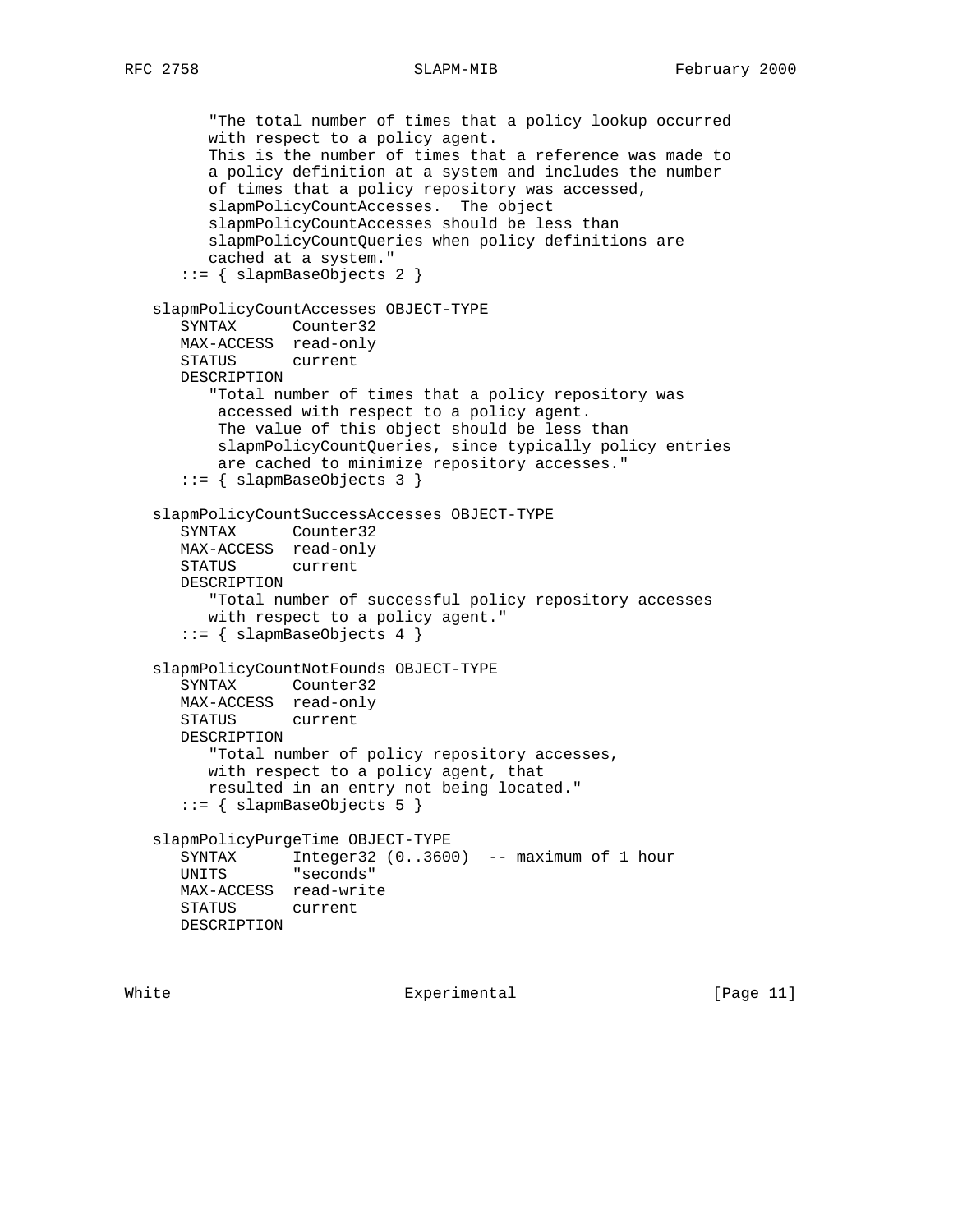"The purpose of this object is to define the amount of time (in seconds) to wait before removing an slapmPolicyRuleStatsEntry (or old slapmPolicyStatsEntry) when a system detects that the associated policy definition has been deleted. This gives any polling management applications time to complete their last poll before an entry is removed. An slapmPolicyRuleStatsEntry (or old slapmPolicyStatsEntry) enters the deleteNeeded(3) state via slapmPolicyRuleStatsOperStatus (or old slapmPolicyStatsOperStatus) when a system first detects that the entry needs to be removed.

 Once slapmPolicyPurgeTime has expired for an entry in deleteNeeded(3) state it is removed a long with any dependent slapmPRMonTable (or slapmPolicyMonitorTable) entries.

 A value of 0 for this option disables this function and results in the automatic purging of slapmPRMonTable (or slapmPolicyTable) entries upon transition into deleteNeeded(3) state.

 A slapmPolicyRuleDeleted (or slapmPolicyProfileDeleted) notification is sent when an slapmPolicyRuleStatsEntry (or slapmPolicyStatsEntry) is removed. Dependent slapmPRMonTable (or slapmPolicyMonitorTable) deletion results in a slapmPolicyRuleMonDeleted (or slapmPolicyMonitorDeleted) notification being sent. These notifications are suppressed if the value of slapmPolicyTrapEnable is disabled(2)." DEFVAL { 900 } -- 15 minute default purge time  $::=$  { slapmBaseObjects 6 }

```
 slapmPolicyTrapEnable OBJECT-TYPE
   SYNTAX INTEGER { enabled(1), disabled(2) }
   MAX-ACCESS read-write
   STATUS current
   DESCRIPTION
       "Indicates whether slapmPolicyRuleDeleted and
      slapmPolicyRuleMonDeleted (or slapmPolicyProfileDeleted
      and slapmPolicyMonitorDeleted) notifications should be
      generated by this system."
   DEFVAL { disabled }
    ::= { slapmBaseObjects 7 }
 slapmPolicyTrapFilter OBJECT-TYPE
   SYNTAX Integer32 (0..64)
  UNITS "intervals"
```
White Experimental [Page 12]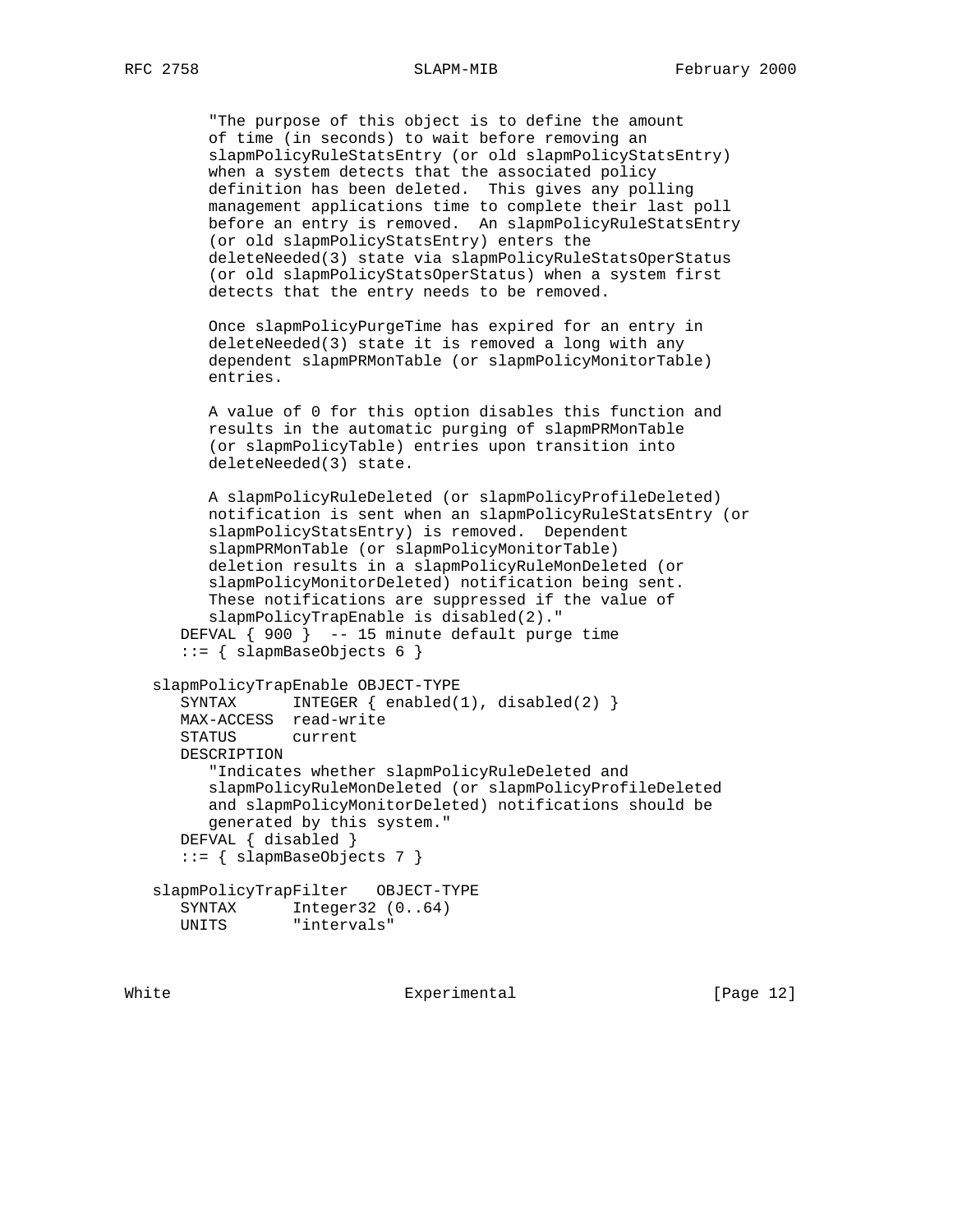MAX-ACCESS read-write STATUS current DESCRIPTION "The purpose of this object is to suppress unnecessary slapmSubcMonitorNotOkay (or slapmSubcomponentMonitoredEventNotAchieved), for example, notifications. Basically, a monitored event has to not meet its SLA requirement for the number of consecutive intervals indicated by the value of this object." DEFVAL { 3 } ::= { slapmBaseObjects 8 } slapmTableObjects OBJECT IDENTIFIER ::= { slapmObjects 2 } -- Sla Performance Monitoring Policy Statistics Table slapmPolicyStatsTable OBJECT-TYPE SYNTAX SEQUENCE OF SlapmPolicyStatsEntry MAX-ACCESS not-accessible STATUS deprecated DESCRIPTION "Provides statistics on all policies known at a system. This table has been deprecated and replaced with the slapmPolicyRuleStatsTable. Older implementations of this MIB are expected to continue their support of this table." ::= { slapmTableObjects 1 } slapmPolicyStatsEntry OBJECT-TYPE SYNTAX SlapmPolicyStatsEntry MAX-ACCESS not-accessible STATUS deprecated DESCRIPTION "Defines an entry in the slapmPolicyStatsTable. This table defines a set of statistics that is kept on a per system, policy and traffic profile basis. A policy can be defined to contain multiple traffic profiles that map to a single action. Entries in this table are not created or deleted via SNMP but reflect the set of policy definitions known at a system." INDEX { slapmPolicyStatsSystemAddress, slapmPolicyStatsPolicyName, slapmPolicyStatsTrafficProfileName

White Experimental [Page 13]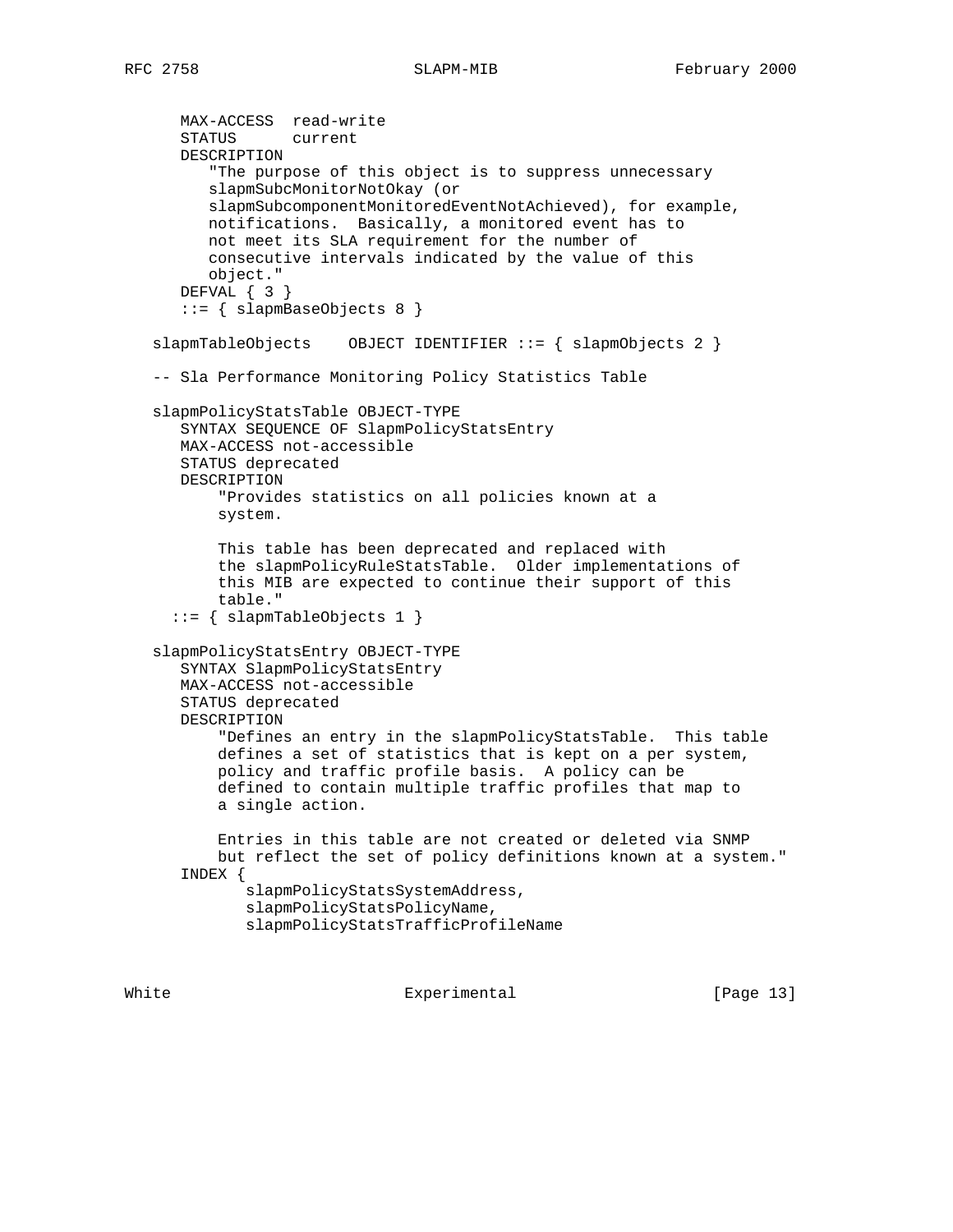```
 }
      ::= { slapmPolicyStatsTable 1 }
   SlapmPolicyStatsEntry ::=
      SEQUENCE {
         slapmPolicyStatsSystemAddress OCTET STRING,
         slapmPolicyStatsPolicyName SlapmNameType,
          slapmPolicyStatsTrafficProfileName SlapmNameType,
         slapmPolicyStatsOperStatus INTEGER,
         slapmPolicyStatsActiveConns Gauge32,
slapmPolicyStatsTotalConns Counter32,
 slapmPolicyStatsFirstActivated DateAndTime,
         slapmPolicyStatsLastMapping DateAndTime,
         slapmPolicyStatsInOctets Counter32,
         slapmPolicyStatsOutOctets Counter32,
         slapmPolicyStatsConnectionLimit Integer32,
         slapmPolicyStatsCountAccepts Counter32,
         slapmPolicyStatsCountDenies Counter32,
         slapmPolicyStatsInDiscards Counter32,
         slapmPolicyStatsOutDiscards Counter32,
         slapmPolicyStatsInPackets Counter32,
         slapmPolicyStatsOutPackets Counter32,
          slapmPolicyStatsInProfileOctets Counter32,
         slapmPolicyStatsOutProfileOctets Counter32,<br>slapmPolicyStatsMinRate Integer32,
         slapmPolicyStatsMinRate
         slapmPolicyStatsMaxRate Integer32,<br>slapmPolicyStatsMaxDelay Integer32
         slapmPolicyStatsMaxDelay
      }
   slapmPolicyStatsSystemAddress OBJECT-TYPE
     SYNTAX OCTET STRING (SIZE(0 | 4 | 16))
      MAX-ACCESS not-accessible
      STATUS deprecated
      DESCRIPTION
         "Address of a system that an Policy definition relates to.
         A zero length octet string must be used to indicate that
         only a single system is being represented.
         Otherwise, the length of the octet string must be
         4 for an ipv4 address or 16 for an ipv6 address."
      ::= { slapmPolicyStatsEntry 1 }
   slapmPolicyStatsPolicyName OBJECT-TYPE
      SYNTAX SlapmNameType
      MAX-ACCESS not-accessible
      STATUS deprecated
      DESCRIPTION
         "Policy name that this entry relates to."
      ::= { slapmPolicyStatsEntry 2 }
```
White Experimental Experimental [Page 14]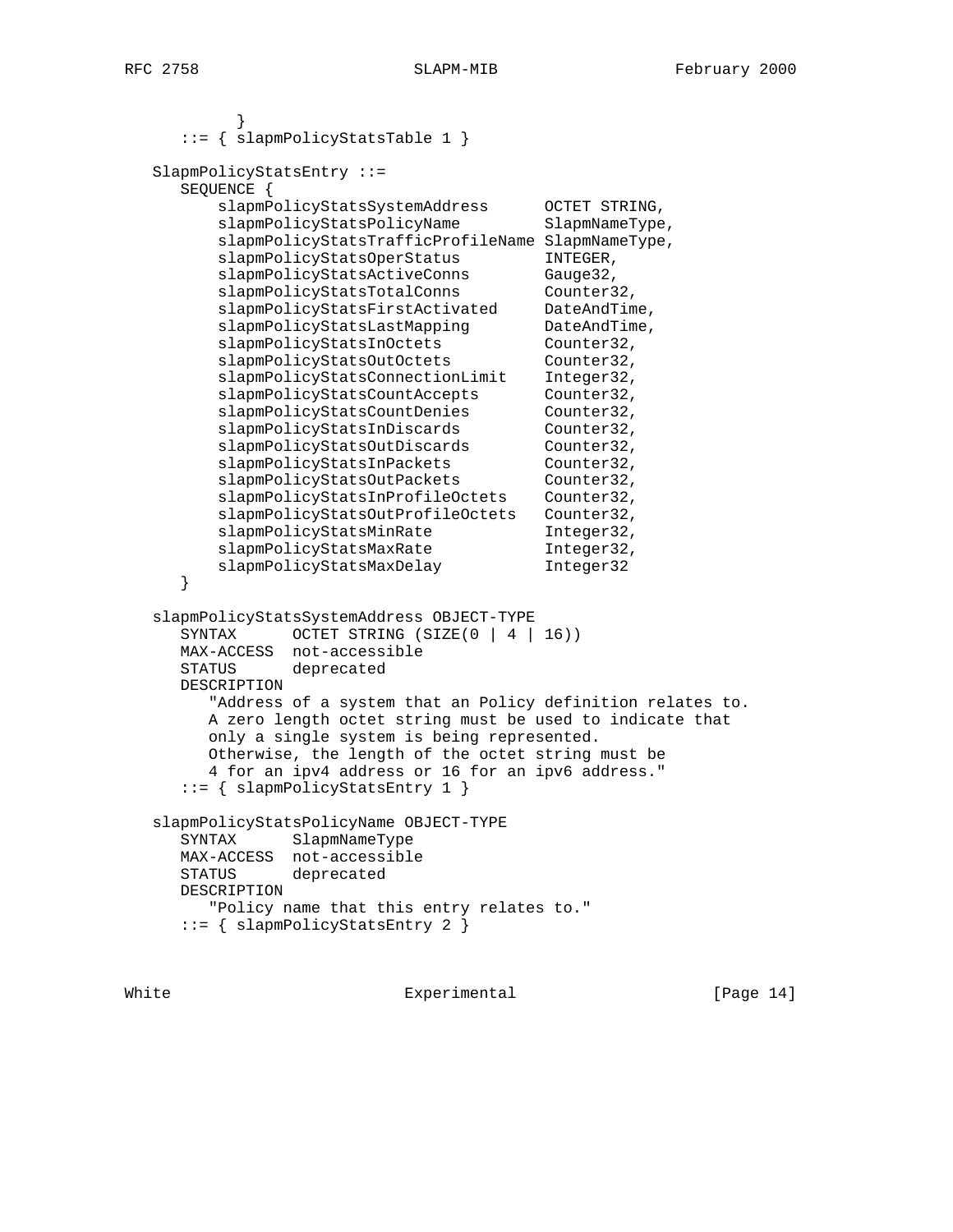```
 slapmPolicyStatsTrafficProfileName OBJECT-TYPE
 SYNTAX SlapmNameType
 MAX-ACCESS not-accessible
      STATUS deprecated
      DESCRIPTION
         "The name of a traffic profile that is associated with
         a policy."
      ::= { slapmPolicyStatsEntry 3 }
   slapmPolicyStatsOperStatus OBJECT-TYPE
      SYNTAX INTEGER {
                             inactive(1),
                             active(2),
                             deleteNeeded(3)
 }
      MAX-ACCESS read-only
      STATUS deprecated
      DESCRIPTION
         "The state of a policy entry:
          inactive(1) - An policy entry was either defined
                              by local system definition or
                              discovered via a directory search
                              but has not been activated (not
                              currently being used).
          active(2) - Policy entry is being used to affect
                              traffic flows.
           deleteNeeded(3) - Either though local implementation
                              dependent methods or by discovering
                              that the directory entry corresponding
                              to this table entry no longer
                              exists and slapmPolicyPurgeTime needs
                              to expire before attempting to remove
                              the corresponding slapmPolicyStatsEntry
                              and any dependent slapmPolicyMonitor
                              table entries.
         Note: a policy traffic profile in a state other than
         active(1) is not being used to affect traffic flows."
      ::= { slapmPolicyStatsEntry 4 }
   slapmPolicyStatsActiveConns OBJECT-TYPE
      SYNTAX Gauge32
      MAX-ACCESS read-only
      STATUS deprecated
      DESCRIPTION
         "The number of active TCP connections that are
         affected by the corresponding policy entry."
      ::= { slapmPolicyStatsEntry 5 }
```
White Experimental [Page 15]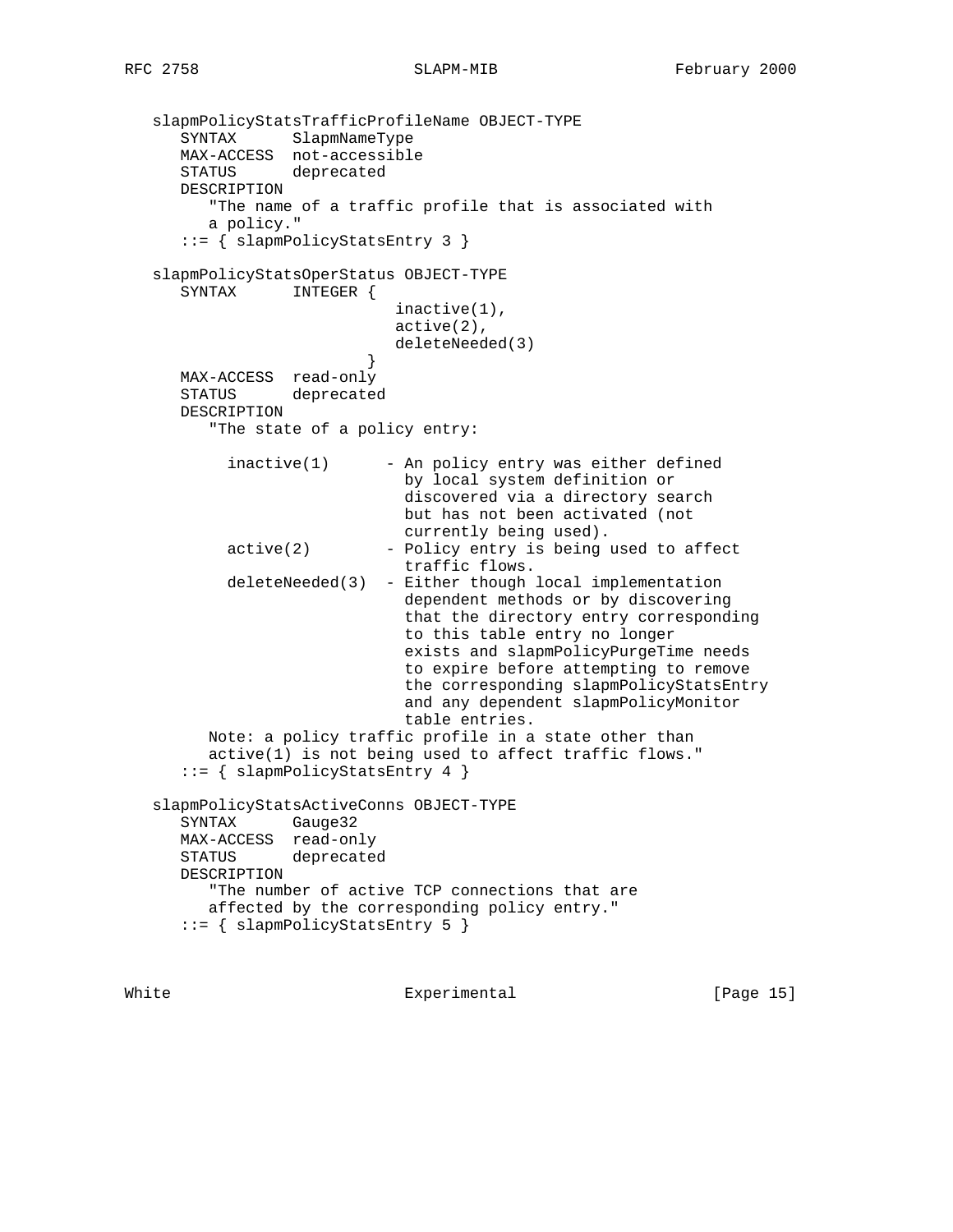```
 slapmPolicyStatsTotalConns OBJECT-TYPE
 SYNTAX Counter32
 MAX-ACCESS read-only
      STATUS deprecated
      DESCRIPTION
         "The number of total TCP connections that are
         affected by the corresponding policy entry."
      ::= { slapmPolicyStatsEntry 6 }
   slapmPolicyStatsFirstActivated OBJECT-TYPE
      SYNTAX DateAndTime
      MAX-ACCESS read-only
      STATUS deprecated
      DESCRIPTION
         "The timestamp for when the corresponding policy entry
         is activated. The value of this object serves as
         the discontinuity event indicator when polling entries
         in this table. The value of this object is updated on
         transition of slapmPolicyStatsOperStatus into the active(2)
         state."
      DEFVAL { '0000000000000000'H }
      ::= { slapmPolicyStatsEntry 7 }
   slapmPolicyStatsLastMapping OBJECT-TYPE
      SYNTAX DateAndTime
      MAX-ACCESS read-only
      STATUS deprecated
      DESCRIPTION
         "The timestamp for when the last time
         that the associated policy entry was used."
      DEFVAL { '0000000000000000'H }
      ::= { slapmPolicyStatsEntry 8 }
   slapmPolicyStatsInOctets OBJECT-TYPE
      SYNTAX Counter32
      MAX-ACCESS read-only
      STATUS deprecated
      DESCRIPTION
         "The number of octets that was received by IP for an
         entity that map to this entry."
      ::= { slapmPolicyStatsEntry 9 }
   slapmPolicyStatsOutOctets OBJECT-TYPE
      SYNTAX Counter32
      MAX-ACCESS read-only
      STATUS deprecated
      DESCRIPTION
         "The number of octets that was transmitted by IP for an
```
White Experimental Experimental [Page 16]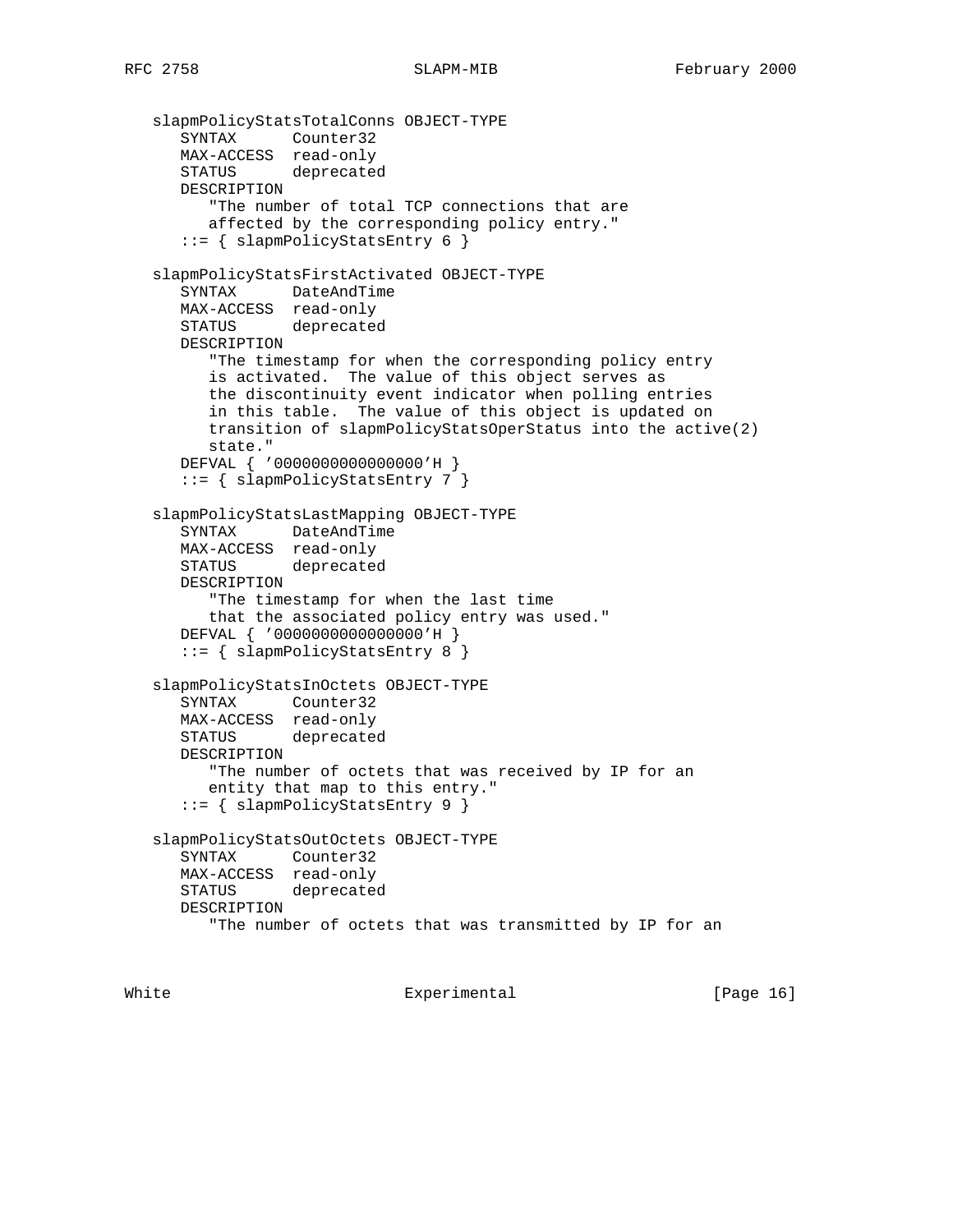```
 entity that map to this entry."
       ::= { slapmPolicyStatsEntry 10 }
   slapmPolicyStatsConnectionLimit OBJECT-TYPE
      SYNTAX Integer32
      MAX-ACCESS read-only
      STATUS deprecated
      DESCRIPTION
         "The limit for the number of active TCP connections that
         are allowed for this policy definition. A value of zero
         for this object implies that a connection limit has not
         been specified."
      ::= { slapmPolicyStatsEntry 11 }
   slapmPolicyStatsCountAccepts OBJECT-TYPE
      SYNTAX Counter32
      MAX-ACCESS read-only
      STATUS deprecated
      DESCRIPTION
          "This counter is incremented when a policy action's
          Permission value is set to Accept and a session
          (TCP connection) is accepted."
      ::= { slapmPolicyStatsEntry 12 }
   slapmPolicyStatsCountDenies OBJECT-TYPE
 SYNTAX Counter32
 MAX-ACCESS read-only
      STATUS deprecated
      DESCRIPTION
          "This counter is incremented when a policy action's
          Permission value is set to Deny and a session is denied,
          or when a session (TCP connection) is rejected due to a
          policy's connection limit (slapmPolicyStatsConnectLimit)
          being reached."
       ::= { slapmPolicyStatsEntry 13 }
   slapmPolicyStatsInDiscards OBJECT-TYPE
      SYNTAX Counter32
      MAX-ACCESS read-only
      STATUS deprecated
      DESCRIPTION
          "This counter counts the number of in octets discarded.
          This occurs when an error is detected. Examples of this
          are buffer overflow, checksum error, or bad packet
          format."
       ::= { slapmPolicyStatsEntry 14 }
   slapmPolicyStatsOutDiscards OBJECT-TYPE
```
White Experimental Experimental [Page 17]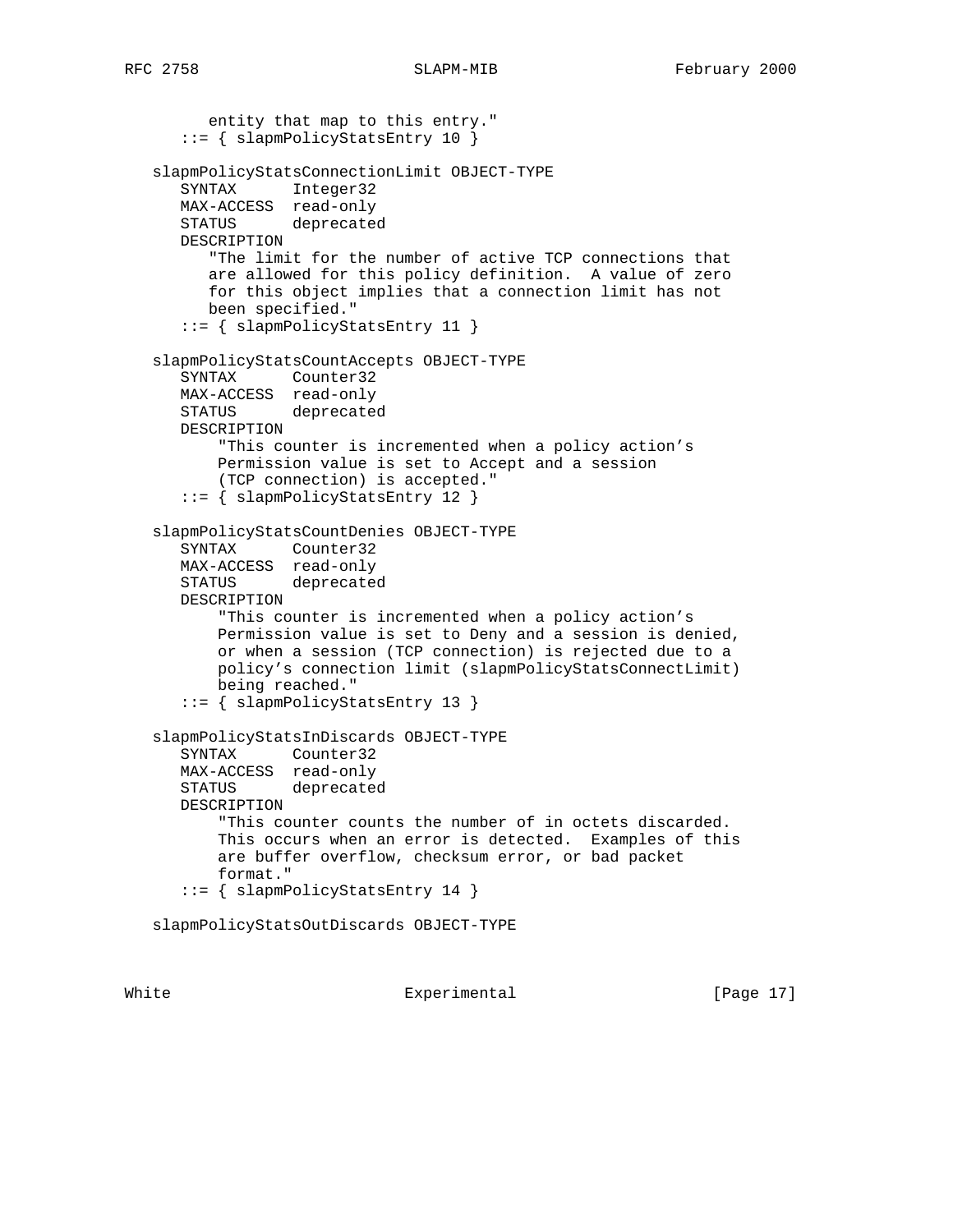SYNTAX Counter32 MAX-ACCESS read-only STATUS deprecated DESCRIPTION "This counter counts the number of out octets discarded. Examples of this are buffer overflow, checksum error, or bad packet format." ::= { slapmPolicyStatsEntry 15 } slapmPolicyStatsInPackets OBJECT-TYPE SYNTAX Counter32 MAX-ACCESS read-only STATUS deprecated DESCRIPTION "This counter counts the number of in packets received that relate to this policy entry from IP." ::= { slapmPolicyStatsEntry 16 } slapmPolicyStatsOutPackets OBJECT-TYPE SYNTAX Counter32 MAX-ACCESS read-only STATUS deprecated DESCRIPTION "This counter counts the number of out packets sent by IP that relate to this policy entry." ::= { slapmPolicyStatsEntry 17 } slapmPolicyStatsInProfileOctets OBJECT-TYPE SYNTAX Counter32 MAX-ACCESS read-only STATUS deprecated DESCRIPTION "This counter counts the number of in octets that are determined to be within profile." ::= { slapmPolicyStatsEntry 18 } slapmPolicyStatsOutProfileOctets OBJECT-TYPE SYNTAX Counter32 MAX-ACCESS read-only STATUS deprecated DESCRIPTION "This counter counts the number of out octets that are determined to be within profile." ::= { slapmPolicyStatsEntry 19 } slapmPolicyStatsMinRate OBJECT-TYPE SYNTAX Integer32<br>UNITS "Kilobits "Kilobits per second"

White Experimental Experimental [Page 18]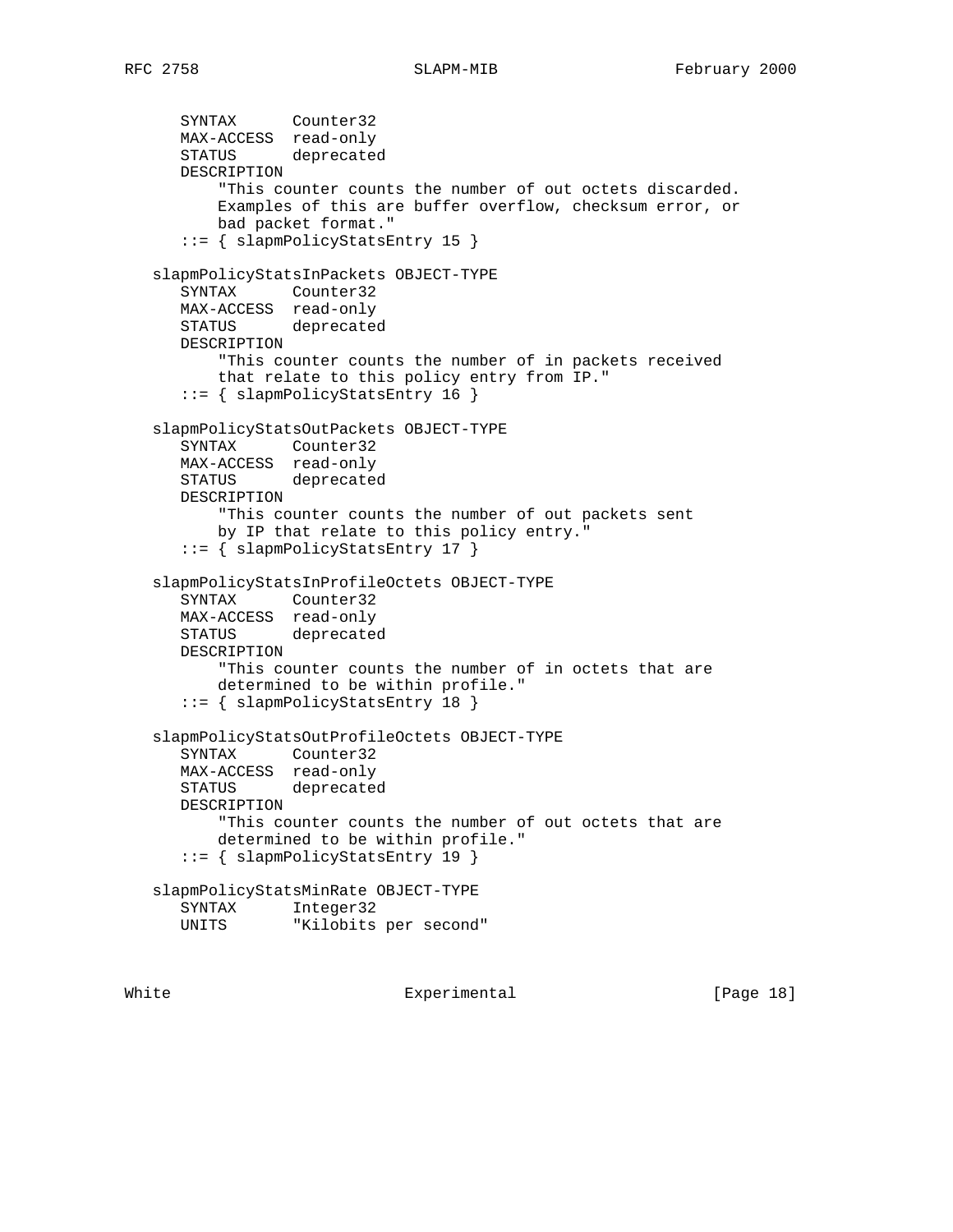MAX-ACCESS read-only STATUS deprecated DESCRIPTION "The minimum transfer rate defined for this entry." ::= { slapmPolicyStatsEntry 20 } slapmPolicyStatsMaxRate OBJECT-TYPE SYNTAX Integer32 UNITS "Kilobits per second" MAX-ACCESS read-only STATUS deprecated DESCRIPTION "The maximum transfer rate defined for this entry." ::= { slapmPolicyStatsEntry 21 } slapmPolicyStatsMaxDelay OBJECT-TYPE SYNTAX Integer32 UNITS "milliseconds" MAX-ACCESS read-only STATUS deprecated DESCRIPTION "The maximum delay defined for this entry." ::= { slapmPolicyStatsEntry 22 } -- SLA Performance Monitoring Policy Monitor Table slapmPolicyMonitorTable OBJECT-TYPE SYNTAX SEQUENCE OF SlapmPolicyMonitorEntry MAX-ACCESS not-accessible STATUS deprecated DESCRIPTION "Provides a method of monitoring policies and their effect at a system. This table has been deprecated and replaced with the slapmPRMonTable. Older implementations of this MIB are expected to continue their support of this table." ::= { slapmTableObjects 2 } slapmPolicyMonitorEntry OBJECT-TYPE SYNTAX SlapmPolicyMonitorEntry MAX-ACCESS not-accessible STATUS deprecated DESCRIPTION "Defines an entry in the slapmPolicyMonitorTable. This table defines which policies should be monitored on a per policy traffic profile basis."

White Experimental [Page 19]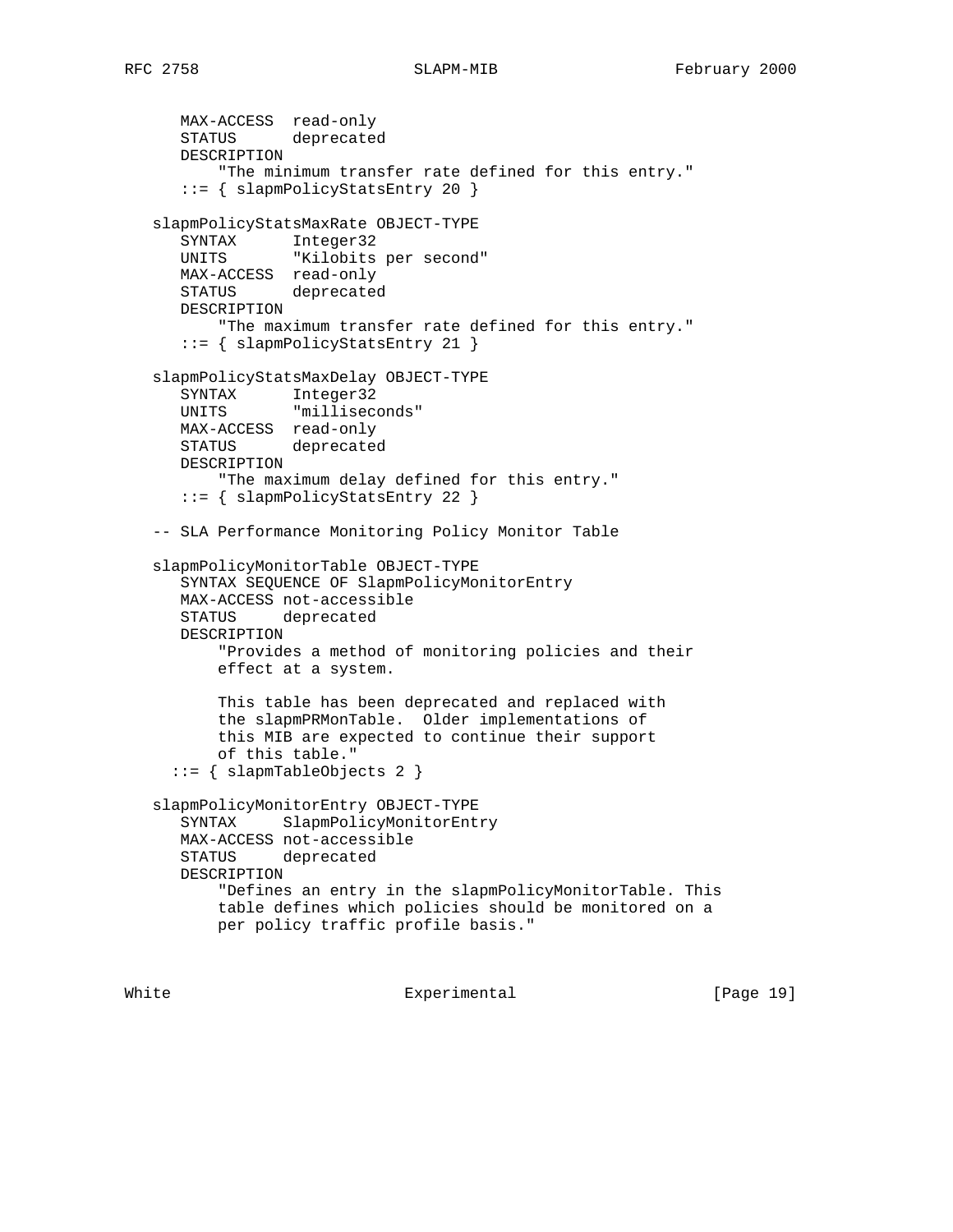INDEX { slapmPolicyMonitorOwnerIndex, slapmPolicyMonitorSystemAddress, slapmPolicyMonitorPolicyName, slapmPolicyMonitorTrafficProfileName } ::= { slapmPolicyMonitorTable 1 } SlapmPolicyMonitorEntry ::= SEQUENCE { slapmPolicyMonitorOwnerIndex SnmpAdminString, slapmPolicyMonitorSystemAddress OCTET STRING, slapmPolicyMonitorPolicyName SlapmNameType, slapmPolicyMonitorTrafficProfileName SlapmNameType, slapmPolicyMonitorControl BITS, slapmPolicyMonitorStatus SlapmStatus, slapmPolicyMonitorInterval Integer32, slapmPolicyMonitorIntTime DateAndTime, slapmPolicyMonitorCurrentInRate Gauge32, slapmPolicyMonitorCurrentOutRate Gauge32, slapmPolicyMonitorMinRateLow Integer32, slapmPolicyMonitorMinRateHigh Integer32, slapmPolicyMonitorMaxRateHigh Integer32, slapmPolicyMonitorMaxRateLow Integer32, slapmPolicyMonitorMaxDelayHigh Integer32, slapmPolicyMonitorMaxDelayLow Integer32, slapmPolicyMonitorMinInRateNotAchieves Counter32, slapmPolicyMonitorMaxInRateExceeds Counter32, slapmPolicyMonitorMaxDelayExceeds Counter32, slapmPolicyMonitorMinOutRateNotAchieves Counter32, slapmPolicyMonitorMaxOutRateExceeds Counter32, slapmPolicyMonitorCurrentDelayRate Gauge32, slapmPolicyMonitorRowStatus RowStatus } slapmPolicyMonitorOwnerIndex OBJECT-TYPE SYNTAX SnmpAdminString (SIZE(0..16)) MAX-ACCESS not-accessible STATUS deprecated DESCRIPTION "To facilitate the provisioning of access control by a security administrator using the View-Based Access Control Model (RFC 2575, VACM) for tables in which multiple users may need to independently create or modify entries, the initial index is used as an 'owner index'. Such an initial index has a syntax of SnmpAdminString, and can thus be trivially mapped to a securityName or groupName as defined in VACM, in accordance with a

White **Experimental** Experimental **EXPERIMENT** Experimental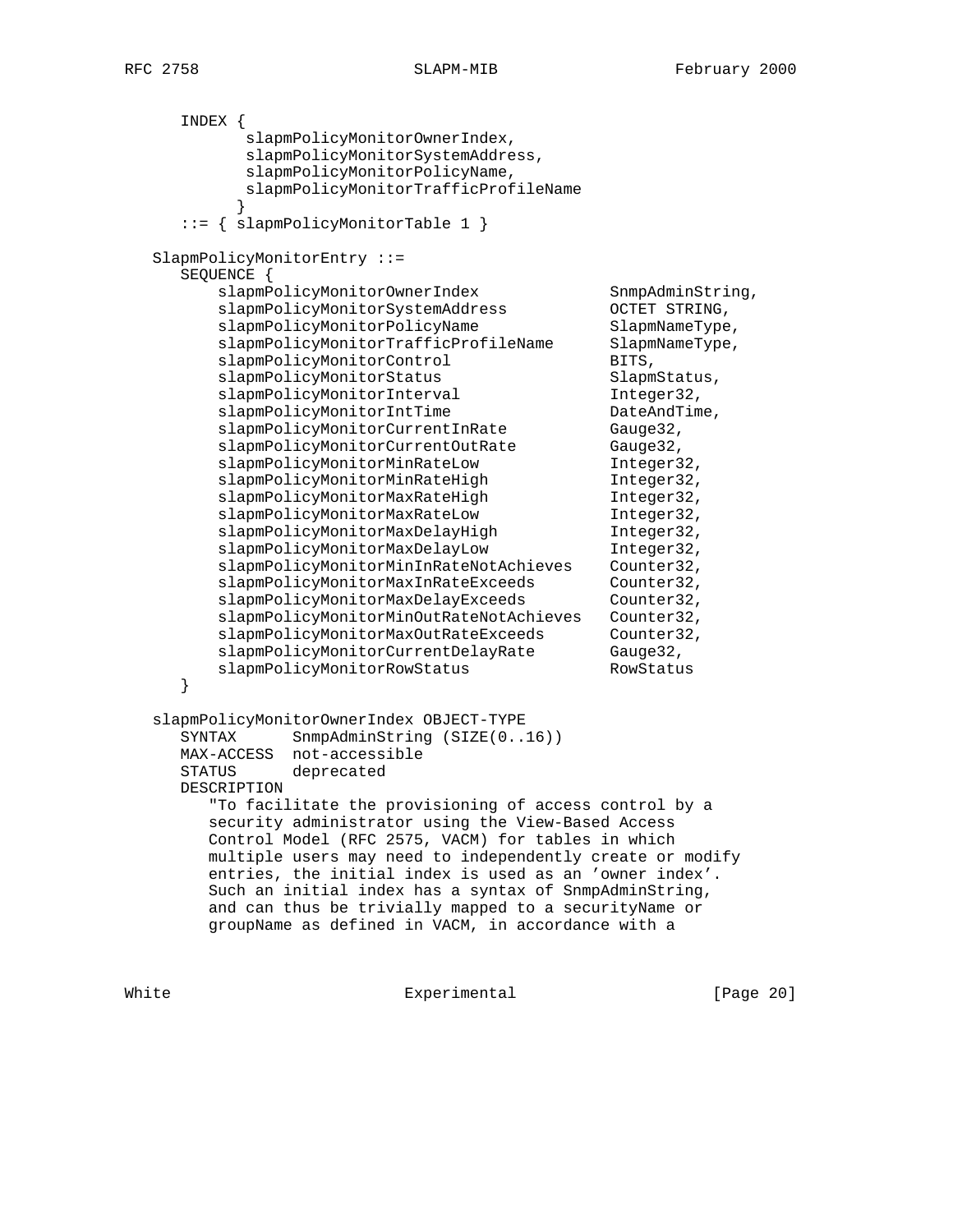```
 security policy.
      All entries in that table belonging to a particular user
      will have the same value for this initial index. For a
      given user's entries in a particular table, the object
      identifiers for the information in these entries will
      have the same subidentifiers (except for the 'column'
      subidentifier) up to the end of the encoded owner index.
      To configure VACM to permit access to this portion of the
      table, one would create vacmViewTreeFamilyTable entries
      with the value of vacmViewTreeFamilySubtree including the
      owner index portion, and vacmViewTreeFamilyMask
      'wildcarding' the column subidentifier. More elaborate
      configurations are possible."
    ::= { slapmPolicyMonitorEntry 1 }
 slapmPolicyMonitorSystemAddress OBJECT-TYPE
   SYNTAX OCTET STRING (SIZE(0 | 4 | 16))
   MAX-ACCESS not-accessible
   STATUS deprecated
   DESCRIPTION
      "Address of a system that an Policy definition relates to.
      A zero length octet string can be used to indicate that
      only a single system is being represented.
      Otherwise, the length of the octet string should be
       4 for an ipv4 address and 16 for an ipv6 address."
    ::= { slapmPolicyMonitorEntry 2 }
 slapmPolicyMonitorPolicyName OBJECT-TYPE
    SYNTAX SlapmNameType
   MAX-ACCESS not-accessible
   STATUS deprecated
   DESCRIPTION
       "Policy name that this entry relates to."
    ::= { slapmPolicyMonitorEntry 3 }
 slapmPolicyMonitorTrafficProfileName OBJECT-TYPE
   SYNTAX SlapmNameType
   MAX-ACCESS not-accessible
    STATUS deprecated
   DESCRIPTION
      "The corresponding Traffic Profile name."
    ::= { slapmPolicyMonitorEntry 4 }
 slapmPolicyMonitorControl OBJECT-TYPE
    SYNTAX BITS {
                     monitorMinRate(0),
                      monitorMaxRate(1),
```
White **Experimental** Experimental [Page 21]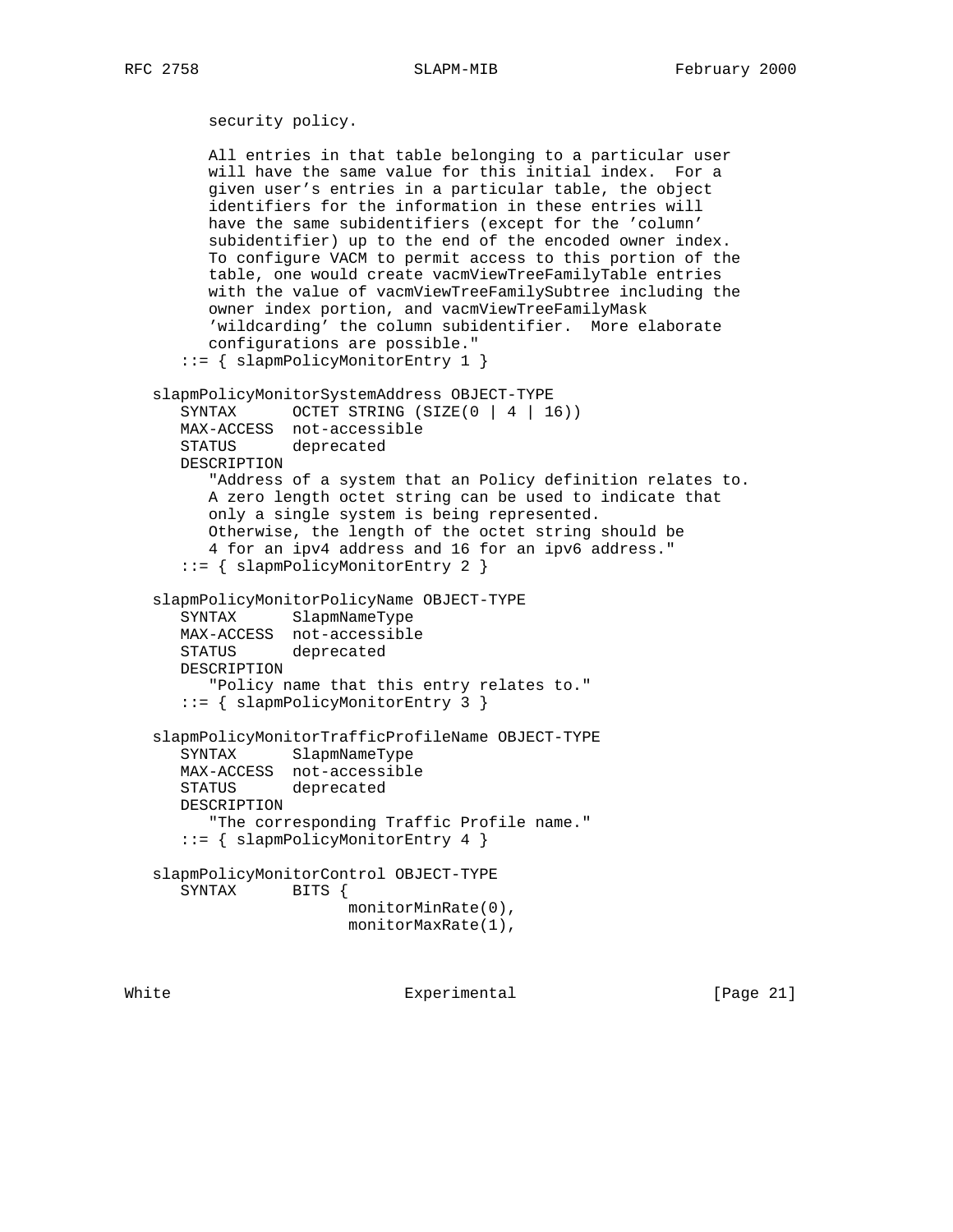monitorMaxDelay(2), enableAggregateTraps(3), enableSubcomponentTraps(4), monitorSubcomponents(5) } MAX-ACCESS read-create STATUS deprecated DESCRIPTION "The value of this object determines the type and level of monitoring that is applied to a policy/profile. The value of this object can't be changed once the table entry that it is a part of is activated via a slapmPolicyMonitorRowStatus transition to active state. monitorMinRate(0) - Monitor minimum transfer rate. monitorMaxRate(1) - Monitor maximum transfer rate. monitorMaxDelay(2) - Monitor maximum delay. enableAggregateTraps(3) - The enableAggregateTraps(3) BITS setting enables notification generation when monitoring a policy traffic profile as an aggregate using the values in the corresponding slapmPolicyStatsEntry. By default this function is not enabled. enableSubcomponentTraps(4) - This BITS setting enables notification generation when monitoring all subcomponents that are mapped to an corresponding slapmPolicyStatsEntry. By default this function is not enabled. monitorSubcomponents(5) - This BITS setting enables monitoring of each subcomponent (typically a TCP connection or UDP listener) individually." DEFVAL { { monitorMinRate, monitorMaxRate, monitorMaxDelay } } ::= { slapmPolicyMonitorEntry 5 } slapmPolicyMonitorStatus OBJECT-TYPE SYNTAX SlapmStatus MAX-ACCESS read-only STATUS deprecated DESCRIPTION "The value of this object indicates when a monitored value has not meet a threshold or isn't meeting the defined service level. The SlapmStatus TEXTUAL-CONVENTION defines two levels of not meeting a threshold. The first set: slaMinInRateNotAchieved(0), slaMaxInRateExceeded(1), slaMaxDelayExceeded(2),

White Experimental Experimental [Page 22]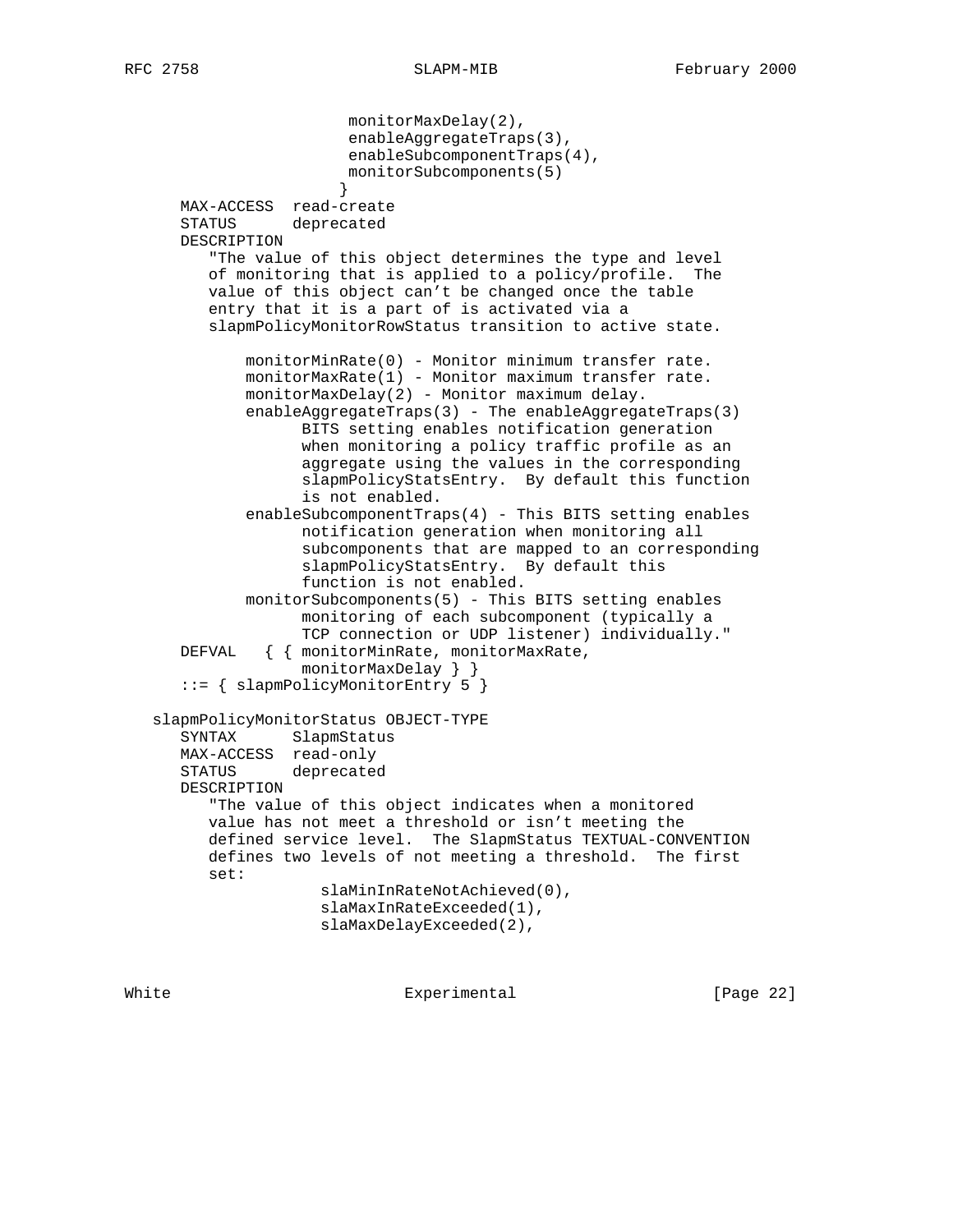slaMinOutRateNotAchieved(3), slaMaxOutRateExceeded(4) are used to indicate when the SLA as an aggregate is not meeting a threshold while the second set: monitorMinInRateNotAchieved(5), monitorMaxInRateExceeded(6), monitorMaxDelayExceeded(7), monitorMinOutRateNotAchieved(8), monitorMaxOutRateExceeded(9) indicate that at least one subcomponent is not meeting a threshold." ::= { slapmPolicyMonitorEntry 6 } slapmPolicyMonitorInterval OBJECT-TYPE SYNTAX Integer32 (15..86400) -- 15 second min, 24 hour max UNITS "seconds" MAX-ACCESS read-create STATUS deprecated DESCRIPTION "The number of seconds that defines the sample period." DEFVAL {20} -- 20 seconds ::= { slapmPolicyMonitorEntry 7 } slapmPolicyMonitorIntTime OBJECT-TYPE SYNTAX DateAndTime MAX-ACCESS read-only STATUS deprecated DESCRIPTION "The timestamp for when the last interval ended." DEFVAL { '0000000000000000'H } ::= { slapmPolicyMonitorEntry 8 } slapmPolicyMonitorCurrentInRate OBJECT-TYPE SYNTAX Gauge32 UNITS "kilobits per second" MAX-ACCESS read-only STATUS deprecated DESCRIPTION "Using the value of the corresponding slapmPolicyMonitorInterval, slapmPolicyStatsInOctets is sampled and then divided by slapmPolicyMonitorInterval to determine the current in transfer rate." ::= { slapmPolicyMonitorEntry 9 } slapmPolicyMonitorCurrentOutRate OBJECT-TYPE

White Experimental Experimental [Page 23]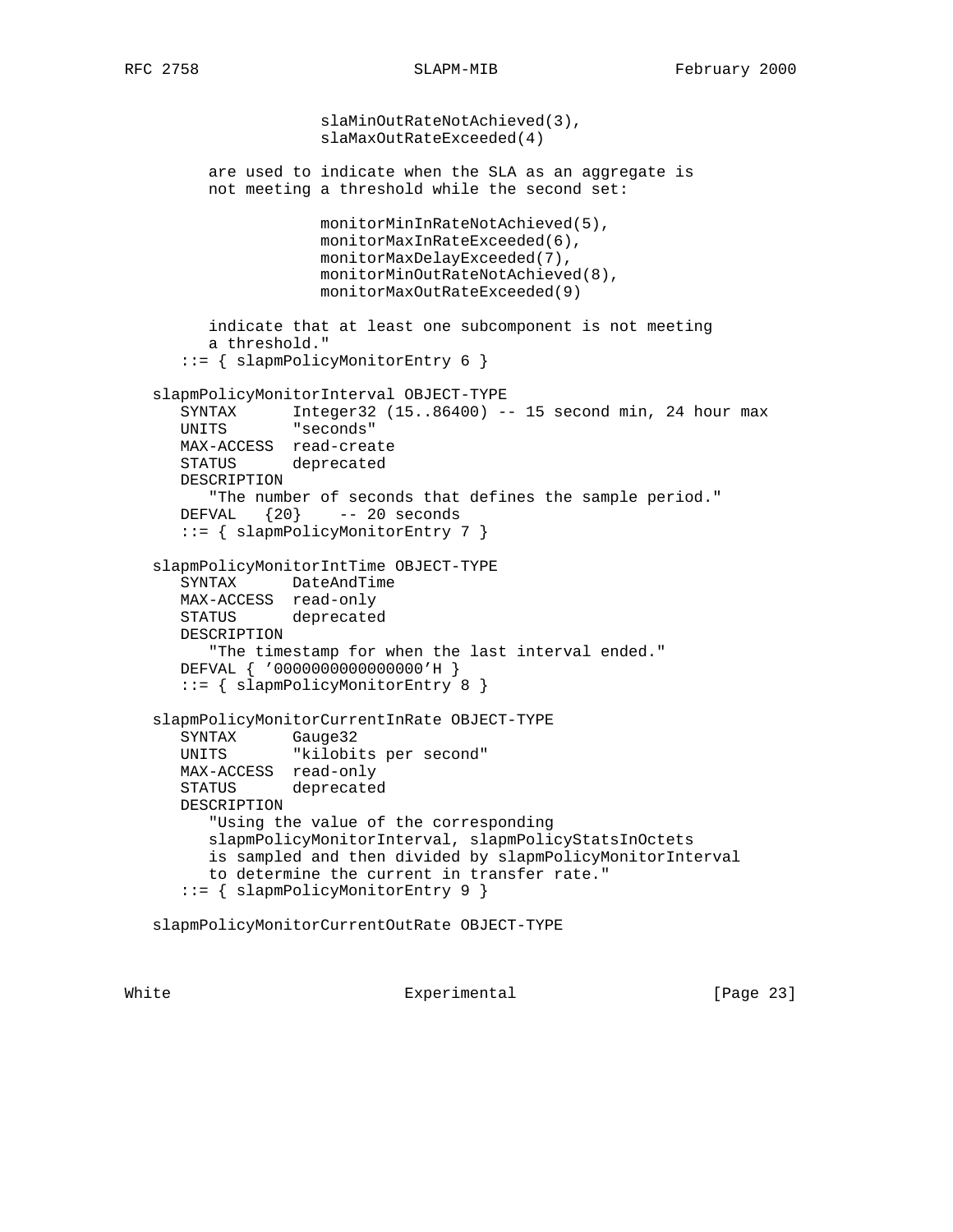SYNTAX Gauge32 UNITS "kilobits per second" MAX-ACCESS read-only STATUS deprecated DESCRIPTION "Using the value of the corresponding slapmPolicyMonitorInterval, slapmPolicyStatsOutOctets is sampled and then divided by slapmPolicyMonitorInterval to determine the current out transfer rate." ::= { slapmPolicyMonitorEntry 10 } slapmPolicyMonitorMinRateLow OBJECT-TYPE SYNTAX Integer32<br>UNITS "kilobits "kilobits per second" MAX-ACCESS read-create STATUS deprecated DESCRIPTION "The threshold for generating a slapmMonitoredEventNotAchieved notification, signalling that a monitored minimum transfer rate has not been meet. A slapmMonitoredEventNotAchieved notification is not generated again for an slapmPolicyMonitorEntry until the minimum transfer rate exceeds slapmPolicyMonitorMinRateHigh (a slapmMonitoredEventOkay notification is then transmitted) and then fails below slapmPolicyMonitorMinRateLow. This behavior reduces the slapmMonitoredEventNotAchieved notifications that are transmitted. A value of zero for this object is returned when the slapmPolicyMonitorControl monitorMinRate(0) is not enabled. When enabled the default value for this object is the min rate value specified in the associated action definition minus 10%. If the action definition doesn't have a min rate defined then there is no default for this object and a value MUST be specified prior to activating this entry when monitorMinRate(0) is selected. Note: The corresponding slapmPolicyMonitorControl BITS setting, enableAggregateTraps(3), MUST be selected in order for any notification relating to this entry to potentially be generated." ::= { slapmPolicyMonitorEntry 11 } slapmPolicyMonitorMinRateHigh OBJECT-TYPE SYNTAX Integer32

White Experimental Experimental [Page 24]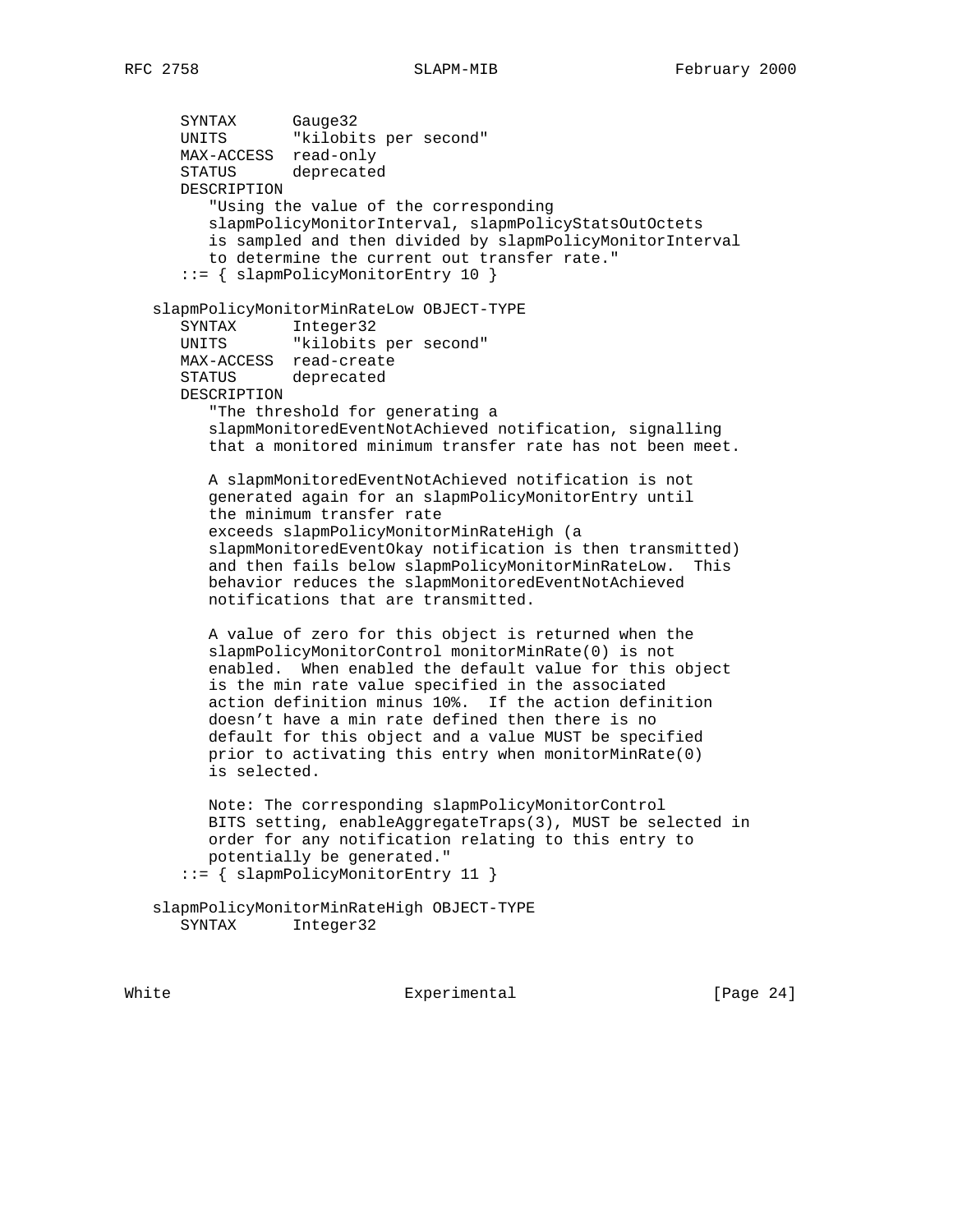UNITS "kilobits per second" MAX-ACCESS read-create STATUS deprecated DESCRIPTION "The threshold for generating a slapmMonitoredEventOkay notification, signalling that a monitored minimum transfer rate has increased to an acceptable level. A value of zero for this object is returned when the slapmPolicyMonitorControl monitorMinRate(0) is not enabled. When enabled the default value for this object is the min rate value specified in the associated action definition plus 10%. If the action definition doesn't have a min rate defined then there is no default for this object and a value MUST be specified prior to activating this entry when monitorMinRate(0) is selected. Note: The corresponding slapmPolicyMonitorControl BITS setting, enableAggregateTraps(3), MUST be selected in order for any notification relating to this entry to potentially be generated." ::= { slapmPolicyMonitorEntry 12 } slapmPolicyMonitorMaxRateHigh OBJECT-TYPE SYNTAX Integer32 UNITS "kilobits per second" MAX-ACCESS read-create STATUS deprecated DESCRIPTION "The threshold for generating a slapmMonitoredEventNotAchieved notification, signalling that a monitored maximum transfer rate has been exceeded. A slapmMonitoredEventNotAchieved notification is not generated again for an slapmPolicyMonitorEntry until the maximum transfer rate fails below slapmPolicyMonitorMaxRateLow (a slapmMonitoredEventOkay notification is then transmitted) and then raises above slapmPolicyMonitorMaxRateHigh. This behavior reduces the slapmMonitoredEventNotAchieved notifications that are transmitted. A value of zero for this object is returned when the slapmPolicyMonitorControl monitorMaxRate(1) is not enabled. When enabled the default value for this object is the max rate value specified in the associated action definition plus 10%. If the action definition

White Experimental Experimental [Page 25]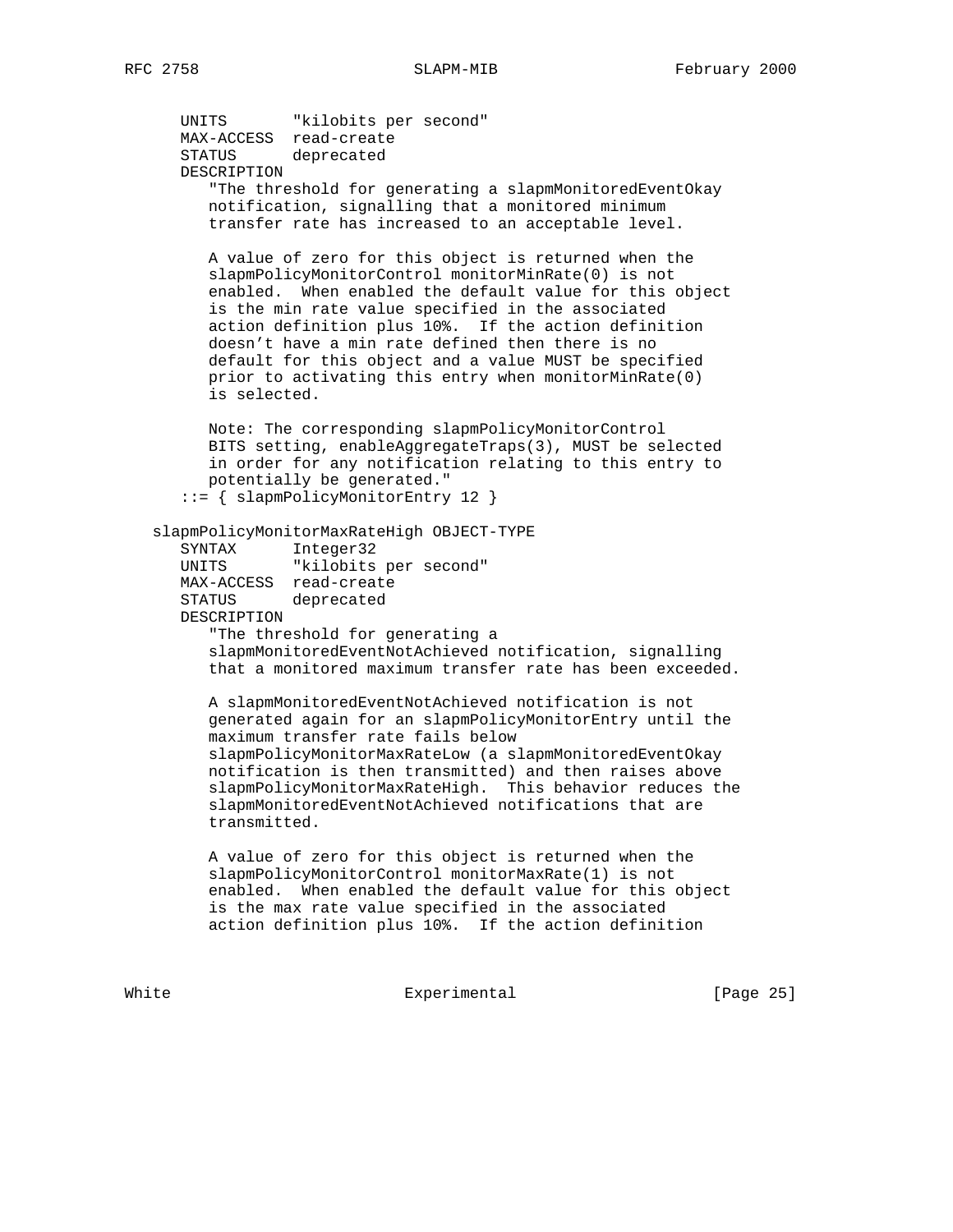doesn't have a max rate defined then there is no default for this object and a value MUST be specified prior to activating this entry when monitorMaxRate(1) is selected. Note: The corresponding slapmPolicyMonitorControl BITS setting, enableAggregateTraps(3), MUST be selected in order for any notification relating to this entry to potentially be generated." ::= { slapmPolicyMonitorEntry 13 } slapmPolicyMonitorMaxRateLow OBJECT-TYPE SYNTAX Integer32 UNITS "kilobits per second" MAX-ACCESS read-create STATUS deprecated DESCRIPTION "The threshold for generating a slapmMonitoredEventOkay notification, signalling that a monitored maximum transfer rate has fallen to an acceptable level. A value of zero for this object is returned when the slapmPolicyMonitorControl monitorMaxRate(1) is not enabled. When enabled the default value for this object is the max rate value specified in the associated action definition minus 10%. If the action definition doesn't have a max rate defined then there is no default for this object and a value MUST be specified prior to activating this entry when monitorMaxRate(1) is selected. Note: The corresponding slapmPolicyMonitorControl BITS setting, enableAggregateTraps(3), MUST be selected in order for any notification relating to this entry to potentially be generated." ::= { slapmPolicyMonitorEntry 14 } slapmPolicyMonitorMaxDelayHigh OBJECT-TYPE SYNTAX Integer32 UNITS "milliseconds" MAX-ACCESS read-create STATUS deprecated DESCRIPTION "The threshold for generating a slapmMonitoredEventNotAchieved notification, signalling that a monitored maximum delay rate has been exceeded. A slapmMonitoredEventNotAchieved notification is not

White **Experimental** Experimental **Experimental** [Page 26]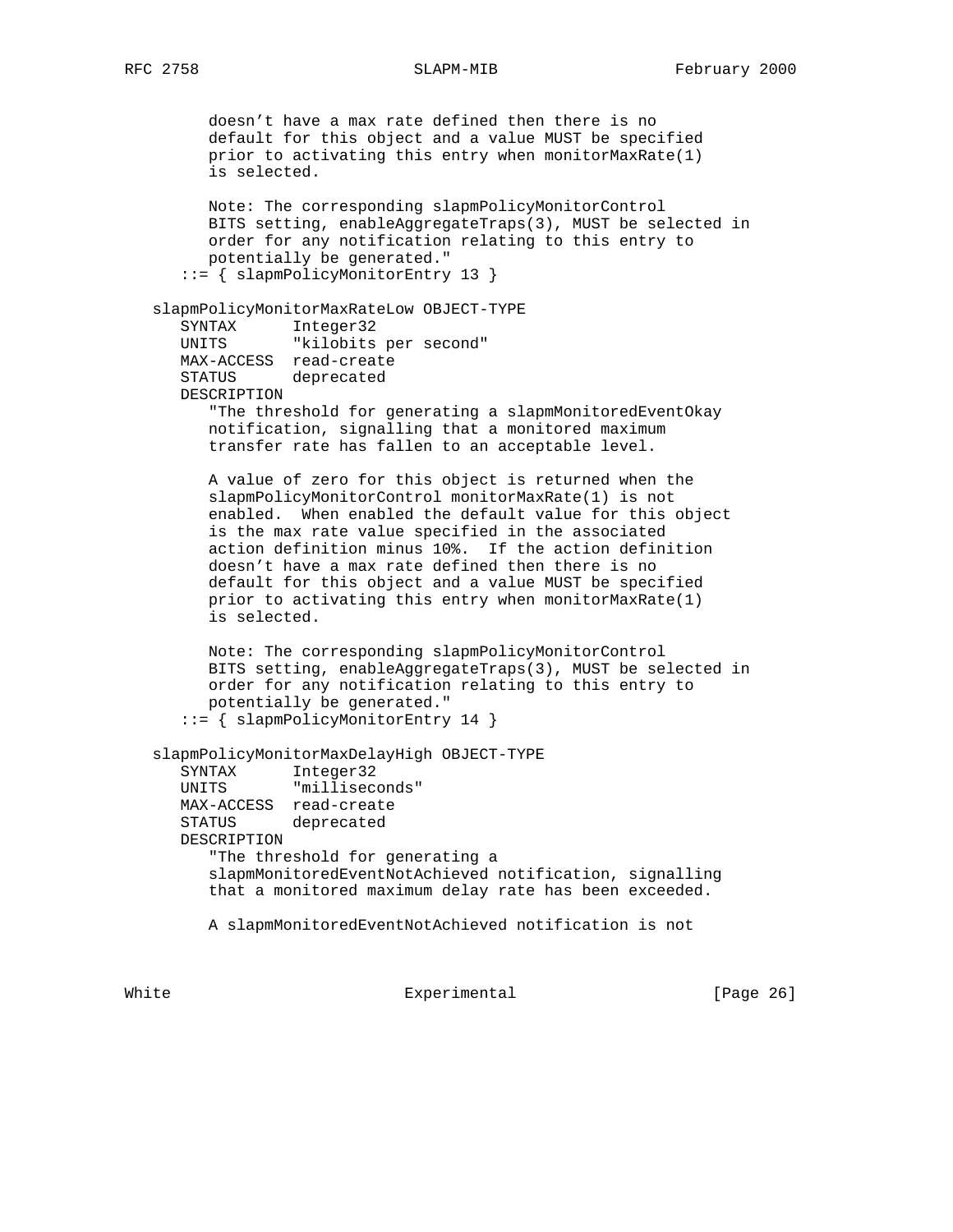generated again for an slapmPolicyMonitorEntry until the maximum delay rate falls below slapmPolicyMonitorMaxDelayLow (a slapmMonitoredEventOkay notification is then transmitted) and raises above slapmPolicyMonitorMaxDelayHigh. This behavior reduces the slapmMonitoredEventNotAchieved notifications that are transmitted.

 A value of zero for this object is returned when the slapmPolicyMonitorControl monitorMaxDelay(4) is not enabled. When enabled the default value for this object is the max delay value specified in the associated action definition plus 10%. If the action definition doesn't have a max delay defined then there is no default for this object and a value MUST be specified prior to activating this entry when monitorMaxDelay(4) is selected.

 Note: The corresponding slapmPolicyMonitorControl BITS setting, enableAggregateTraps(3), MUST be selected in order for any notification relating to this entry to potentially be generated."

::= { slapmPolicyMonitorEntry 15 }

# slapmPolicyMonitorMaxDelayLow OBJECT-TYPE

| SYNTAX      | Integer32      |
|-------------|----------------|
| UNITS       | "milliseconds" |
| MAX-ACCESS  | read-create    |
| STATUS      | deprecated     |
| DESCRIPTION |                |

 "The threshold for generating a slapmMonitoredEventOkay notification, signalling that a monitored maximum delay rate has fallen to an acceptable level.

 A value of zero for this object is returned when the slapmPolicyMonitorControl monitorMaxDelay(4) is not enabled. When enabled the default value for this object is the max delay value specified in the associated action definition minus 10%. If the action definition doesn't have a max delay defined then there is no default for this object and a value MUST be specified prior to activating this entry when monitorMaxDelay(4) is selected.

 Note: The corresponding slapmPolicyMonitorControl BITS setting, enableAggregateTraps(3), MUST be selected in order for any notification relating to this entry to potentially be generated."

White Experimental Experimental [Page 27]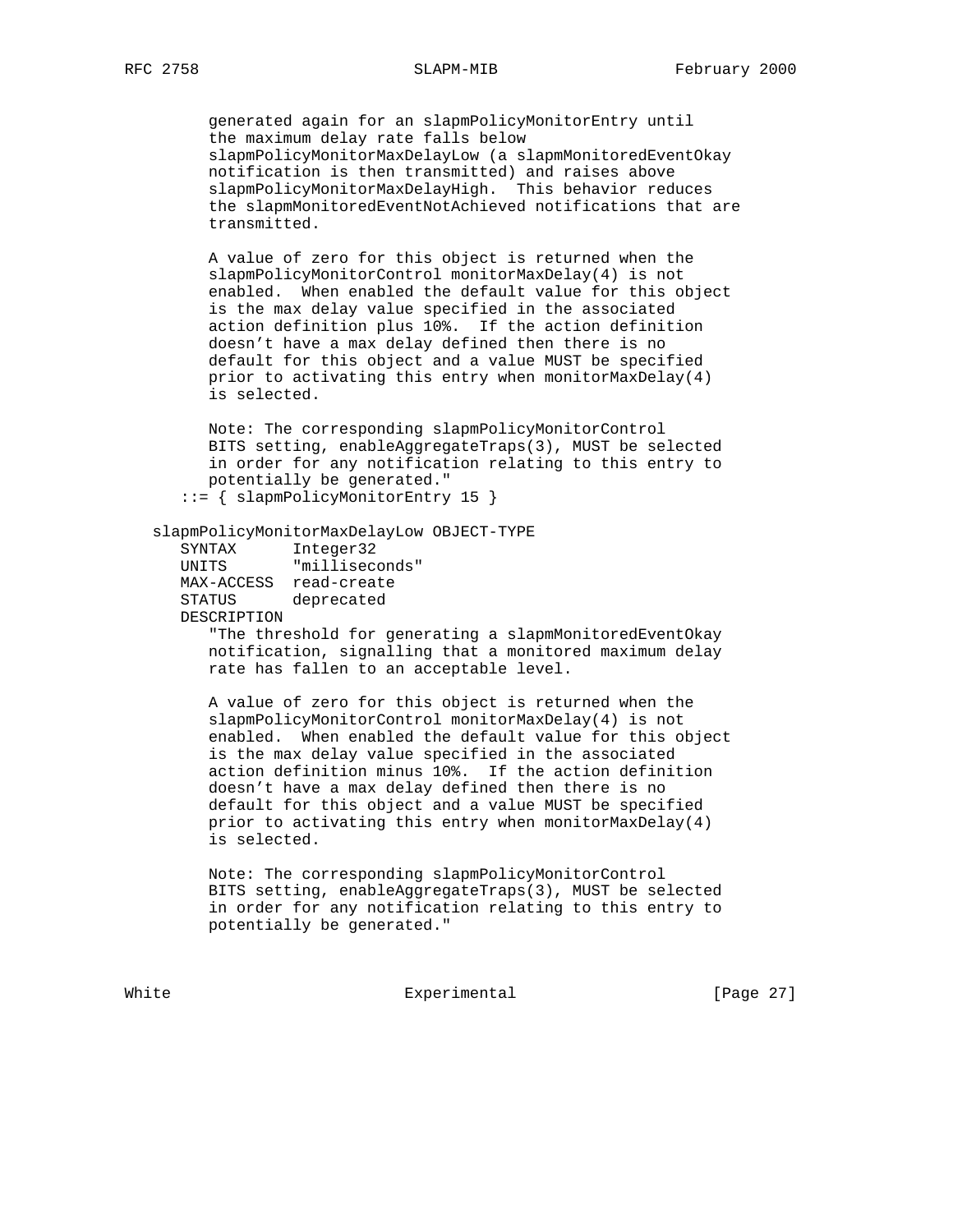```
 ::= { slapmPolicyMonitorEntry 16 }
 slapmPolicyMonitorMinInRateNotAchieves OBJECT-TYPE
    SYNTAX Counter32
   MAX-ACCESS read-only
   STATUS deprecated
   DESCRIPTION
       "The number of times that a minimum transfer in rate
       was not achieved."
    ::= { slapmPolicyMonitorEntry 17 }
 slapmPolicyMonitorMaxInRateExceeds OBJECT-TYPE
    SYNTAX Counter32
   MAX-ACCESS read-only
   STATUS deprecated
   DESCRIPTION
       "The number of times that a maximum transfer in rate
       was exceeded."
    ::= { slapmPolicyMonitorEntry 18 }
 slapmPolicyMonitorMaxDelayExceeds OBJECT-TYPE
    SYNTAX Counter32
   MAX-ACCESS read-only
   STATUS deprecated
   DESCRIPTION
        "The number of times that a maximum delay in rate
       was exceeded."
    ::= { slapmPolicyMonitorEntry 19 }
 slapmPolicyMonitorMinOutRateNotAchieves OBJECT-TYPE
   SYNTAX Counter32
   MAX-ACCESS read-only
   STATUS deprecated
   DESCRIPTION
       "The number of times that a minimum transfer out rate
       was not achieved."
    ::= { slapmPolicyMonitorEntry 20 }
 slapmPolicyMonitorMaxOutRateExceeds OBJECT-TYPE
   SYNTAX Counter32
   MAX-ACCESS read-only
   STATUS deprecated
   DESCRIPTION
       "The number of times that a maximum transfer out rate
       was exceeded."
    ::= { slapmPolicyMonitorEntry 21 }
 slapmPolicyMonitorCurrentDelayRate OBJECT-TYPE
```
White **Experimental** Experimental **EXPERIMEL**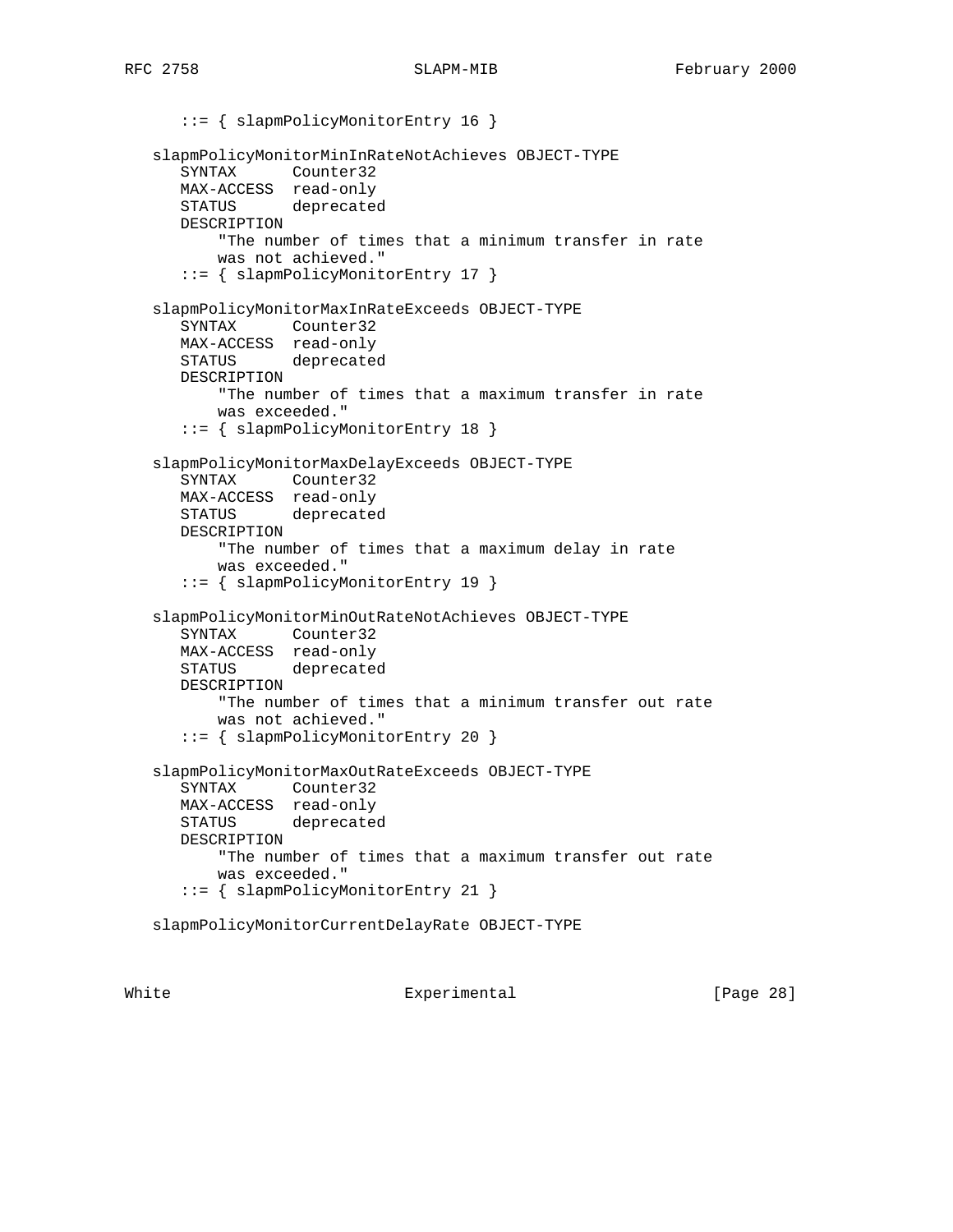SYNTAX Gauge32 UNITS "milliseconds" MAX-ACCESS read-only STATUS deprecated DESCRIPTION "The current delay rate for this entry. This is calculated by taking the average of the TCP round trip times for all associating slapmSubcomponentTable entries within a interval." ::= { slapmPolicyMonitorEntry 22 } slapmPolicyMonitorRowStatus OBJECT-TYPE SYNTAX RowStatus MAX-ACCESS read-create STATUS deprecated DESCRIPTION "This object allows entries to be created and deleted in the slapmPolicyMonitorTable. An entry in this table is deleted by setting this object to destroy(6). Removal of a corresponding (same policy and traffic profile names) slapmPolicyStatsEntry has the side effect of the automatic deletion an entry in this table." ::= { slapmPolicyMonitorEntry 23 } -- Subcomponent Table slapmSubcomponentTable OBJECT-TYPE SYNTAX SEQUENCE OF SlapmSubcomponentEntry MAX-ACCESS not-accessible STATUS current DESCRIPTION "Defines a table to provide information on the individually components that are mapped to a policy rule (or old traffic profile).

> The indexing for this table is designed to support the use of an SNMP GET-NEXT operation using only the remote address and remote port as a way for a management station to retrieve the table entries relating to a particular client." ::= { slapmTableObjects 3 }

 slapmSubcomponentEntry OBJECT-TYPE SYNTAX SlapmSubcomponentEntry MAX-ACCESS not-accessible STATUS current DESCRIPTION

White Experimental [Page 29]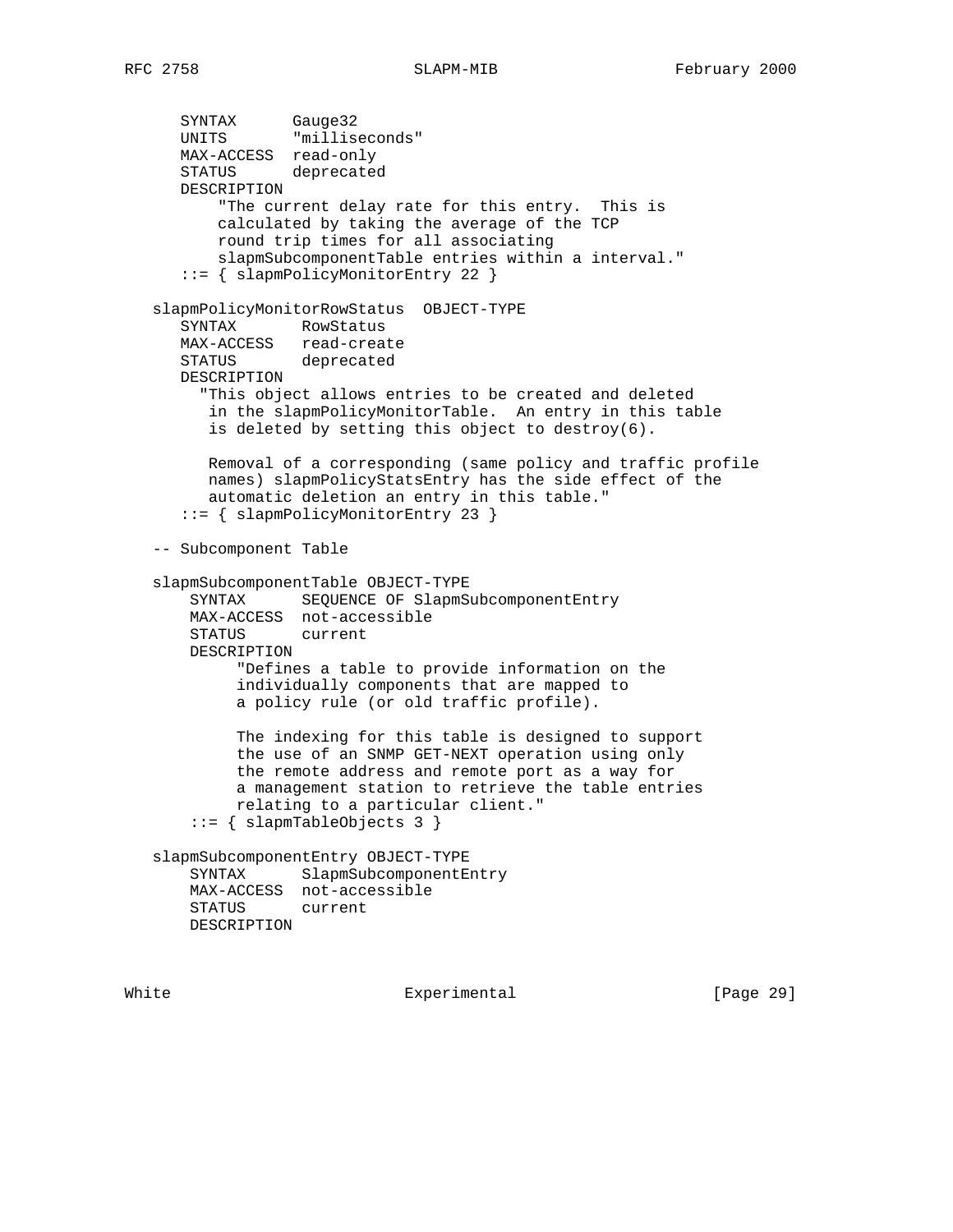"Describes a particular subcomponent entry. This table does not have an OwnerIndex as part of its indexing since this table's contents is intended to span multiple users." INDEX { slapmSubcomponentRemAddress, slapmSubcomponentRemPort, slapmSubcomponentLocalAddress, slapmSubcomponentLocalPort } ::= { slapmSubcomponentTable 1 } SlapmSubcomponentEntry ::= SEQUENCE { slapmSubcomponentRemAddress OCTET STRING, slapmSubcomponentRemPort Integer32, slapmSubcomponentLocalAddress OCTET STRING, slapmSubcomponentLocalPort Integer32, slapmSubcomponentProtocol INTEGER, slapmSubcomponentSystemAddress OCTET STRING, slapmSubcomponentPolicyName SlapmNameType, slapmSubcomponentTrafficProfileName SlapmNameType, slapmSubcomponentLastActivity DateAndTime, slapmSubcomponentInOctets Counter32, slapmSubcomponentOutOctets Counter32, slapmSubcomponentTcpOutBufferedOctets Counter32, slapmSubcomponentTcpInBufferedOctets Counter32, slapmSubcomponentTcpReXmts Counter32, slapmSubcomponentTcpRoundTripTime Integer32, slapmSubcomponentTcpRoundTripVariance Integer32, slapmSubcomponentInPdus Counter32, slapmSubcomponentOutPdus Counter32, slapmSubcomponentApplName SnmpAdminString, slapmSubcomponentMonitorStatus SlapmStatus, slapmSubcomponentMonitorIntTime DateAndTime, slapmSubcomponentMonitorCurrentInRate Gauge32, slapmSubcomponentMonitorCurrentOutRate Gauge32, slapmSubcomponentPolicyRuleIndex Unsigned32 } slapmSubcomponentRemAddress OBJECT-TYPE SYNTAX OCTET STRING (SIZE(0 | 4 | 16)) MAX-ACCESS not-accessible STATUS current DESCRIPTION "Indicate the remote address of a subcomponent. A remote address can be either an ipv4 address in which case 4 octets are required or as an ipv6 address that

White **Experimental** Experimental [Page 30]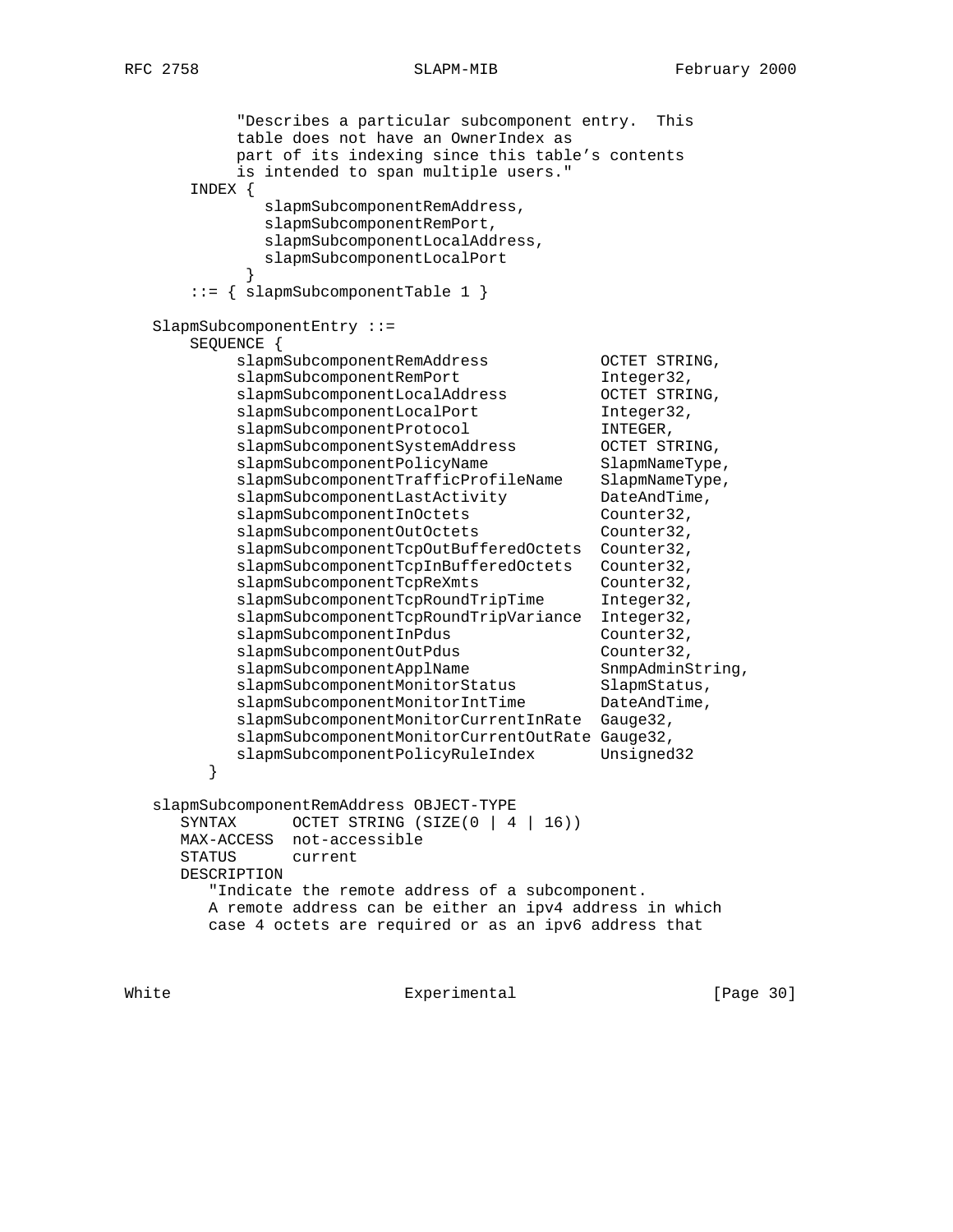```
 requires 16 octets. The value of this subidentifier
         is a zero length octet string when this entry relates
         to a UDP listener."
       ::= { slapmSubcomponentEntry 1 }
   slapmSubcomponentRemPort OBJECT-TYPE
      SYNTAX Integer32(0..65535)
      MAX-ACCESS not-accessible
      STATUS current
      DESCRIPTION
         "Indicate the remote port of a subcomponent.
         The value of this subidentifier
         is 0 when this entry relates to a UDP listener."
       ::= { slapmSubcomponentEntry 2 }
   slapmSubcomponentLocalAddress OBJECT-TYPE
     SYNTAX OCTET STRING (SIZE(4 | 16))
      MAX-ACCESS not-accessible
      STATUS current
      DESCRIPTION
         "Indicate the local address of a subcomponent.
         A local address can be either an ipv4 address in which
         case 4 octets are required or as an ipv6 address that
         requires 16 octets."
       ::= { slapmSubcomponentEntry 3 }
   slapmSubcomponentLocalPort OBJECT-TYPE
      SYNTAX Integer32(0..65535)
      MAX-ACCESS not-accessible
      STATUS current
      DESCRIPTION
         "Indicate the local port of a subcomponent."
      ::= { slapmSubcomponentEntry 4 }
   slapmSubcomponentProtocol OBJECT-TYPE
      SYNTAX INTEGER {
                             udpListener(1),
                             tcpConnection(2)
 }
      MAX-ACCESS read-only
      STATUS current
      DESCRIPTION
         "Indicate the protocol in use that identifies the
         type of subcomponent."
       ::= { slapmSubcomponentEntry 5 }
   slapmSubcomponentSystemAddress OBJECT-TYPE
```
White Experimental Experimental [Page 31]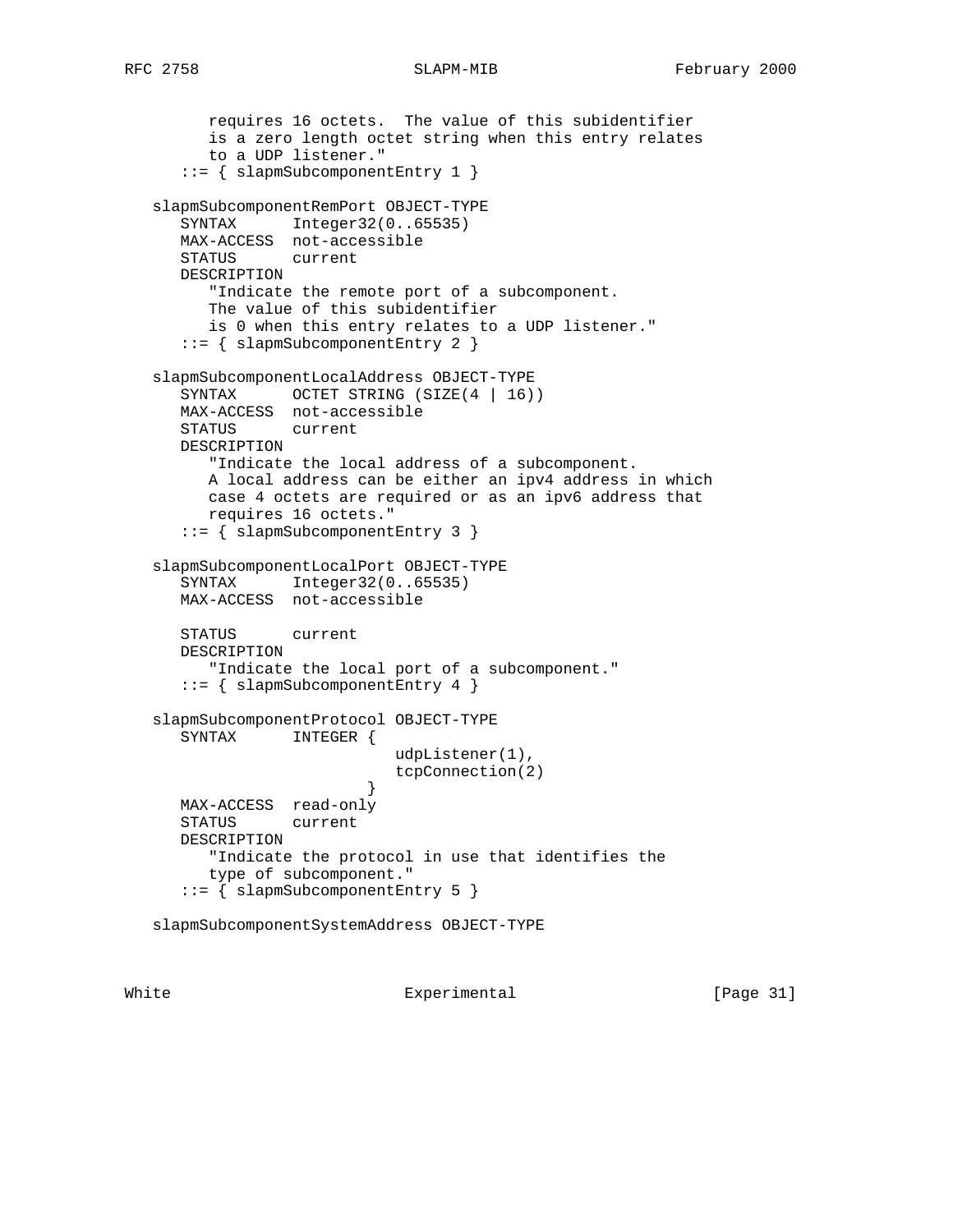```
SYNTAX OCTET STRING (SIZE(0 | 4 | 16))
      MAX-ACCESS read-only
      STATUS current
      DESCRIPTION
         "Address of a system that an Policy definition relates to.
         A zero length octet string can be used to indicate that
         only a single system is being represented.
         Otherwise, the length of the octet string should be
         4 for an ipv4 address and 16 for an ipv6 address."
       ::= { slapmSubcomponentEntry 6 }
   slapmSubcomponentPolicyName OBJECT-TYPE
      SYNTAX SlapmNameType
      MAX-ACCESS read-only
      STATUS deprecated
      DESCRIPTION
         "Policy name that this entry relates to.
         This object, along with slapmSubcomponentTrafficProfileName,
         have been replaced with the use of an unsigned integer
         index that is mapped to an slapmPolicyNameEntry to actually
         identify policy naming."
      ::= { slapmSubcomponentEntry 7 }
   slapmSubcomponentTrafficProfileName OBJECT-TYPE
 SYNTAX SlapmNameType
 MAX-ACCESS read-only
      STATUS deprecated
      DESCRIPTION
         "The corresponding traffic profile name.
         This object, along with slapmSubcomponentProfileName,
         have been replaced with the use of an unsigned integer
         index that is mapped to an slapmPolicyNameEntry to
         actually identify policy naming."
      ::= { slapmSubcomponentEntry 8 }
  slapmSubcomponentLastActivity OBJECT-TYPE
      SYNTAX DateAndTime
      MAX-ACCESS read-only
      STATUS current
      DESCRIPTION
          "The date and timestamp of when this entry was last used."
      DEFVAL { '0000000000000000'H }
      ::= { slapmSubcomponentEntry 9 }
   slapmSubcomponentInOctets OBJECT-TYPE
       SYNTAX Counter32
```
White **Experimental** Experimental [Page 32]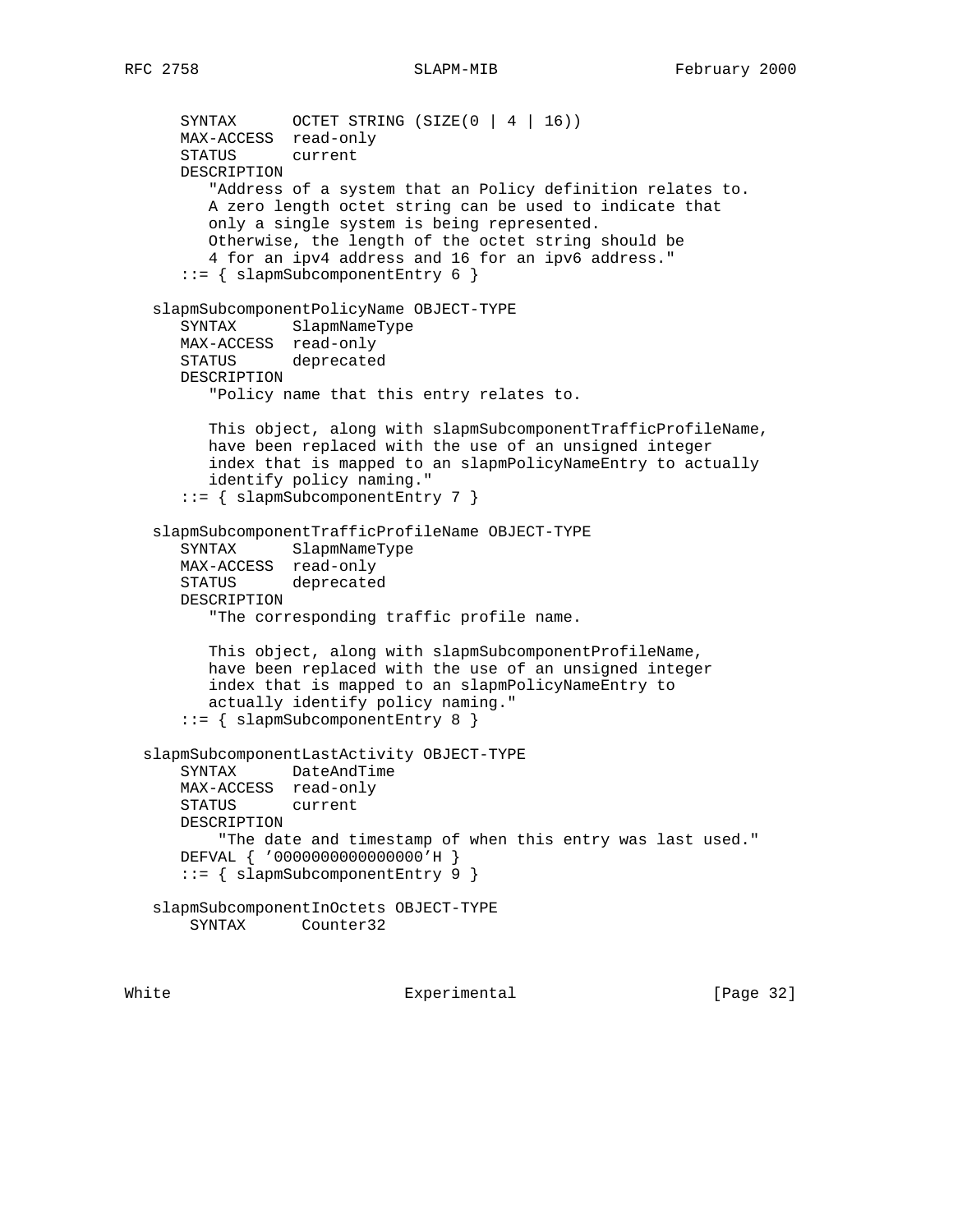```
 MAX-ACCESS read-only
       STATUS current
       DESCRIPTION
           "The number of octets received from IP for this
           connection."
       ::= { slapmSubcomponentEntry 10 }
   slapmSubcomponentOutOctets OBJECT-TYPE
       SYNTAX Counter32
       MAX-ACCESS read-only
       STATUS current
       DESCRIPTION
           "The number of octets sent to IP for this connection."
       ::= { slapmSubcomponentEntry 11 }
   slapmSubcomponentTcpOutBufferedOctets OBJECT-TYPE
       SYNTAX Counter32
       MAX-ACCESS read-only
       STATUS current
       DESCRIPTION
           "Number of outgoing octets buffered. The value
           of this object is zero when the entry is not
           for a TCP connection."
       ::= { slapmSubcomponentEntry 12 }
   slapmSubcomponentTcpInBufferedOctets OBJECT-TYPE
 SYNTAX Counter32
 MAX-ACCESS read-only
       STATUS current
       DESCRIPTION
           "Number of incoming octets buffered. The value
           of this object is zero when the entry is not
           for a TCP connection."
       ::= { slapmSubcomponentEntry 13 }
   slapmSubcomponentTcpReXmts OBJECT-TYPE
       SYNTAX Counter32
       MAX-ACCESS read-only
       STATUS current
       DESCRIPTION
           "Number of retransmissions. The value
           of this object is zero when the entry is not
           for a TCP connection."
       ::= { slapmSubcomponentEntry 14 }
   slapmSubcomponentTcpRoundTripTime OBJECT-TYPE
       SYNTAX Integer32
       UNITS "milliseconds"
```
White Experimental [Page 33]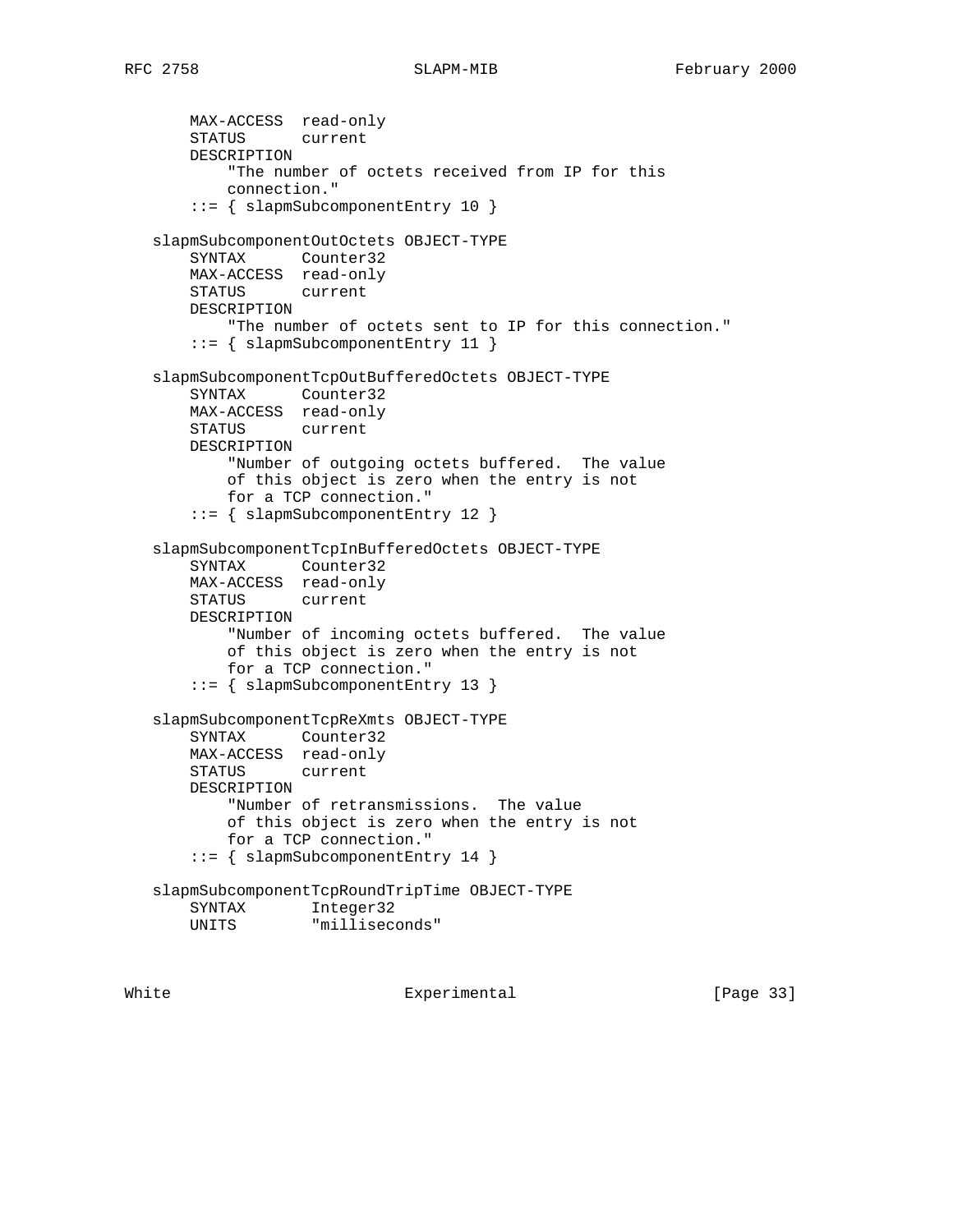MAX-ACCESS read-only STATUS current DESCRIPTION "The amount of time that has elapsed, measured in milliseconds, from when the last TCP segment was transmitted by the TCP Stack until the ACK was received. The value of this object is zero when the entry is not for a TCP connection." ::= { slapmSubcomponentEntry 15 } slapmSubcomponentTcpRoundTripVariance OBJECT-TYPE SYNTAX Integer32 MAX-ACCESS read-only STATUS current DESCRIPTION "Round trip time variance. The value of this object is zero when the entry is not for a TCP connection." ::= { slapmSubcomponentEntry 16 } slapmSubcomponentInPdus OBJECT-TYPE SYNTAX Counter32 MAX-ACCESS read-only STATUS current DESCRIPTION "The number of protocol related data units transferred inbound: slapmSubcomponentProtocol PDU Type udpListener(1) UDP datagrams tcpConnection(2) TCP segments" ::= { slapmSubcomponentEntry 17 } slapmSubcomponentOutPdus OBJECT-TYPE SYNTAX Counter32 MAX-ACCESS read-only<br>STATUS current STATUS DESCRIPTION "The number of protocol related data units transferred outbound: slapmSubcomponentProtocol PDU Type udpListener(1) UDP datagrams

White Experimental [Page 34]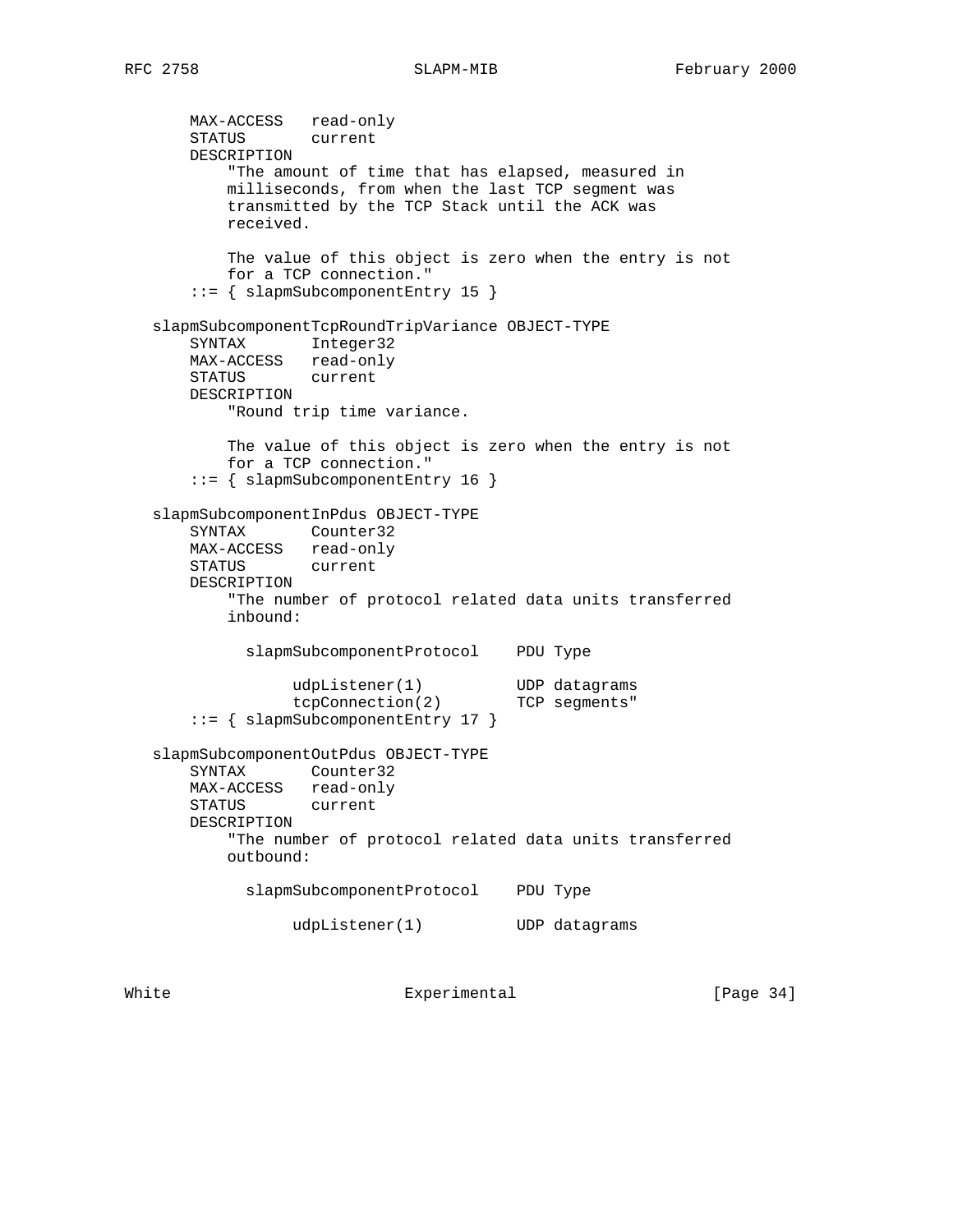tcpConnection(2) TCP segments" ::= { slapmSubcomponentEntry 18 } slapmSubcomponentApplName OBJECT-TYPE SYNTAX SnmpAdminString (SIZE(0..32)) MAX-ACCESS read-only STATUS current DESCRIPTION "The application name associated with this entry if known, otherwise a zero-length octet string is returned as the value of this object." ::= { slapmSubcomponentEntry 19 } slapmSubcomponentMonitorStatus OBJECT-TYPE SYNTAX SlapmStatus MAX-ACCESS read-only STATUS current DESCRIPTION "The value of this object indicates when a monitored value has exceeded a threshold or isn't meeting the defined service level. Only the following SlapmStatus BITS setting can be reported here: monitorMinInRateNotAchieved(5), monitorMaxInRateExceeded(6), monitorMaxDelayExceeded(7), monitorMinOutRateNotAchieved(8), monitorMaxOutRateExceeded(9) This object only has meaning when an corresponding slapmPolicyMonitorEntry exists with the slapmPolicyMonitorControl BITS setting monitorSubcomponents(5) enabled." ::= { slapmSubcomponentEntry 20 } slapmSubcomponentMonitorIntTime OBJECT-TYPE SYNTAX DateAndTime MAX-ACCESS read-only STATUS current DESCRIPTION "The timestamp for when the last interval ended. This object only has meaning when an corresponding slapmPRMonEntry (or old slapmPolicyMonitorEntry) exists with the slapmPRMonControl (or slapmPolicyMonitorControl) BITS setting monitorSubcomponents(5) enabled. All of the octets returned when monitoring is not in effect

White **Experimental** Experimental [Page 35]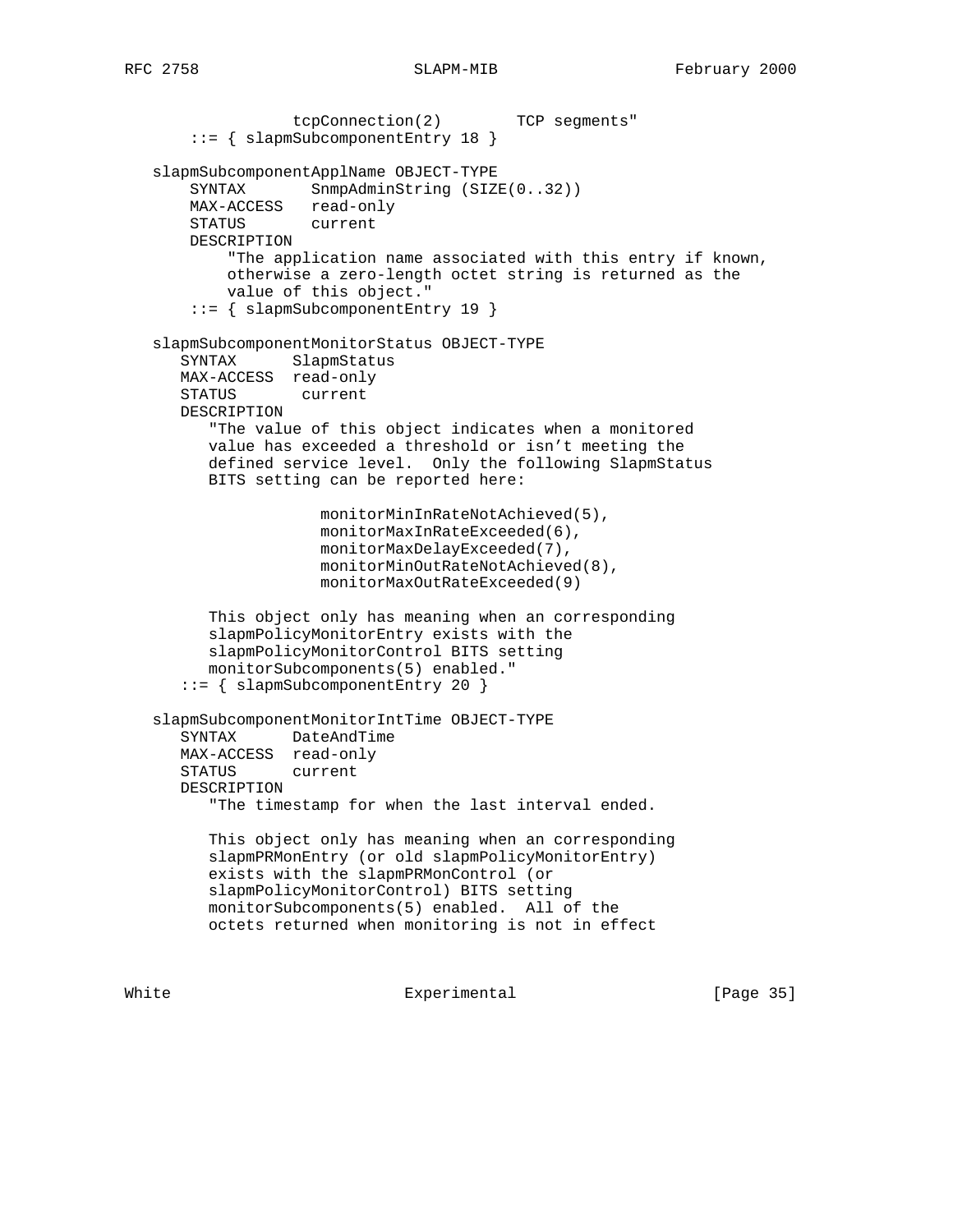must be zero." DEFVAL { '0000000000000000'H } ::= { slapmSubcomponentEntry 21 } slapmSubcomponentMonitorCurrentInRate OBJECT-TYPE SYNTAX Gauge32 UNITS "kilobits per second" MAX-ACCESS read-only STATUS current DESCRIPTION "Using the value of the corresponding slapmPRMonInterval (or slapmPolicyMonitorInterval), slapmSubcomponentStatsInOctets is divided by slapmSubcomponentMonitorInterval to determine the current in transfer rate. This object only has meaning when an corresponding slapmPRMonEntry (or slapmPolicyMonitorEntry) exists with the slapmPRMonControl (or slapmPolicyMonitorControl) BITS setting monitorSubcomponents(5) enabled. The value of this object is zero when monitoring is not in effect." ::= { slapmSubcomponentEntry 22 } slapmSubcomponentMonitorCurrentOutRate OBJECT-TYPE SYNTAX Gauge32 UNITS "kilobits per second" MAX-ACCESS read-only STATUS current DESCRIPTION "Using the value of the corresponding slapmPRMonInterval (or slapmPolicyMonitorInterva)l, slapmSubcomponentStatsOutOctets is divided by slapmPRMonInterval (or slapmPolicyMonitorInterval) to determine the current out transfer rate. This object only has meaning when an corresponding slapmPRMonEntry (or slapmPolicyMonitorEntry) exists with the slapmPRMonControl (or slapmPolicyMonitorControl) BITS setting monitorSubcomponents(5) enabled. The value of this object is zero when monitoring is not in effect." ::= { slapmSubcomponentEntry 23 } slapmSubcomponentPolicyRuleIndex OBJECT-TYPE SYNTAX Unsigned32 (0..4294967295) MAX-ACCESS read-only STATUS current DESCRIPTION

White **Experimental** Experimental [Page 36]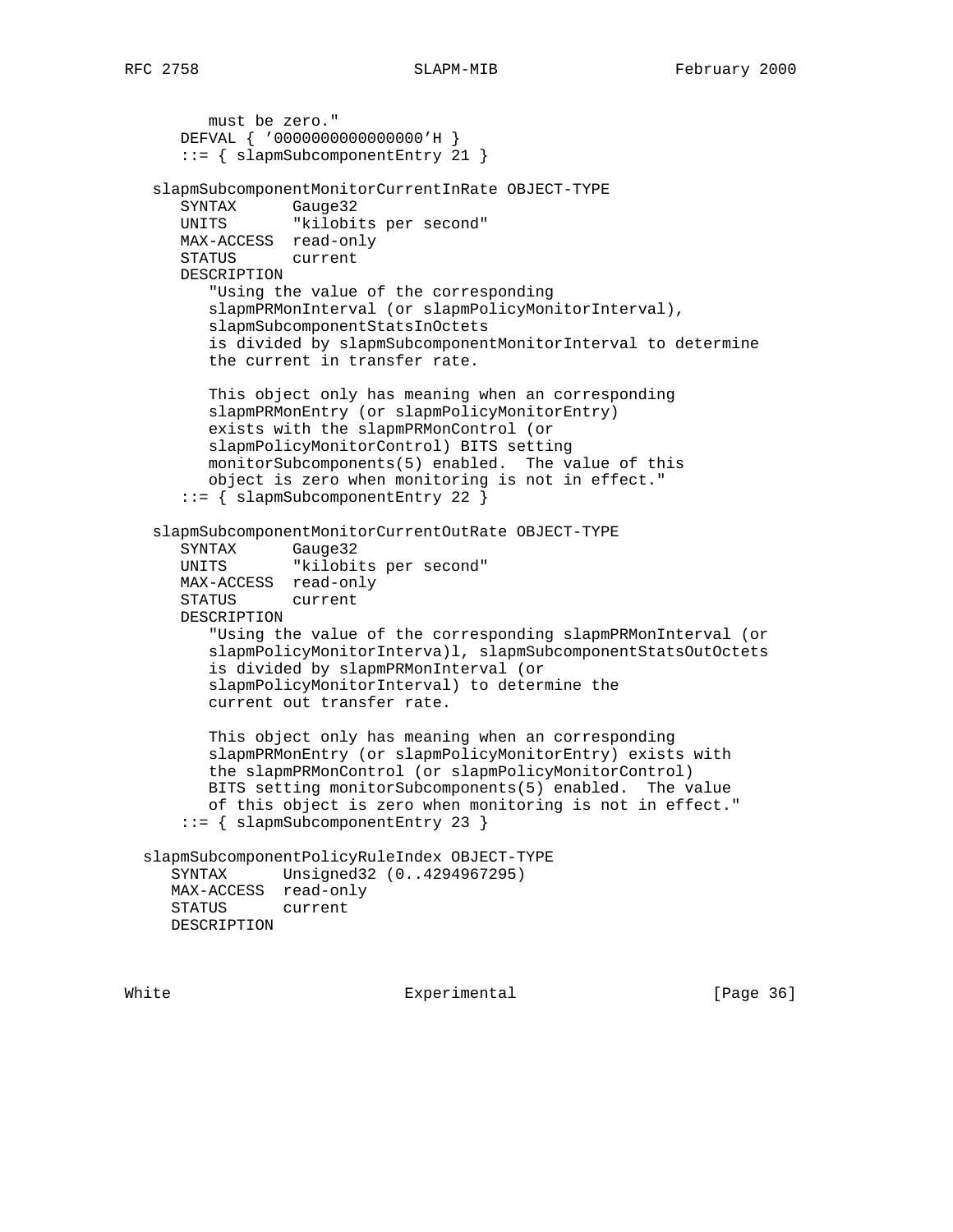"Points to an slapmPolicyNameEntry when combined with slapmSubcomponentSystemAddress to indicate the policy naming that relates to this entry. A value of 0 for this object MUST be returned when the corresponding slapmSubcomponentEntry has no policy rule associated with it." ::= { slapmSubcomponentEntry 24 } -- Table that maps an unsigned integer index to whatever -- names a policy rule. slapmPolicyNameTable OBJECT-TYPE SYNTAX SEQUENCE OF SlapmPolicyNameEntry MAX-ACCESS not-accessible STATUS current DESCRIPTION "Provides the mapping between a policy index as a unsigned 32 bit integer and the unique name associated with a policy rule." ::= { slapmTableObjects 4 } slapmPolicyNameEntry OBJECT-TYPE SYNTAX SlapmPolicyNameEntry MAX-ACCESS not-accessible STATUS current DESCRIPTION "Defines an entry in the slapmPolicyNameTable." INDEX { slapmPolicyNameSystemAddress, slapmPolicyNameIndex } ::= { slapmPolicyNameTable 1 } SlapmPolicyNameEntry ::= SEQUENCE { slapmPolicyNameSystemAddress OCTET STRING, slapmPolicyNameIndex Unsigned32, slapmPolicyNameOfRule SlapmPolicyRuleName } slapmPolicyNameSystemAddress OBJECT-TYPE SYNTAX OCTET STRING (SIZE(0 | 4 | 16)) MAX-ACCESS not-accessible STATUS current DESCRIPTION "Address of a system that an Policy rule definition relates to. A zero length octet string must be used to indicate

White **Experimental** Experimental [Page 37]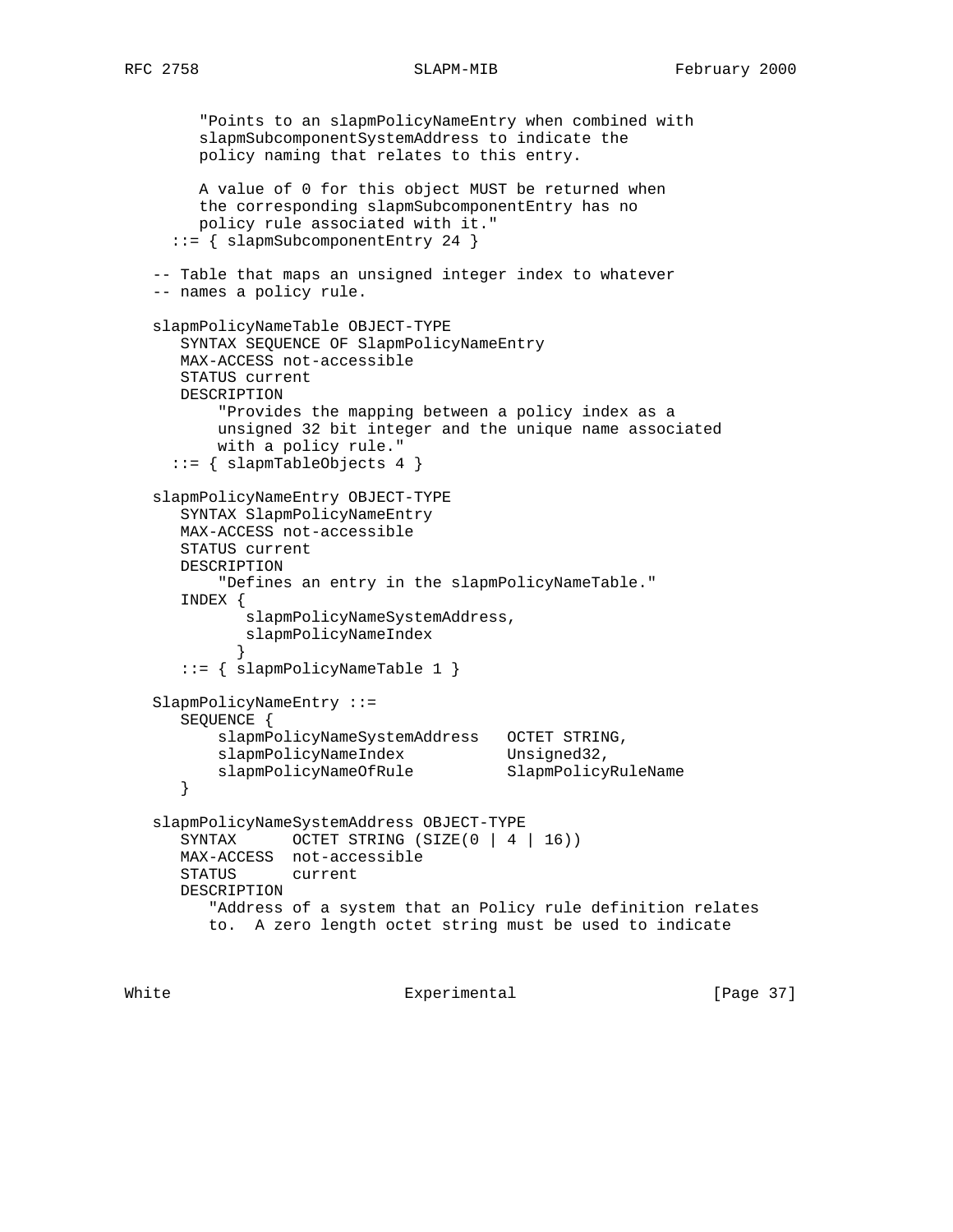```
 that only a single system is being represented.
       Otherwise, the length of the octet string must be
       4 for an ipv4 address or 16 for an ipv6 address."
    ::= { slapmPolicyNameEntry 1 }
 slapmPolicyNameIndex OBJECT-TYPE
    SYNTAX Unsigned32 (1..4294967295)
   MAX-ACCESS not-accessible
    STATUS current
    DESCRIPTION
        "A locally arbitrary, but unique identifier associated
        with this table entry. This value is not expected to
        remain constant across reIPLs."
    ::= { slapmPolicyNameEntry 2 }
 slapmPolicyNameOfRule OBJECT-TYPE
    SYNTAX SlapmPolicyRuleName
  MAX-ACCESS read-only<br>STATUS current
   STATUS
    DESCRIPTION
       "The unique name that identifies a policy rule definition."
    ::= { slapmPolicyNameEntry 3 }
 -- Sla Performance Monitoring Policy Rule Statistics Table
 slapmPolicyRuleStatsTable OBJECT-TYPE
    SYNTAX SEQUENCE OF SlapmPolicyRuleStatsEntry
    MAX-ACCESS not-accessible
    STATUS current
    DESCRIPTION
        "Provides statistics on a per system and a per policy
       rule basis."
   ::= { slapmTableObjects 5 }
 slapmPolicyRuleStatsEntry OBJECT-TYPE
    SYNTAX SlapmPolicyRuleStatsEntry
   MAX-ACCESS not-accessible
    STATUS current
    DESCRIPTION
        "Defines an entry in the slapmPolicyRuleStatsTable.
        This table defines a set of statistics that is kept
        on a per system and per policy rule basis.
        Entries in this table are not created or deleted via SNMP
        but reflect the set of policy rule definitions known
        at a system."
    INDEX {
           slapmPolicyNameSystemAddress,
```
White **Experimental** Experimental **EXPERIMEL**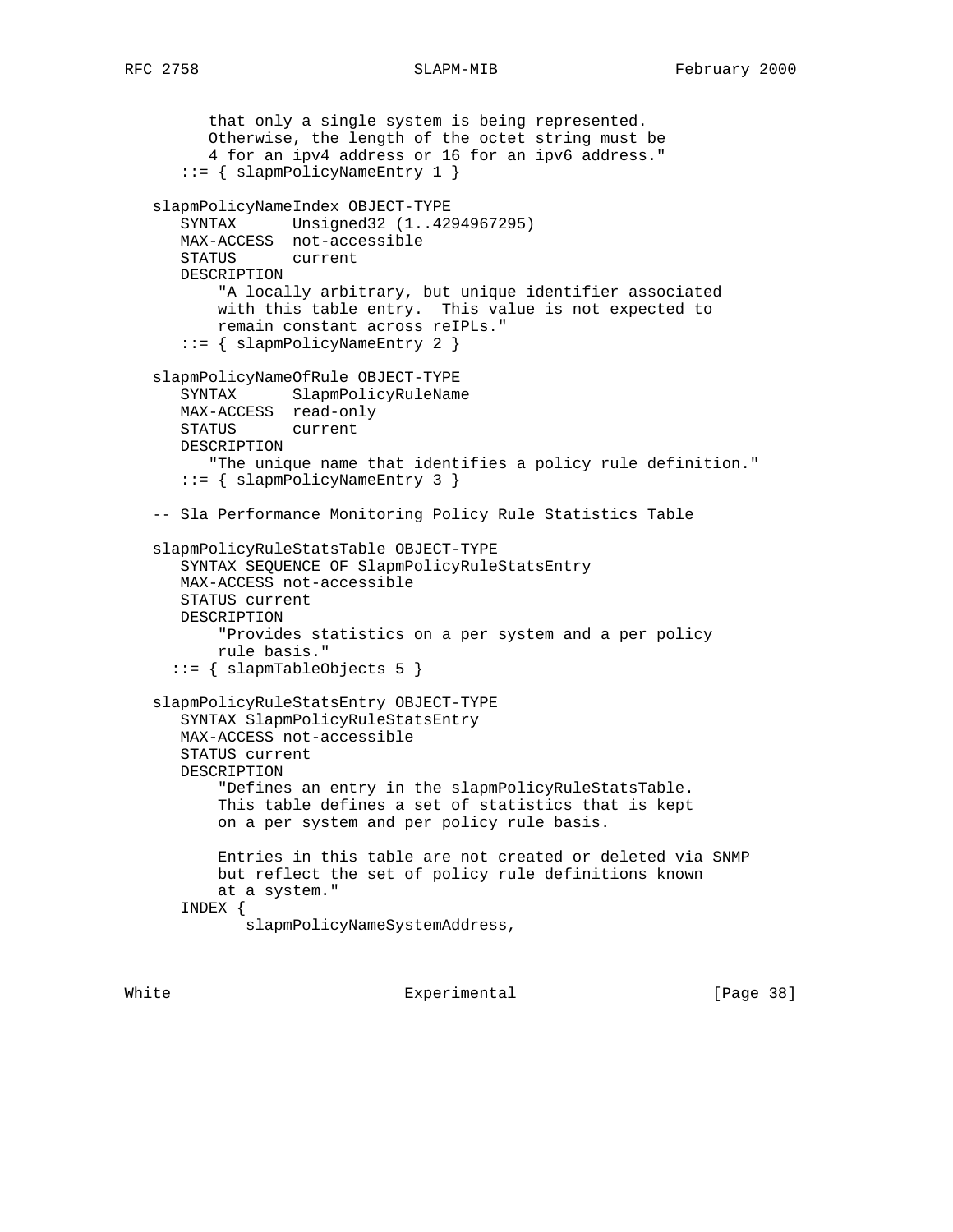```
 slapmPolicyNameIndex
 }
      ::= { slapmPolicyRuleStatsTable 1 }
   SlapmPolicyRuleStatsEntry ::=
      SEQUENCE {
         slapmPolicyRuleStatsOperStatus INTEGER,
         slapmPolicyRuleStatsActiveConns Gauge32,
          slapmPolicyRuleStatsTotalConns Counter32,
         slapmPolicyRuleStatsLActivated DateAndTime,
         slapmPolicyRuleStatsLastMapping DateAndTime,
         slapmPolicyRuleStatsInOctets Counter32,
         slapmPolicyRuleStatsOutOctets Counter32,
         slapmPolicyRuleStatsConnLimit Unsigned32,
          slapmPolicyRuleStatsCountAccepts Counter32,
          slapmPolicyRuleStatsCountDenies Counter32,
         slapmPolicyRuleStatsInDiscards Counter32,
         slapmPolicyRuleStatsOutDiscards Counter32,
         slapmPolicyRuleStatsInPackets Counter32,
         slapmPolicyRuleStatsOutPackets Counter32,
          slapmPolicyRuleStatsInProOctets Counter32,
          slapmPolicyRuleStatsOutProOctets Counter32,
         slapmPolicyRuleStatsMinRate Unsigned32,
         slapmPolicyRuleStatsMaxRate Unsigned32,
         slapmPolicyRuleStatsMaxDelay Unsigned32,
          slapmPolicyRuleStatsTotalRsvpFlows Counter32,
          slapmPolicyRuleStatsActRsvpFlows Gauge32
      }
   slapmPolicyRuleStatsOperStatus OBJECT-TYPE
      SYNTAX INTEGER {
                            inactive(1),
                            active(2),
                            deleteNeeded(3)
 }
      MAX-ACCESS read-only
      STATUS current
      DESCRIPTION
         "The state of a policy entry:
          inactive(1) - An policy entry was either defined
                             by local system definition or
                             discovered via
                             a directory search but has not been
                             activated (not currently being used).
          active(2) - Policy entry is being used to affect
                             traffic flows.
           deleteNeeded(3) - Either though local implementation
```
White **Experimental** Experimental [Page 39]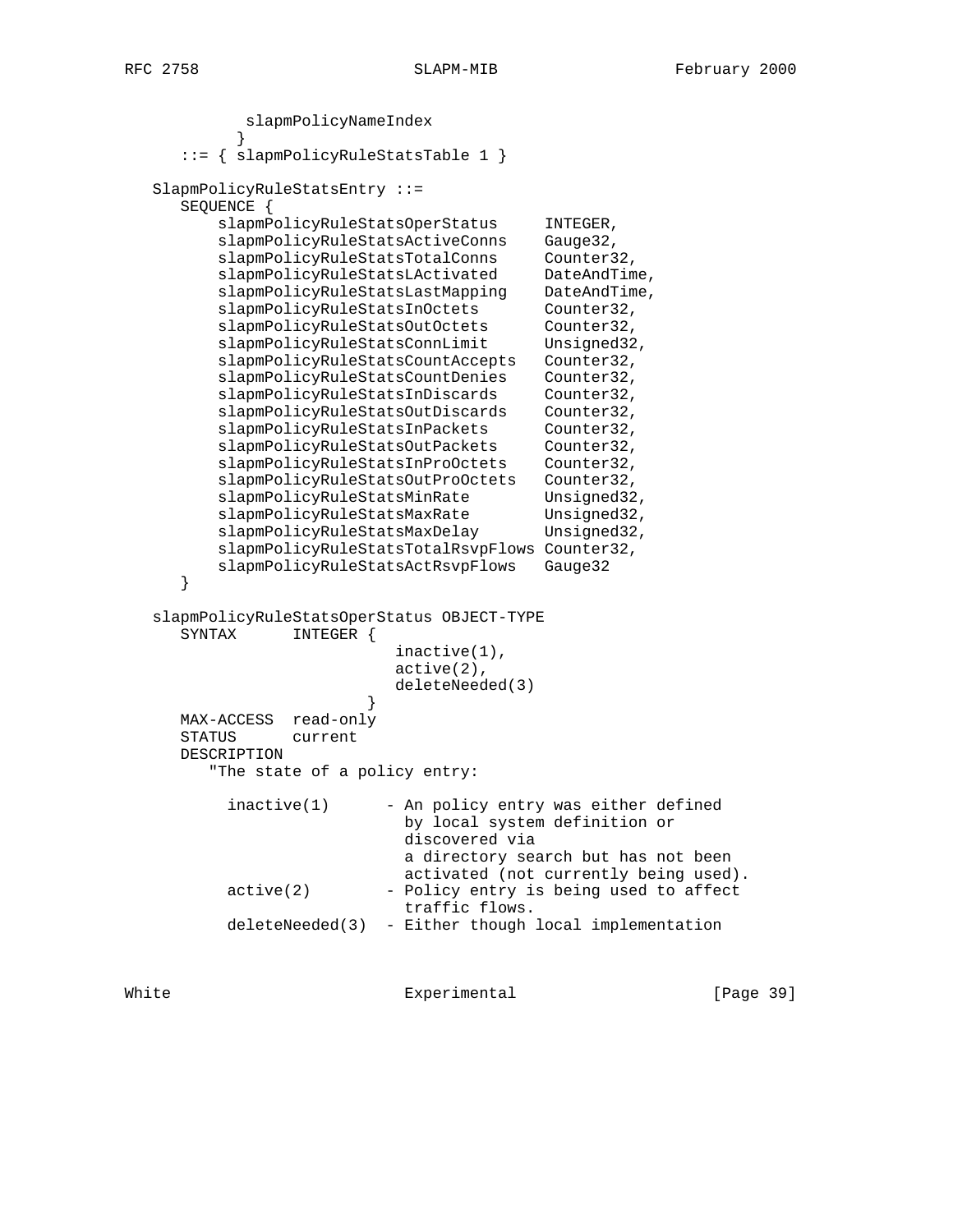```
 dependent methods or by discovering
                            that the directory entry corresponding
                            to this table entry no longer
                            exists and slapmPolicyPurgeTime needs
                            to expire before attempting to remove
                            the corresponding slapmPolicyStatsEntry
                            and any dependent slapmPolicyMonitor
                            table entries.
      Note: a policy rule in a state other than
      active(2) is not being used to affect traffic flows."
    ::= { slapmPolicyRuleStatsEntry 1 }
 slapmPolicyRuleStatsActiveConns OBJECT-TYPE
    SYNTAX Gauge32
   MAX-ACCESS read-only
    STATUS current
   DESCRIPTION
       "The number of active TCP connections that are
      affected by the corresponding policy entry."
    ::= { slapmPolicyRuleStatsEntry 2 }
 slapmPolicyRuleStatsTotalConns OBJECT-TYPE
   SYNTAX Counter32
   MAX-ACCESS read-only
   STATUS current
   DESCRIPTION
       "The number of total TCP connections that are
      affected by the corresponding policy entry."
    ::= { slapmPolicyRuleStatsEntry 3 }
 slapmPolicyRuleStatsLActivated OBJECT-TYPE
   SYNTAX DateAndTime
   MAX-ACCESS read-only
   STATUS current
   DESCRIPTION
       "The timestamp for when the corresponding policy entry
      was last activated. The value of this object serves as
      the discontinuity event indicator when polling entries
      in this table. The value of this object is updated on
      transition of slapmPolicyRuleStatsOperStatus into the
      active(2) state."
   DEFVAL { '0000000000000000'H }
    ::= { slapmPolicyRuleStatsEntry 4 }
 slapmPolicyRuleStatsLastMapping OBJECT-TYPE
   SYNTAX DateAndTime
   MAX-ACCESS read-only
   STATUS current
```
White Experimental Experimental [Page 40]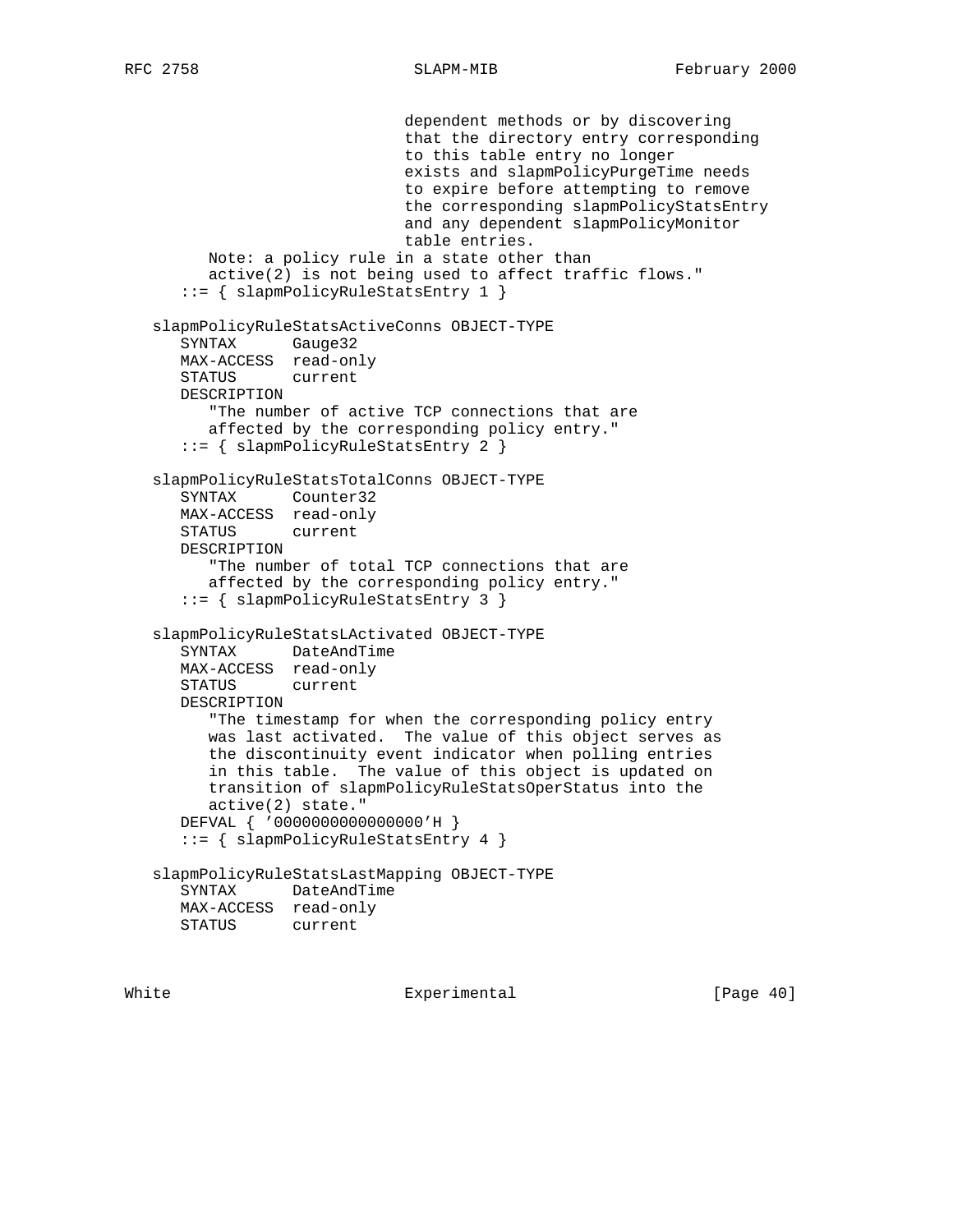DESCRIPTION "The timestamp for when the last time that the associated policy entry was used." DEFVAL { '0000000000000000'H } ::= { slapmPolicyRuleStatsEntry 5 } slapmPolicyRuleStatsInOctets OBJECT-TYPE SYNTAX Counter32 MAX-ACCESS read-only STATUS current DESCRIPTION "The number of octets that was received by IP for an entity that map to this entry." ::= { slapmPolicyRuleStatsEntry 6 } slapmPolicyRuleStatsOutOctets OBJECT-TYPE SYNTAX Counter32 MAX-ACCESS read-only STATUS current DESCRIPTION "The number of octets that was transmitted by IP for an entity that map to this entry." ::= { slapmPolicyRuleStatsEntry 7 } slapmPolicyRuleStatsConnLimit OBJECT-TYPE SYNTAX Unsigned32 MAX-ACCESS read-only STATUS current DESCRIPTION "The limit for the number of active TCP connections that are allowed for this policy definition. A value of zero for this object implies that a connection limit has not been specified." ::= { slapmPolicyRuleStatsEntry 8 } slapmPolicyRuleStatsCountAccepts OBJECT-TYPE SYNTAX Counter32 MAX-ACCESS read-only STATUS current DESCRIPTION "This counter is incremented when a policy action's Permission value is set to Accept and a session (TCP connection) is accepted." ::= { slapmPolicyRuleStatsEntry 9 } slapmPolicyRuleStatsCountDenies OBJECT-TYPE SYNTAX Counter32 MAX-ACCESS read-only

White Experimental Experimental [Page 41]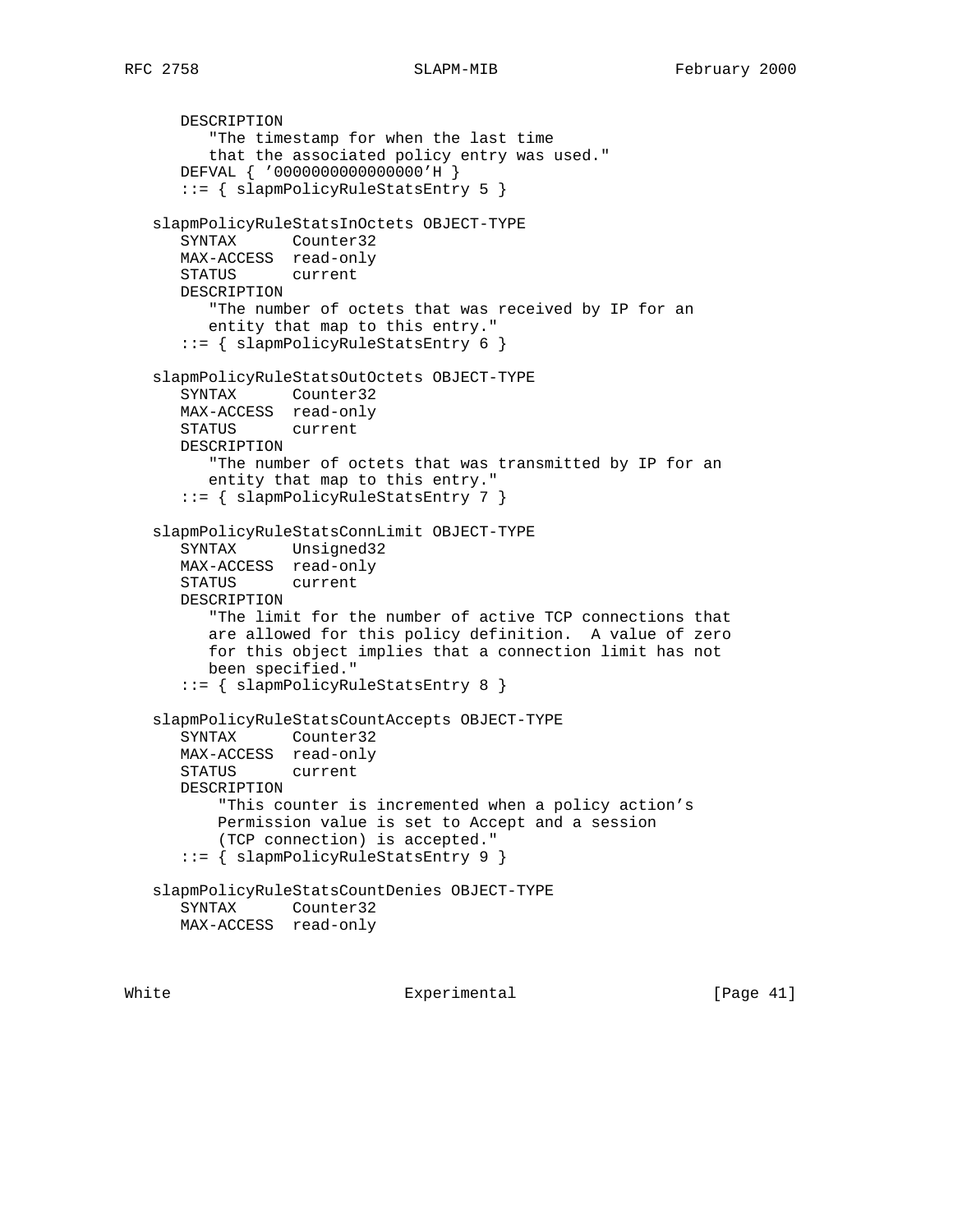```
 STATUS current
    DESCRIPTION
        "This counter is incremented when a policy action's
       Permission value is set to Deny and a session is denied,
       or when a session (TCP connection) is rejected due to a
       policy's connection limit (slapmPolicyRuleStatsConnectLimit)
       being reached."
    ::= { slapmPolicyRuleStatsEntry 10 }
 slapmPolicyRuleStatsInDiscards OBJECT-TYPE
    SYNTAX Counter32
   MAX-ACCESS read-only
   STATUS current
   DESCRIPTION
        "This counter counts the number of in octets discarded.
       This occurs when an error is detected. Examples of this
       are buffer overflow, checksum error, or bad packet
       format."
    ::= { slapmPolicyRuleStatsEntry 11 }
 slapmPolicyRuleStatsOutDiscards OBJECT-TYPE
    SYNTAX Counter32
   MAX-ACCESS read-only
   STATUS current
   DESCRIPTION
        "This counter counts the number of out octets discarded.
       Examples of this are buffer overflow, checksum error, or
       bad packet format."
    ::= { slapmPolicyRuleStatsEntry 12 }
 slapmPolicyRuleStatsInPackets OBJECT-TYPE
   SYNTAX Counter32
   MAX-ACCESS read-only
   STATUS current
   DESCRIPTION
        "This counter counts the number of in packets received
       that relate to this policy entry from IP."
    ::= { slapmPolicyRuleStatsEntry 13 }
 slapmPolicyRuleStatsOutPackets OBJECT-TYPE
    SYNTAX Counter32
   MAX-ACCESS read-only
   STATUS current
   DESCRIPTION
       "This counter counts the number of out packets sent
       by IP that relate to this policy entry."
    ::= { slapmPolicyRuleStatsEntry 14 }
```
White Experimental Experimental [Page 42]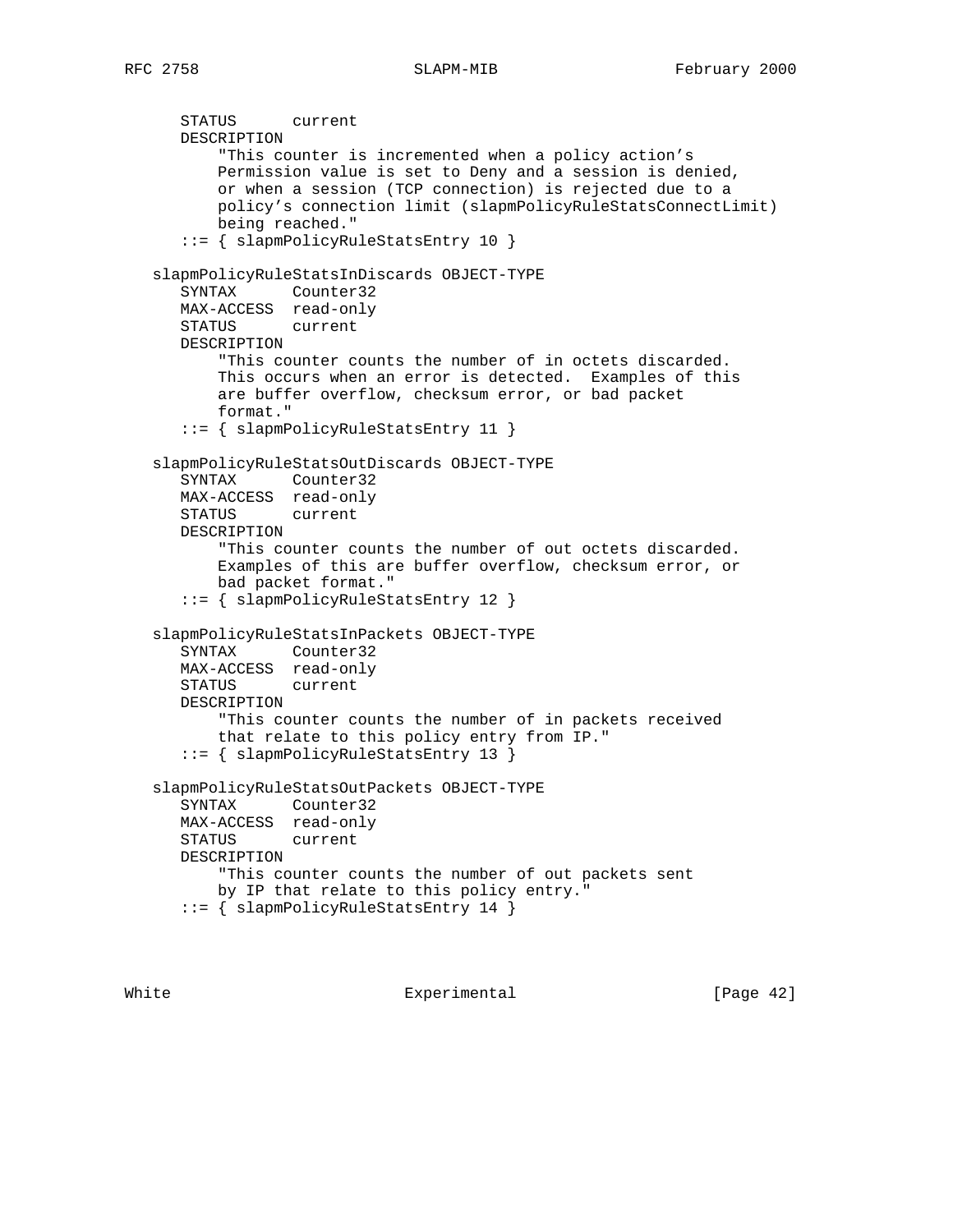```
 slapmPolicyRuleStatsInProOctets OBJECT-TYPE
 SYNTAX Counter32
 MAX-ACCESS read-only
      STATUS current
      DESCRIPTION
          "This counter counts the number of in octets that are
          determined to be within profile."
      ::= { slapmPolicyRuleStatsEntry 15 }
   slapmPolicyRuleStatsOutProOctets OBJECT-TYPE
      SYNTAX Counter32
      MAX-ACCESS read-only
      STATUS current
      DESCRIPTION
          "This counter counts the number of out octets that are
          determined to be within profile."
      ::= { slapmPolicyRuleStatsEntry 16 }
   slapmPolicyRuleStatsMinRate OBJECT-TYPE
      SYNTAX Unsigned32
               "Kilobits per second"
      MAX-ACCESS read-only
      STATUS current
      DESCRIPTION
          "The minimum transfer rate defined for this entry."
      ::= { slapmPolicyRuleStatsEntry 17 }
   slapmPolicyRuleStatsMaxRate OBJECT-TYPE
     SYNTAX Unsigned32
      UNITS "Kilobits per second"
      MAX-ACCESS read-only
      STATUS current
      DESCRIPTION
          "The maximum transfer rate defined for this entry."
      ::= { slapmPolicyRuleStatsEntry 18 }
   slapmPolicyRuleStatsMaxDelay OBJECT-TYPE
 SYNTAX Unsigned32
 UNITS "milliseconds"
      MAX-ACCESS read-only
      STATUS current
      DESCRIPTION
          "The maximum delay defined for this entry."
      ::= { slapmPolicyRuleStatsEntry 19 }
   slapmPolicyRuleStatsTotalRsvpFlows OBJECT-TYPE
      SYNTAX Counter32
      MAX-ACCESS read-only
```
White Experimental Experimental [Page 43]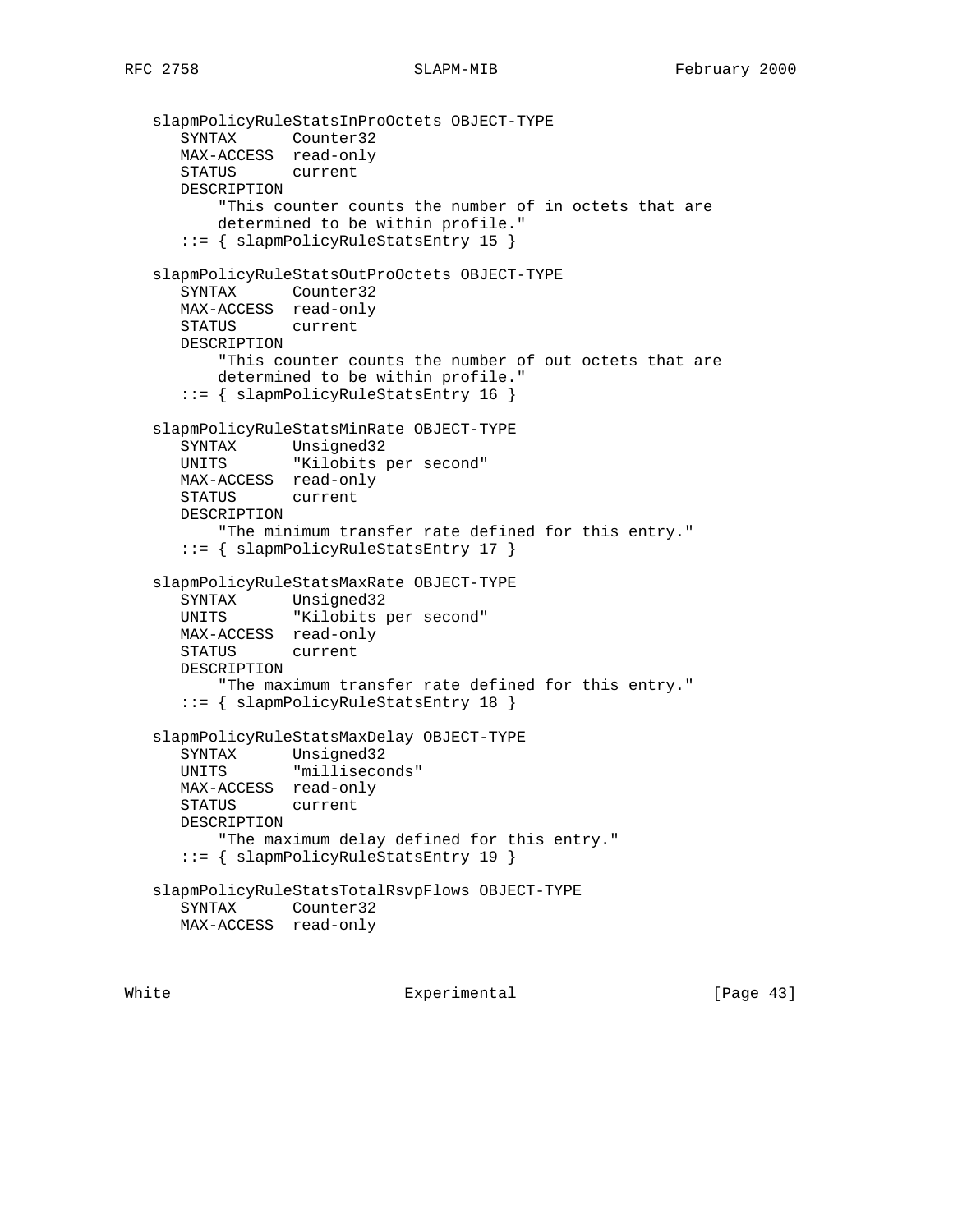STATUS current DESCRIPTION "Total number of RSVP flows that have be activated." ::= { slapmPolicyRuleStatsEntry 20 } slapmPolicyRuleStatsActRsvpFlows OBJECT-TYPE SYNTAX Gauge32 MAX-ACCESS read-only STATUS current DESCRIPTION "Current number of active RSVP flows." ::= { slapmPolicyRuleStatsEntry 21 } -- SLA Performance Monitoring Policy Rule Monitor Table slapmPRMonTable OBJECT-TYPE SYNTAX SEQUENCE OF SlapmPRMonEntry MAX-ACCESS not-accessible STATUS current DESCRIPTION "Provides a method of monitoring policies and their effect at a system." ::= { slapmTableObjects 6 } slapmPRMonEntry OBJECT-TYPE SYNTAX SlapmPRMonEntry MAX-ACCESS not-accessible STATUS current DESCRIPTION "Defines an entry in the slapmPRMonTable. This table defines which policies should be monitored on a per policy rule basis. An attempt to set any read-create object defined within an slapmPRMonEntry while the value of slapmPRMonRowStatus is active(1) will result in an inconsistentValue error." INDEX { slapmPRMonOwnerIndex, slapmPRMonSystemAddress, slapmPRMonIndex } ::= { slapmPRMonTable 1 } SlapmPRMonEntry ::= SEQUENCE { slapmPRMonOwnerIndex SnmpAdminString, slapmPRMonSystemAddress OCTET STRING, slapmPRMonIndex Unsigned32,

White Experimental Experimental [Page 44]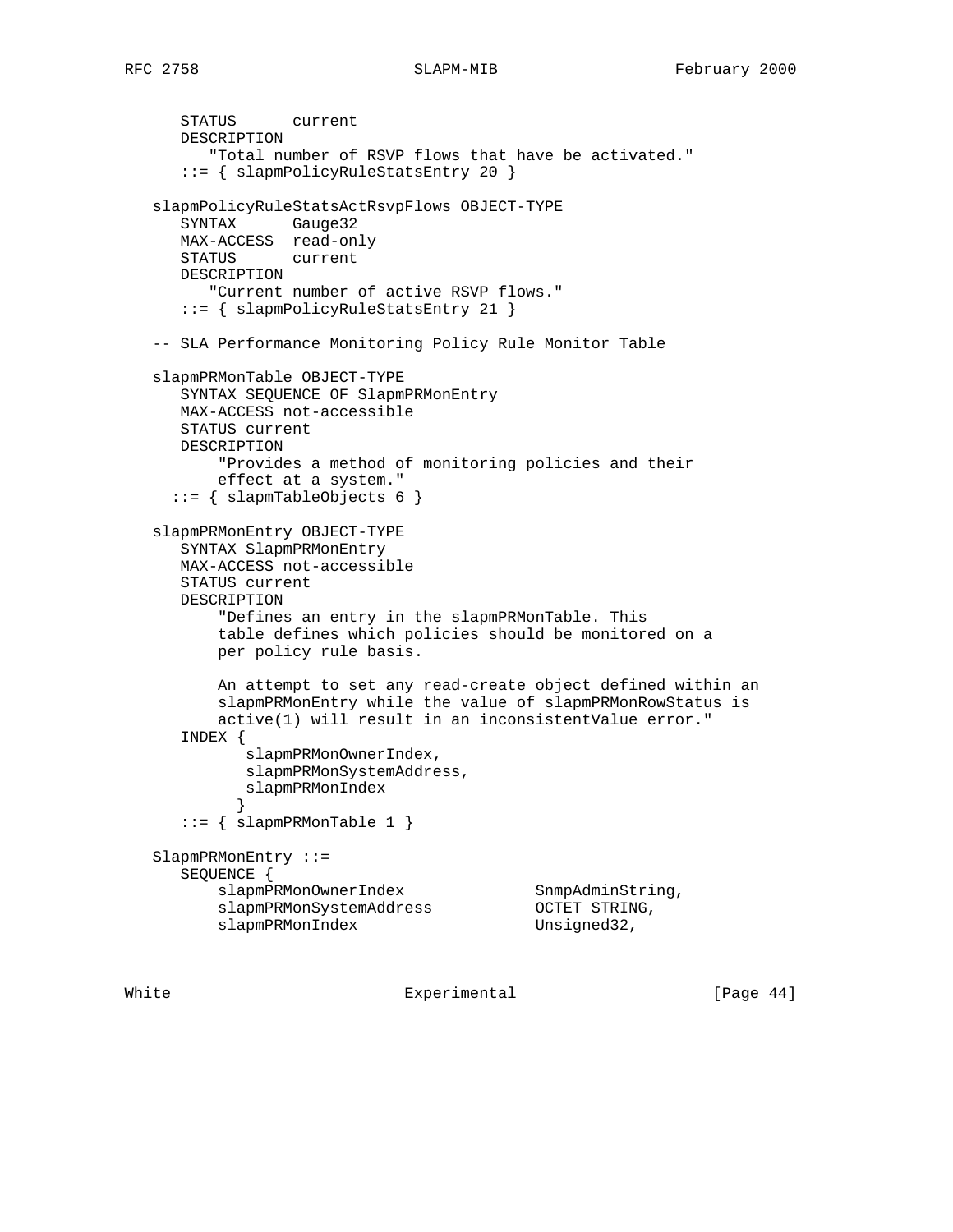| slapmPRMonControl               | BITS,        |
|---------------------------------|--------------|
| slapmPRMonStatus                | SlapmStatus, |
| slapmPRMonInterval              | Unsigned32,  |
| slapmPRMonIntTime               | DateAndTime, |
| slapmPRMonCurrentInRate         | Gauge32,     |
| slapmPRMonCurrentOutRate        | Gauge32,     |
| slapmPRMonMinRateLow            | Unsigned32,  |
| slapmPRMonMinRateHigh           | Unsigned32,  |
| slapmPRMonMaxRateHigh           | Unsigned32,  |
| slapmPRMonMaxRateLow            | Unsigned32,  |
| slapmPRMonMaxDelayHigh          | Unsigned32,  |
| slapmPRMonMaxDelayLow           | Unsigned32,  |
| slapmPRMonMinInRateNotAchieves  | Counter32,   |
| slapmPRMonMaxInRateExceeds      | Counter32,   |
| slapmPRMonMaxDelayExceeds       | Counter32,   |
| slapmPRMonMinOutRateNotAchieves | Counter32,   |
| slapmPRMonMaxOutRateExceeds     | Counter32,   |
| slapmPRMonCurrentDelayRate      | Gauge32,     |
| slapmPRMonRowStatus             | RowStatus    |
|                                 |              |

slapmPRMonOwnerIndex OBJECT-TYPE

SYNTAX SnmpAdminString (SIZE(0..16)) MAX-ACCESS not-accessible STATUS current DESCRIPTION

 "To facilitate the provisioning of access control by a security administrator using the View-Based Access Control Model (RFC 2575, VACM) for tables in which multiple users may need to independently create or modify entries, the initial index is used as an 'owner index'. Such an initial index has a syntax of SnmpAdminString, and can thus be trivially mapped to a securityName or groupName as defined in VACM, in accordance with a security policy.

 All entries in that table belonging to a particular user will have the same value for this initial index. For a given user's entries in a particular table, the object identifiers for the information in these entries will have the same subidentifiers (except for the 'column' subidentifier) up to the end of the encoded owner index. To configure VACM to permit access to this portion of the table, one would create vacmViewTreeFamilyTable entries with the value of vacmViewTreeFamilySubtree including the owner index portion, and vacmViewTreeFamilyMask 'wildcarding' the column subidentifier. More elaborate configurations are possible."

White Experimental Experimental [Page 45]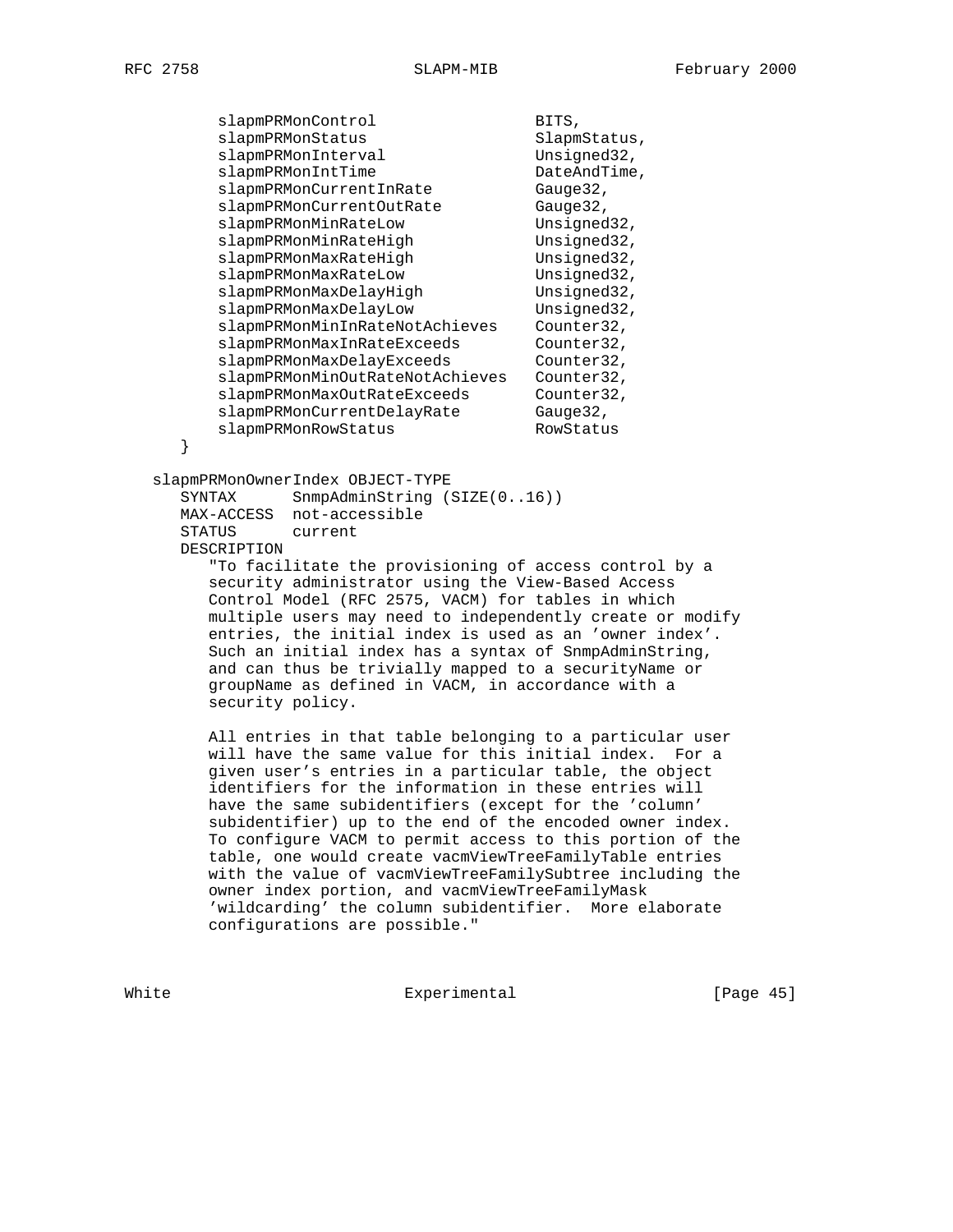```
 ::= { slapmPRMonEntry 1 }
   slapmPRMonSystemAddress OBJECT-TYPE
     SYNTAX OCTET STRING (SIZE(0 | 4 | 16))
      MAX-ACCESS not-accessible
      STATUS current
      DESCRIPTION
         "Address of a system that an Policy definition relates to.
         A zero length octet string can be used to indicate that
         only a single system is being represented.
         Otherwise, the length of the octet string should be
         4 for an ipv4 address and 16 for an ipv6 address."
       ::= { slapmPRMonEntry 2 }
   slapmPRMonIndex OBJECT-TYPE
      SYNTAX Unsigned32
      MAX-ACCESS not-accessible
      STATUS current
      DESCRIPTION
        "An slapmPolicyNameTable index, slapmPolicyNameIndex,
         that points to the unique name associated with a
         policy rule definition."
       ::= { slapmPRMonEntry 3 }
   slapmPRMonControl OBJECT-TYPE
     SYNTAX BITS {
                        monitorMinRate(0),
                        monitorMaxRate(1),
                        monitorMaxDelay(2),
                        enableAggregateTraps(3),
                        enableSubcomponentTraps(4),
                        monitorSubcomponents(5)
 }
      MAX-ACCESS read-create
      STATUS current
      DESCRIPTION
         "The value of this object determines the type and level
         of monitoring that is applied to a policy rule. The
         value of this object can't be changed once the table
         entry that it is a part of is activated via a
         slapmPRMonRowStatus transition to active state.
             monitorMinRate(0) - Monitor minimum transfer rate.
             monitorMaxRate(1) - Monitor maximum transfer rate.
            monitorMaxDelay(2) - Monitor maximum delay.
            enableAggregateTraps(3) - The enableAggregateTraps(3)
                   BITS setting enables notification generation
                   when monitoring a policy rule as an
```
White **Experimental** Experimental **EXPERIMENT** Experimental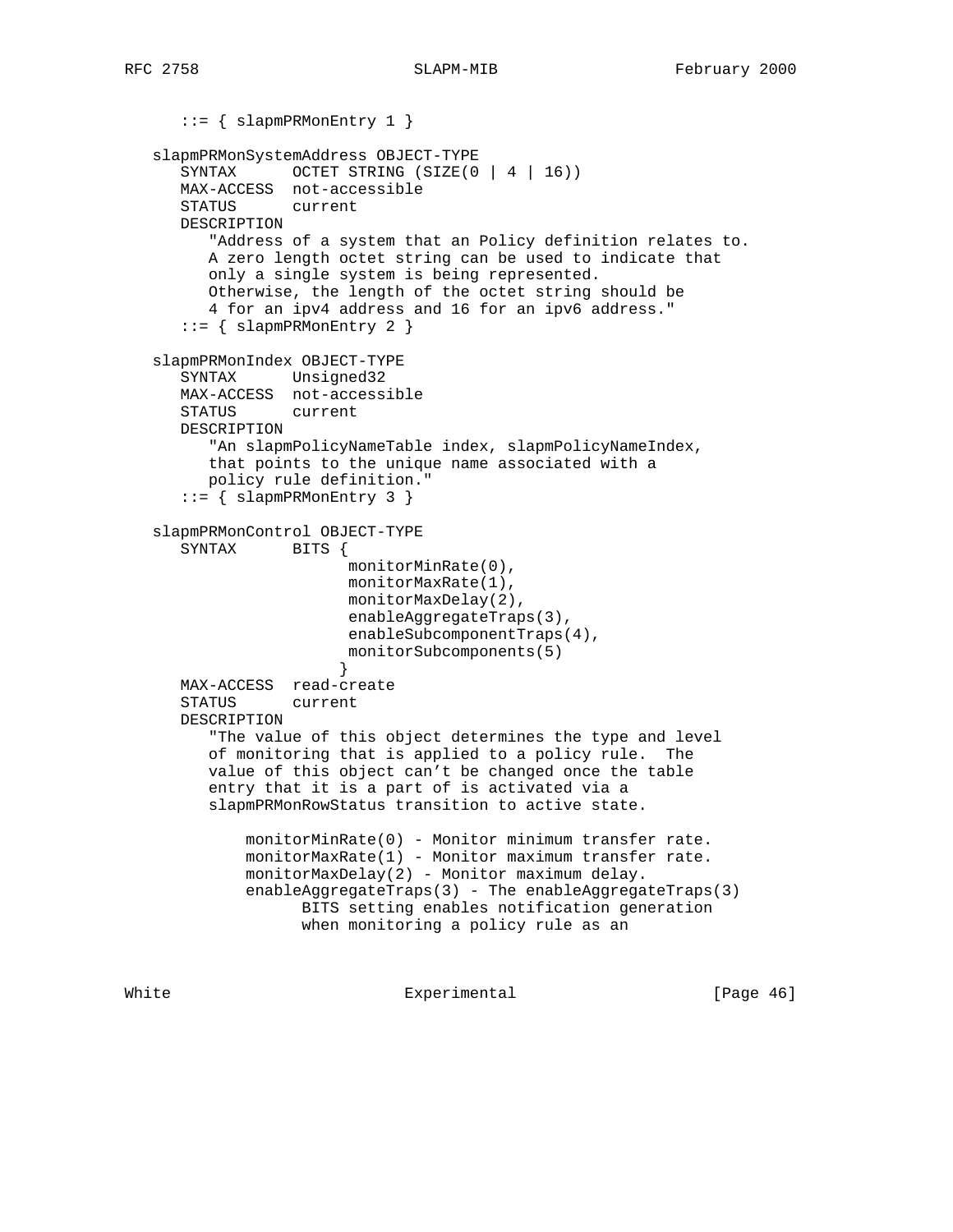aggregate using the values in the corresponding slapmPRMonStatsEntry. By default this function is not enabled. enableSubcomponentTraps(4) - This BITS setting enables notification generation when monitoring all subcomponents that are mapped to an corresponding slapmPRMonStatsEntry. By default this function is not enabled. monitorSubcomponents(5) - This BITS setting enables monitoring of each subcomponent (typically a TCP connection or UDP listener) individually." DEFVAL { { monitorMinRate, monitorMaxRate, monitorMaxDelay } }  $::=$  { slapmPRMonEntry 4 } slapmPRMonStatus OBJECT-TYPE SYNTAX SlapmStatus MAX-ACCESS read-only<br>STATUS current STATUS DESCRIPTION "The value of this object indicates when a monitored value has not meet a threshold or isn't meeting the defined service level. The SlapmStatus TEXTUAL-CONVENTION defines two levels of not meeting a threshold. The first set: slaMinInRateNotAchieved(0), slaMaxInRateExceeded(1), slaMaxDelayExceeded(2), slaMinOutRateNotAchieved(3), slaMaxOutRateExceeded(4) are used to indicate when the SLA as an aggregate is not meeting a threshold while the second set: monitorMinInRateNotAchieved(5), monitorMaxInRateExceeded(6), monitorMaxDelayExceeded(7), monitorMinOutRateNotAchieved(8), monitorMaxOutRateExceeded(9) indicate that at least one subcomponent is not meeting a threshold." ::= { slapmPRMonEntry 5 } slapmPRMonInterval OBJECT-TYPE SYNTAX Unsigned32 (15..86400) -- 15 second min, 24 hour max UNITS "seconds" MAX-ACCESS read-create

White Experimental Experimental [Page 47]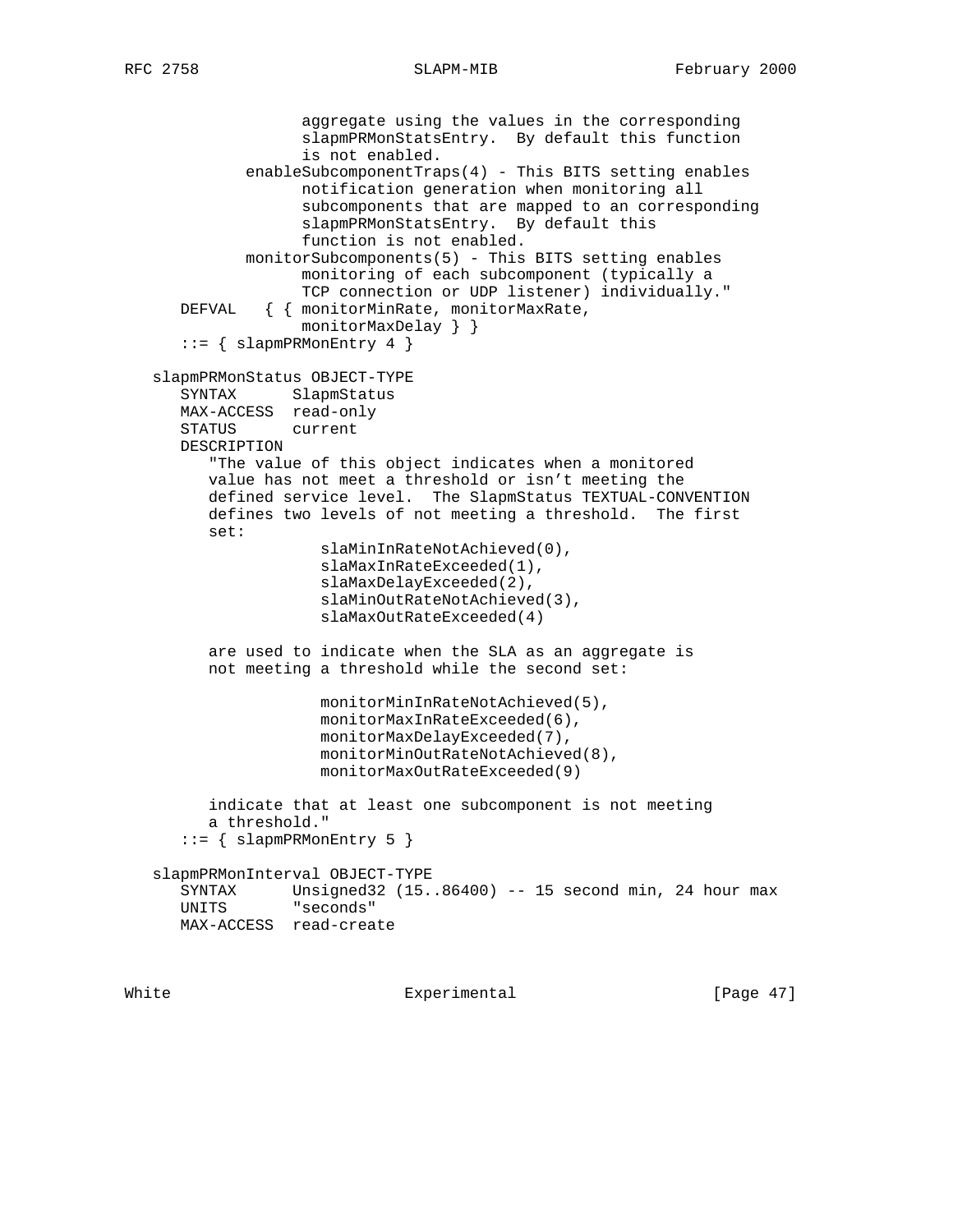```
 STATUS current
      DESCRIPTION
         "The number of seconds that defines the sample period."
      DEFVAL {20} -- 20 seconds
      ::= { slapmPRMonEntry 6 }
   slapmPRMonIntTime OBJECT-TYPE
      SYNTAX DateAndTime
      MAX-ACCESS read-only
      STATUS current
      DESCRIPTION
        "The timestamp for when the last interval ended."
      DEFVAL { '0000000000000000'H }
      ::= { slapmPRMonEntry 7 }
   slapmPRMonCurrentInRate OBJECT-TYPE
     SYNTAX Gauge32
      UNITS "kilobits per second"
      MAX-ACCESS read-only
      STATUS current
      DESCRIPTION
         "Using the value of the corresponding
         slapmPRMonInterval, slapmPolicyRuleStatsInOctets
         is sampled and then divided by slapmPRMonInterval
         to determine the current in transfer rate."
     ::= { slapmPRMonEntry 8 }
   slapmPRMonCurrentOutRate OBJECT-TYPE
 SYNTAX Gauge32
 UNITS "kilobits per second"
      MAX-ACCESS read-only
      STATUS current
      DESCRIPTION
         "Using the value of the corresponding
         slapmPolicyMonInterval, slapmPolicyRuleStatsOutOctets
         is sampled and then divided by slapmPRMonInterval
         to determine the current out transfer rate."
      ::= { \} slapmPRMonEntry 9 }
   slapmPRMonMinRateLow OBJECT-TYPE
 SYNTAX Unsigned32
 UNITS "kilobits per second"
      MAX-ACCESS read-create
      STATUS current
      DESCRIPTION
         "The threshold for generating a
         slapmPolicyRuleMonNotOkay notification, signalling
         that a monitored minimum transfer rate has not been meet.
```
White Experimental Experimental [Page 48]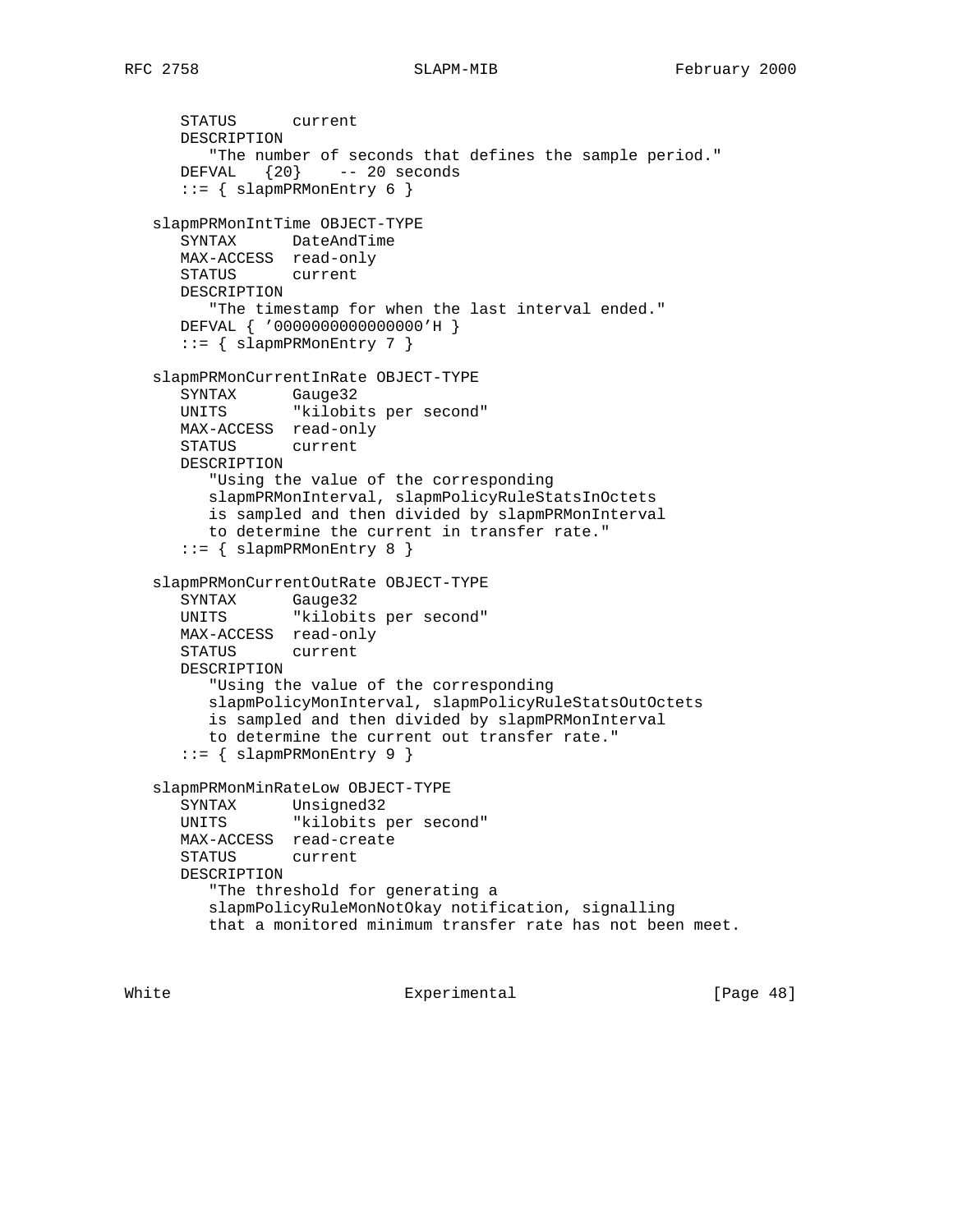A slapmPolicyRuleMonNotOkay notification is not generated again for an slapmPRMonEntry until the minimum transfer rate exceeds slapmPRMonMinRateHigh (a slapmPolicyRuleMonOkay notification is then transmitted) and then fails below slapmPRMonMinRateLow. This behavior reduces the slapmPolicyRuleMonNotOkay notifications that are transmitted.

 A value of zero for this object is returned when the slapmPRMonControl monitorMinRate(0) is not enabled. When enabled the default value for this object is the min rate value specified in the associated action definition minus 10%. If the action definition doesn't have a min rate defined then there is no default for this object and a value MUST be specified prior to activating this entry when monitorMinRate(0) is selected.

 Note: The corresponding slapmPRMonControl BITS setting, enableAggregateTraps(3), MUST be selected in order for any notification relating to this entry to potentially be generated."

::= { slapmPRMonEntry 10 }

### slapmPRMonMinRateHigh OBJECT-TYPE

 SYNTAX Unsigned32 UNITS "kilobits per second" MAX-ACCESS read-create STATUS current DESCRIPTION

> "The threshold for generating a slapmPolicyRuleMonOkay notification, signalling that a monitored minimum transfer rate has increased to an acceptable level.

 A value of zero for this object is returned when the slapmPRMonControl monitorMinRate(0) is not enabled. When enabled the default value for this object is the min rate value specified in the associated action definition plus 10%. If the action definition doesn't have a min rate defined then there is no default for this object and a value MUST be specified prior to activating this entry when monitorMinRate(0) is selected.

 Note: The corresponding slapmPRMonControl BITS setting, enableAggregateTraps(3), MUST be selected in order for any notification relating to this entry to

White Experimental Experimental [Page 49]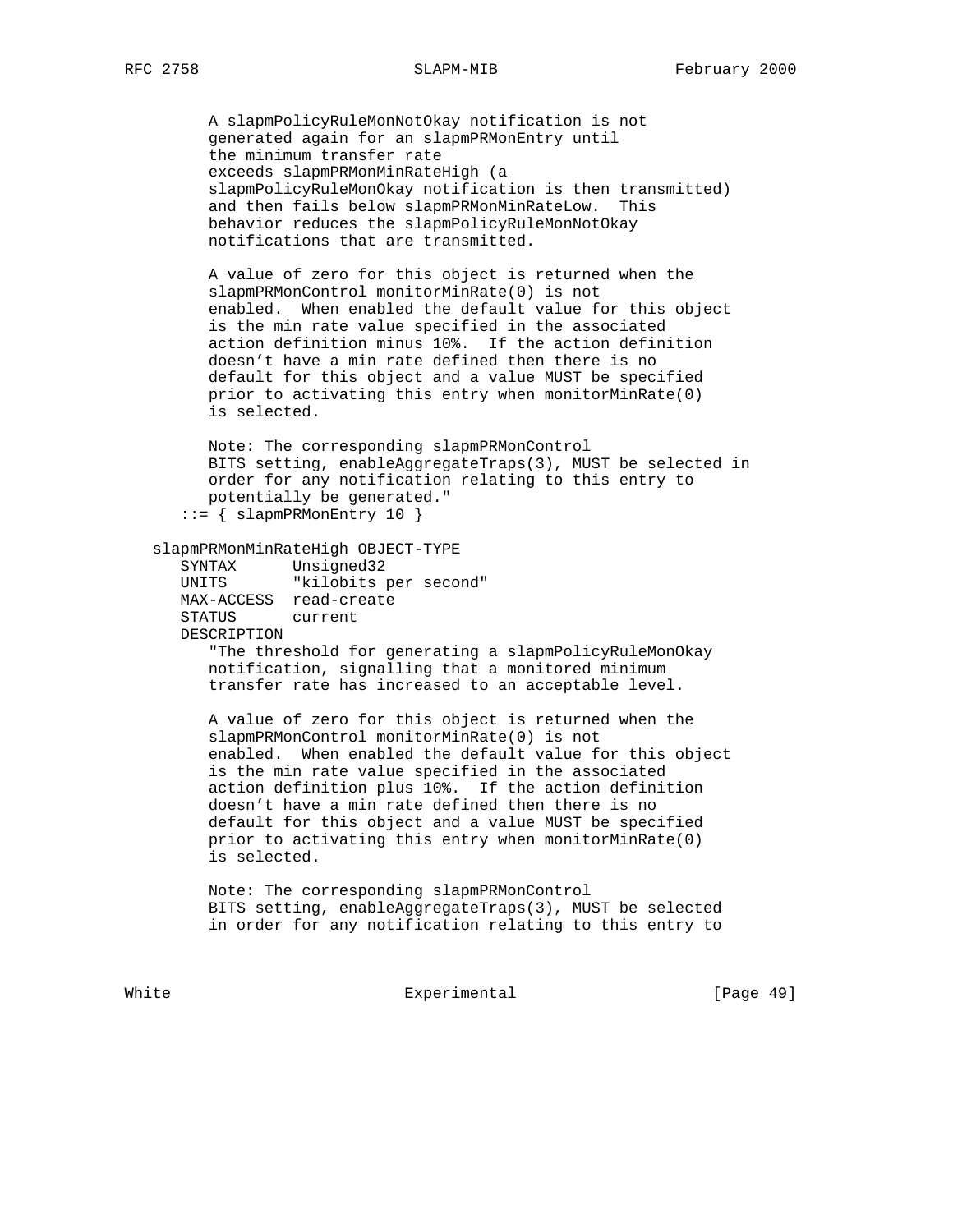potentially be generated."  $::=$  { slapmPRMonEntry 11 } slapmPRMonMaxRateHigh OBJECT-TYPE SYNTAX Unsigned32 UNITS "kilobits per second" MAX-ACCESS read-create STATUS current DESCRIPTION "The threshold for generating a slapmPolicyRuleMonNotOkay notification, signalling that a monitored maximum transfer rate has been exceeded. A slapmPolicyRuleNotOkay notification is not generated again for an slapmPRMonEntry until the maximum transfer rate fails below slapmPRMonMaxRateLow (a slapmPolicyRuleMonOkay notification is then transmitted) and then raises above slapmPRMonMaxRateHigh. This behavior reduces the slapmPolicyRuleMonNotOkay notifications that are transmitted. A value of zero for this object is returned when the slapmPRMonControl monitorMaxRate(1) is not enabled. When enabled the default value for this object is the max rate value specified in the associated action definition plus 10%. If the action definition doesn't have a max rate defined then there is no default for this object and a value MUST be specified prior to activating this entry when monitorMaxRate(1) is selected. Note: The corresponding slapmPRMonControl BITS setting, enableAggregateTraps(3), MUST be selected in order for any notification relating to this entry to potentially be generated." ::= { slapmPRMonEntry 12 } slapmPRMonMaxRateLow OBJECT-TYPE SYNTAX Unsigned32 UNITS "kilobits per second" MAX-ACCESS read-create

 STATUS current DESCRIPTION "The threshold for generating a slapmPolicyRuleMonOkay notification, signalling that a monitored maximum transfer rate has fallen to an acceptable level.

White **Experimental** Experimental **EXPERIMENT** Experimental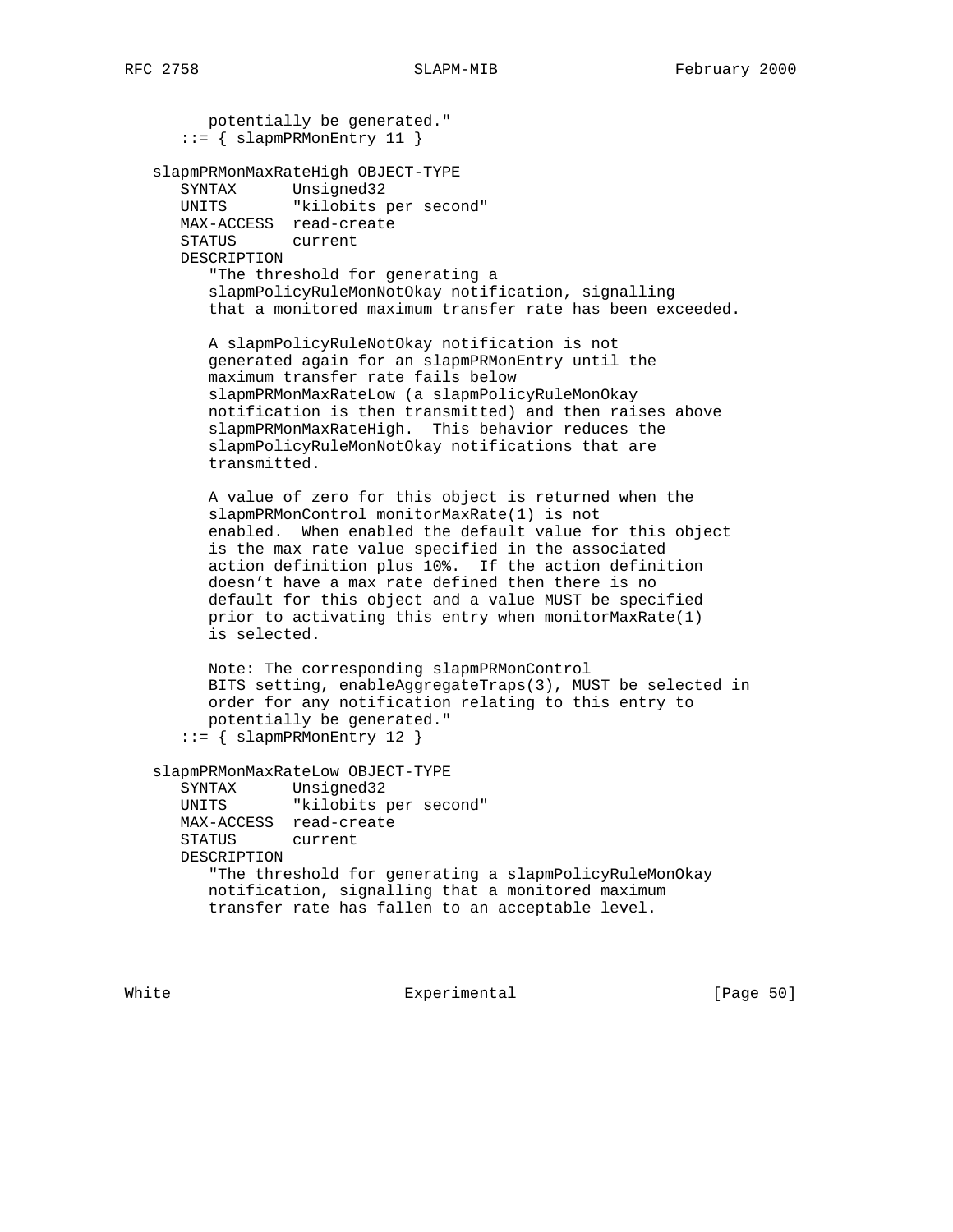A value of zero for this object is returned when the slapmPRMonControl monitorMaxRate(1) is not enabled. When enabled the default value for this object is the max rate value specified in the associated action definition minus 10%. If the action definition doesn't have a max rate defined then there is no default for this object and a value MUST be specified prior to activating this entry when monitorMaxRate(1) is selected. Note: The corresponding slapmPRMonControl BITS setting, enableAggregateTraps(3), MUST be selected in order for any notification relating to this entry to potentially be generated." ::= { slapmPRMonEntry 13 } slapmPRMonMaxDelayHigh OBJECT-TYPE SYNTAX Unsigned32<br>UNITS "milliseco "milliseconds" MAX-ACCESS read-create STATUS current DESCRIPTION "The threshold for generating a slapmPolicyRuleMonNotOkay notification, signalling that a monitored maximum delay rate has been exceeded. A slapmPolicyRuleMonNotOkay notification is not generated again for an slapmPRMonEntry until the maximum delay rate falls below slapmPRMonMaxDelayLow (a slapmPolicyRuleMonOkay notification is then transmitted) and raises above slapmPRMonMaxDelayHigh. This behavior reduces the slapmPolicyRuleMonNotOkay notifications that are transmitted. A value of zero for this object is returned when the slapmPRMonControl monitorMaxDelay(4) is not enabled. When enabled the default value for this object

 is the max delay value specified in the associated action definition plus 10%. If the action definition doesn't have a max delay defined then there is no default for this object and a value MUST be specified prior to activating this entry when monitorMaxDelay(4) is selected.

 Note: The corresponding slapmPRMonControl BITS setting, enableAggregateTraps(3), MUST be selected in order for any notification relating to this entry to

White Experimental Experimental [Page 51]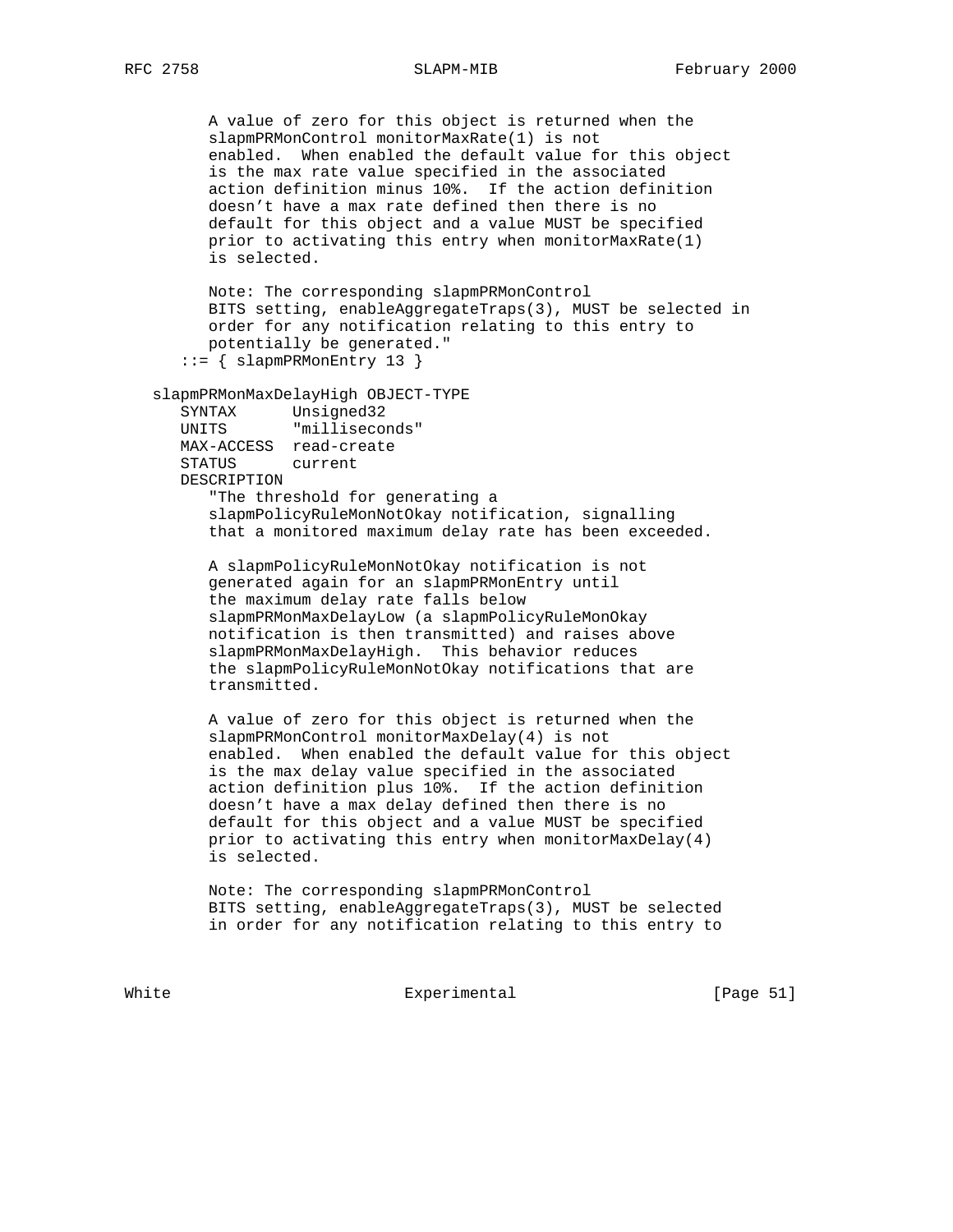```
 potentially be generated."
   ::= { slapmPRMonEntry 14 }
 slapmPRMonMaxDelayLow OBJECT-TYPE
   SYNTAX Unsigned32
   UNITS "milliseconds"
   MAX-ACCESS read-create
   STATUS current
   DESCRIPTION
       "The threshold for generating a slapmPolicyRuleMonOkay
      notification, signalling that a monitored maximum delay
      rate has fallen to an acceptable level.
      A value of zero for this object is returned when the
      slapmPRMonControl monitorMaxDelay(4) is not
      enabled. When enabled the default value for this object
      is the max delay value specified in the associated
      action definition minus 10%. If the action definition
      doesn't have a max delay defined then there is no
      default for this object and a value MUST be specified
      prior to activating this entry when monitorMaxDelay(4)
      is selected.
      Note: The corresponding slapmPRMonControl
      BITS setting, enableAggregateTraps(3), MUST be selected
      in order for any notification relating to this entry to
      potentially be generated."
    ::= { slapmPRMonEntry 15 }
 slapmPRMonMinInRateNotAchieves OBJECT-TYPE
   SYNTAX Counter32
   MAX-ACCESS read-only
   STATUS current
    DESCRIPTION
       "The number of times that a minimum transfer in rate
       was not achieved."
    ::= { slapmPRMonEntry 16 }
 slapmPRMonMaxInRateExceeds OBJECT-TYPE
    SYNTAX Counter32
   MAX-ACCESS read-only
   STATUS current
   DESCRIPTION
       "The number of times that a maximum transfer in rate
       was exceeded."
    ::= { slapmPRMonEntry 17 }
 slapmPRMonMaxDelayExceeds OBJECT-TYPE
```
White Experimental Experimental [Page 52]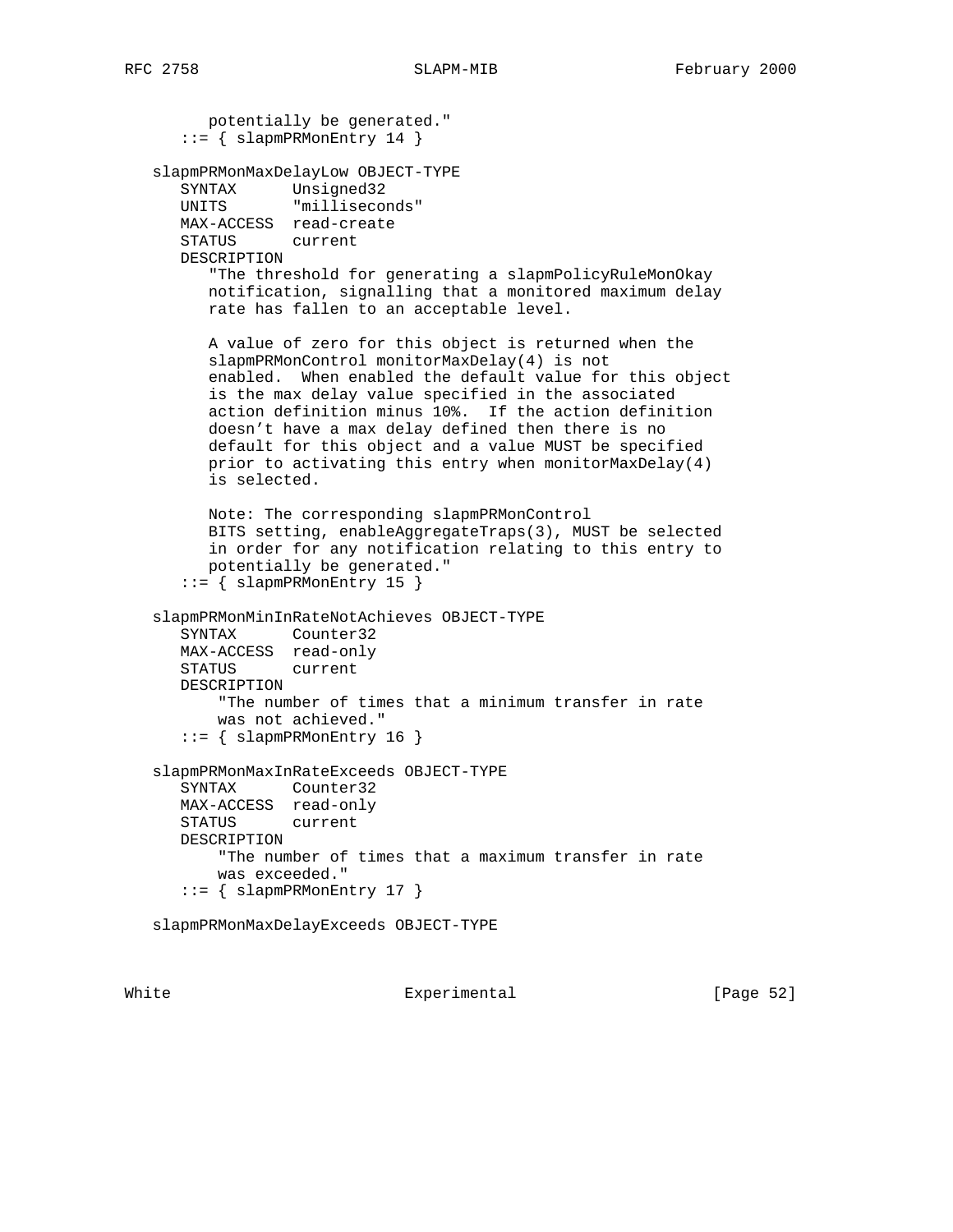```
 SYNTAX Counter32
      MAX-ACCESS read-only
      STATUS current
      DESCRIPTION
          "The number of times that a maximum delay in rate
          was exceeded."
      ::= { slapmPRMonEntry 18 }
   slapmPRMonMinOutRateNotAchieves OBJECT-TYPE
      SYNTAX Counter32
      MAX-ACCESS read-only
      STATUS current
      DESCRIPTION
          "The number of times that a minimum transfer out rate
          was not achieved."
      ::= { slapmPRMonEntry 19 }
   slapmPRMonMaxOutRateExceeds OBJECT-TYPE
      SYNTAX Counter32
      MAX-ACCESS read-only
      STATUS current
      DESCRIPTION
          "The number of times that a maximum transfer out rate
          was exceeded."
      ::= { slapmPRMonEntry 20 }
   slapmPRMonCurrentDelayRate OBJECT-TYPE
 SYNTAX Gauge32
 UNITS "milliseconds"
      MAX-ACCESS read-only
      STATUS current
      DESCRIPTION
          "The current delay rate for this entry. This is
          calculated by taking the average of the TCP
          round trip times for all associating
          slapmSubcomponentTable entries within a interval."
      ::= { slapmPRMonEntry 21 }
   slapmPRMonRowStatus OBJECT-TYPE
      SYNTAX RowStatus
      MAX-ACCESS read-create
      STATUS current
      DESCRIPTION
        "This object allows entries to be created and deleted
         in the slapmPRMonTable. An entry in this table
         is deleted by setting this object to destroy(6).
         Removal of an corresponding (same policy index)
```
White **Experimental** Experimental [Page 53]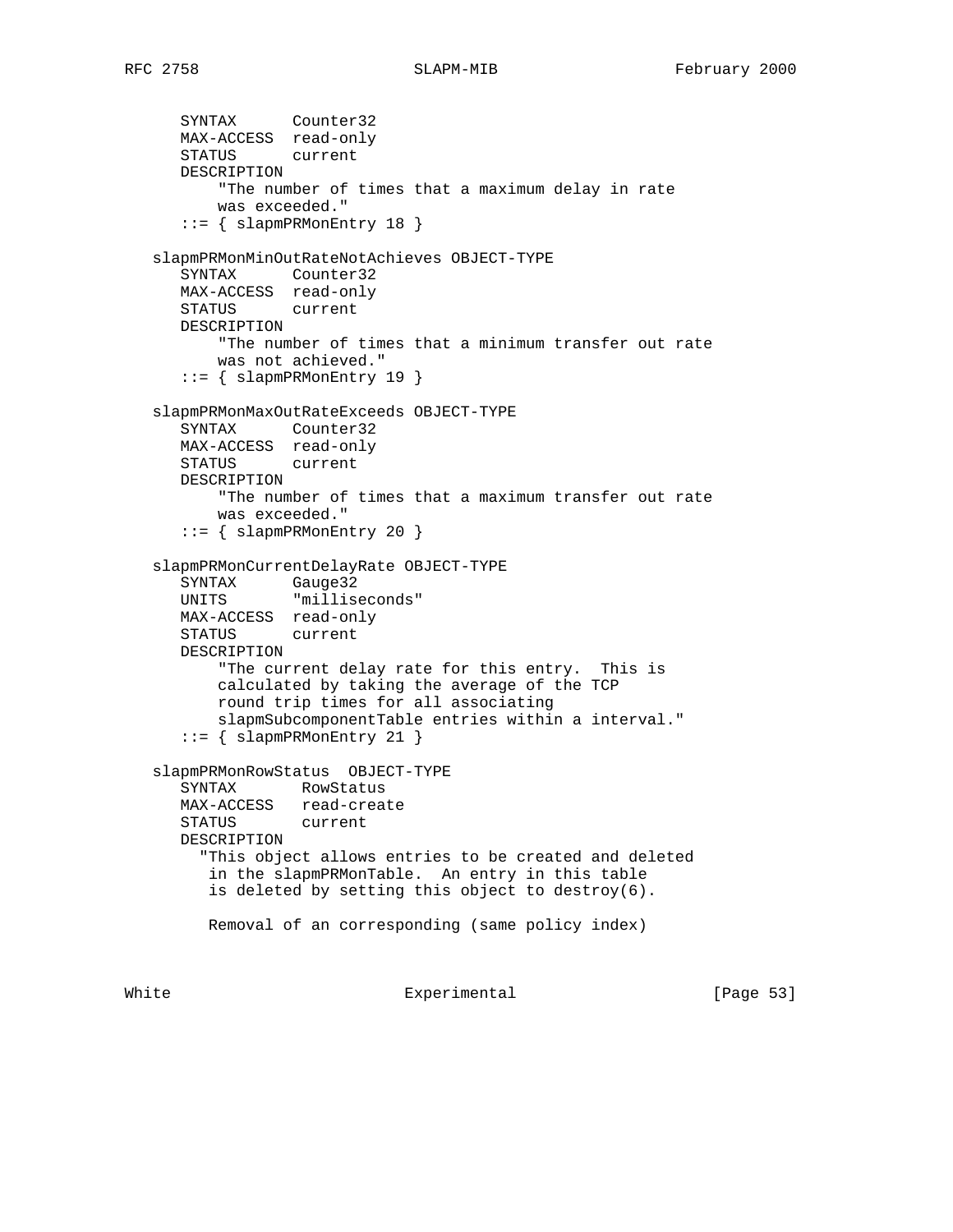slapmPolicyRuleStatsEntry has the side effect of the automatic deletion an entry in this table. Note that an attempt to set any read-create object defined within an slapmPRMonEntry while the value of slapmPRMonRowStatus is active(1) will result in an inconsistentValue error."  $::=$  { slapmPRMonEntry 22 } -- Notifications slapmMonitoredEventNotAchieved NOTIFICATION-TYPE OBJECTS { slapmPolicyMonitorIntTime, slapmPolicyMonitorControl, slapmPolicyMonitorStatus, slapmPolicyMonitorStatus, slapmPolicyMonitorCurrentInRate, slapmPolicyMonitorCurrentOutRate, slapmPolicyMonitorCurrentDelayRate } STATUS deprecated DESCRIPTION "This notification is generated when an monitored event is not achieved with respect to threshold. This applies only towards monitoring a policy traffic profile as an aggregate via an associating slapmPolicyStatsEntry. The value of slapmPolicyMonitorControl can be examined to determine what is being monitored. The first slapmPolicyMonitorStatus value supplies the current monitor status while the 2nd value supplies the previous status. Note: The corresponding slapmPolicyMonitorControl BITS setting, enableAggregateTraps(3), MUST be selected in order for this notification to potentially be generated." ::= { slapmNotifications 1 } slapmMonitoredEventOkay NOTIFICATION-TYPE OBJECTS { slapmPolicyMonitorIntTime, slapmPolicyMonitorControl, slapmPolicyMonitorStatus, slapmPolicyMonitorStatus, slapmPolicyMonitorCurrentInRate, slapmPolicyMonitorCurrentOutRate,

White **Experimental** Experimental [Page 54]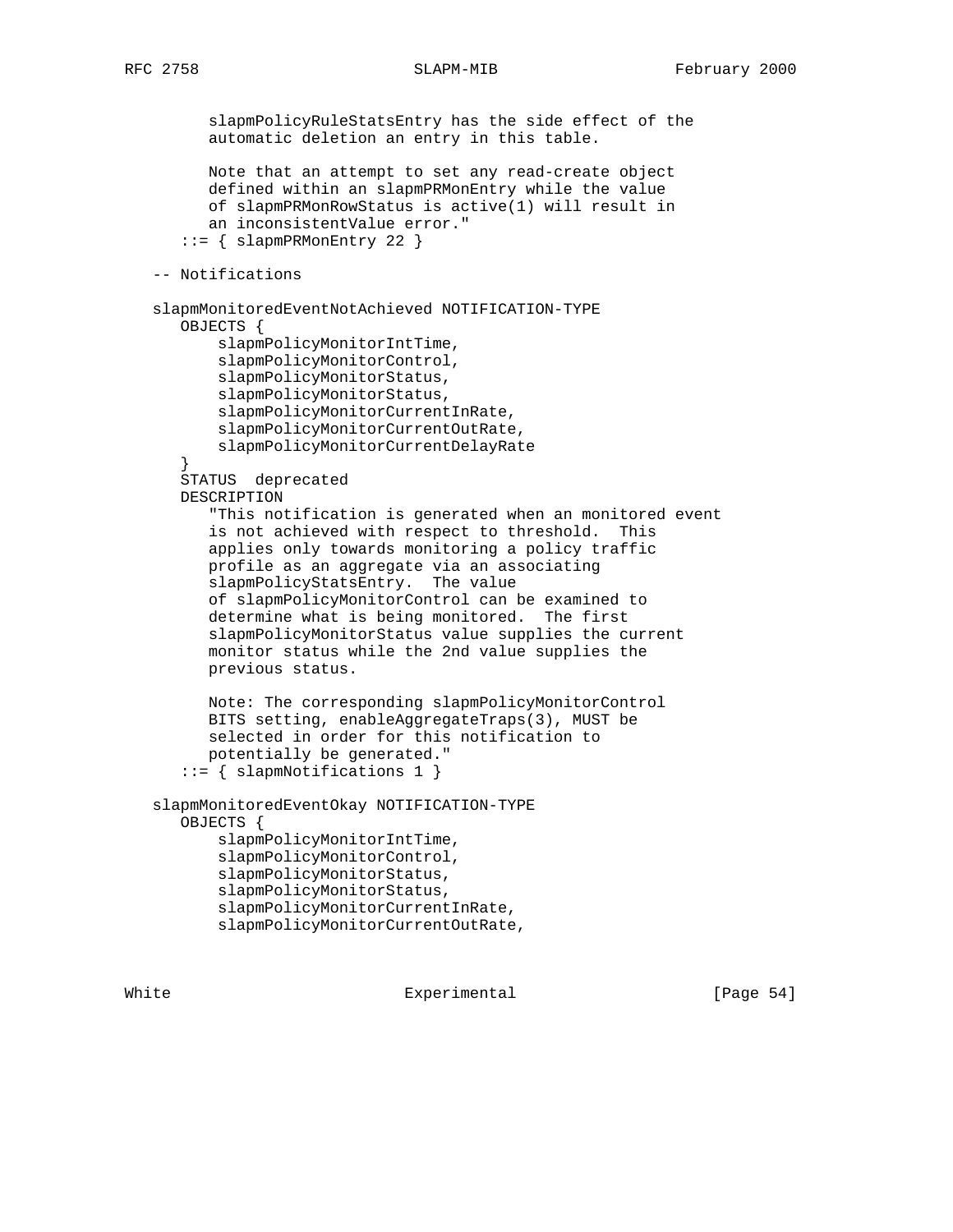slapmPolicyMonitorCurrentDelayRate } STATUS deprecated DESCRIPTION "This notification is generated when a monitored event has improved to an acceptable level. This applies only towards monitoring a policy traffic profile as an aggregate via an associating slapmPolicyStatsEntry. The value of slapmPolicyMonitorControl can be examined to determine what is being monitored. The first slapmPolicyMonitorStatus value supplies the current monitor status while the 2nd value supplies the previous status. Note: The corresponding slapmPolicyMonitorControl BITS setting, enableAggregateTraps(3), MUST be selected in order for this notification to potentially be generated." ::= { slapmNotifications 2 } slapmPolicyProfileDeleted NOTIFICATION-TYPE OBJECTS { slapmPolicyStatsActiveConns, slapmPolicyStatsTotalConns, slapmPolicyStatsFirstActivated, slapmPolicyStatsLastMapping, slapmPolicyStatsInOctets, slapmPolicyStatsOutOctets, slapmPolicyStatsConnectionLimit, slapmPolicyStatsCountAccepts, slapmPolicyStatsCountDenies, slapmPolicyStatsInDiscards, slapmPolicyStatsOutDiscards, slapmPolicyStatsInPackets, slapmPolicyStatsOutPackets, slapmPolicyStatsInProfileOctets, slapmPolicyStatsOutProfileOctets, slapmPolicyStatsMinRate, slapmPolicyStatsMaxRate, slapmPolicyStatsMaxDelay } STATUS deprecated DESCRIPTION "A slapmPolicyDeleted notification is sent when a slapmPolicyStatsEntry is deleted if the value of slapmPolicyTrapEnable is enabled(1)." ::= { slapmNotifications 3 }

White Experimental [Page 55]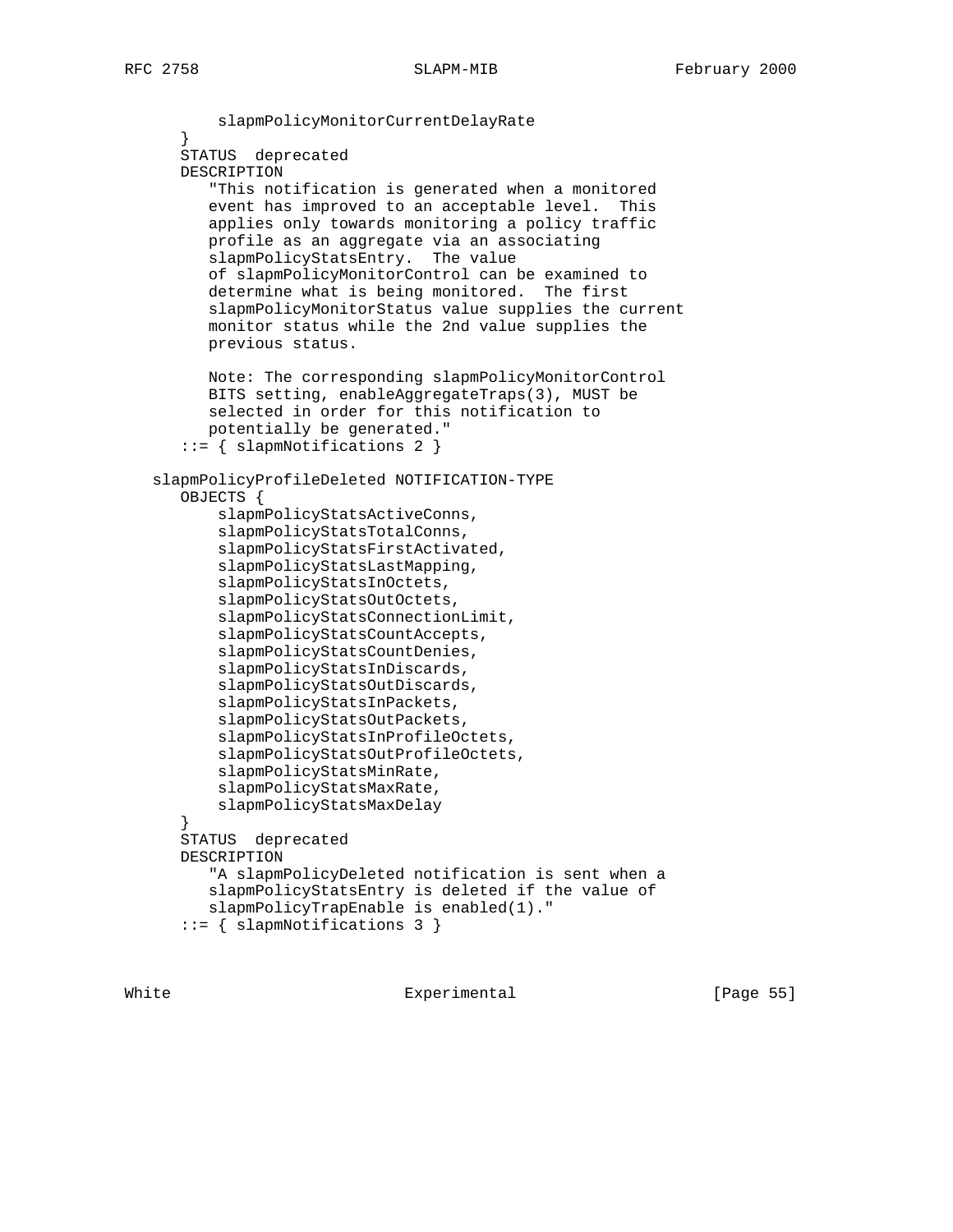```
 slapmPolicyMonitorDeleted NOTIFICATION-TYPE
       OBJECTS {
           slapmPolicyMonitorStatus,
           slapmPolicyMonitorInterval,
           slapmPolicyMonitorIntTime,
           slapmPolicyMonitorCurrentInRate,
           slapmPolicyMonitorCurrentOutRate,
           slapmPolicyMonitorCurrentDelayRate,
           slapmPolicyMonitorMinRateLow,
           slapmPolicyMonitorMinRateHigh,
           slapmPolicyMonitorMaxRateHigh,
           slapmPolicyMonitorMaxRateLow,
           slapmPolicyMonitorMaxDelayHigh,
           slapmPolicyMonitorMaxDelayLow,
           slapmPolicyMonitorMinInRateNotAchieves,
           slapmPolicyMonitorMaxInRateExceeds,
           slapmPolicyMonitorMaxDelayExceeds,
           slapmPolicyMonitorMinOutRateNotAchieves,
           slapmPolicyMonitorMaxOutRateExceeds
 }
       STATUS deprecated
       DESCRIPTION
          "A slapmPolicyMonitorDeleted notification is sent when a
          slapmPolicyMonitorEntry is deleted if the value of
          slapmPolicyTrapEnable is enabled(1)."
       ::= { slapmNotifications 4 }
   slapmSubcomponentMonitoredEventNotAchieved NOTIFICATION-TYPE
       OBJECTS {
           slapmSubcomponentSystemAddress,
           slapmSubcomponentPolicyName,
           slapmSubcomponentTrafficProfileName,
           slapmSubcomponentMonitorStatus,
           slapmSubcomponentMonitorStatus,
           slapmSubcomponentMonitorIntTime,
           slapmSubcomponentMonitorCurrentInRate,
           slapmSubcomponentMonitorCurrentOutRate,
           slapmSubcomponentTcpRoundTripTime
       }
       STATUS deprecated
       DESCRIPTION
          "This notification is generated when a monitored value
          does not achieved a threshold specification. This
          applies only towards monitoring the individual components
          of a policy traffic profile. The value of the
          corresponding slapmPolicyMonitorControl can be examined
          to determine what is being monitored. The first
          slapmSubcomponentMonitorStatus value supplies the current
```
White **Experimental** Experimental **EXPERIMENT** Experimental **EXPERIMENT** EXP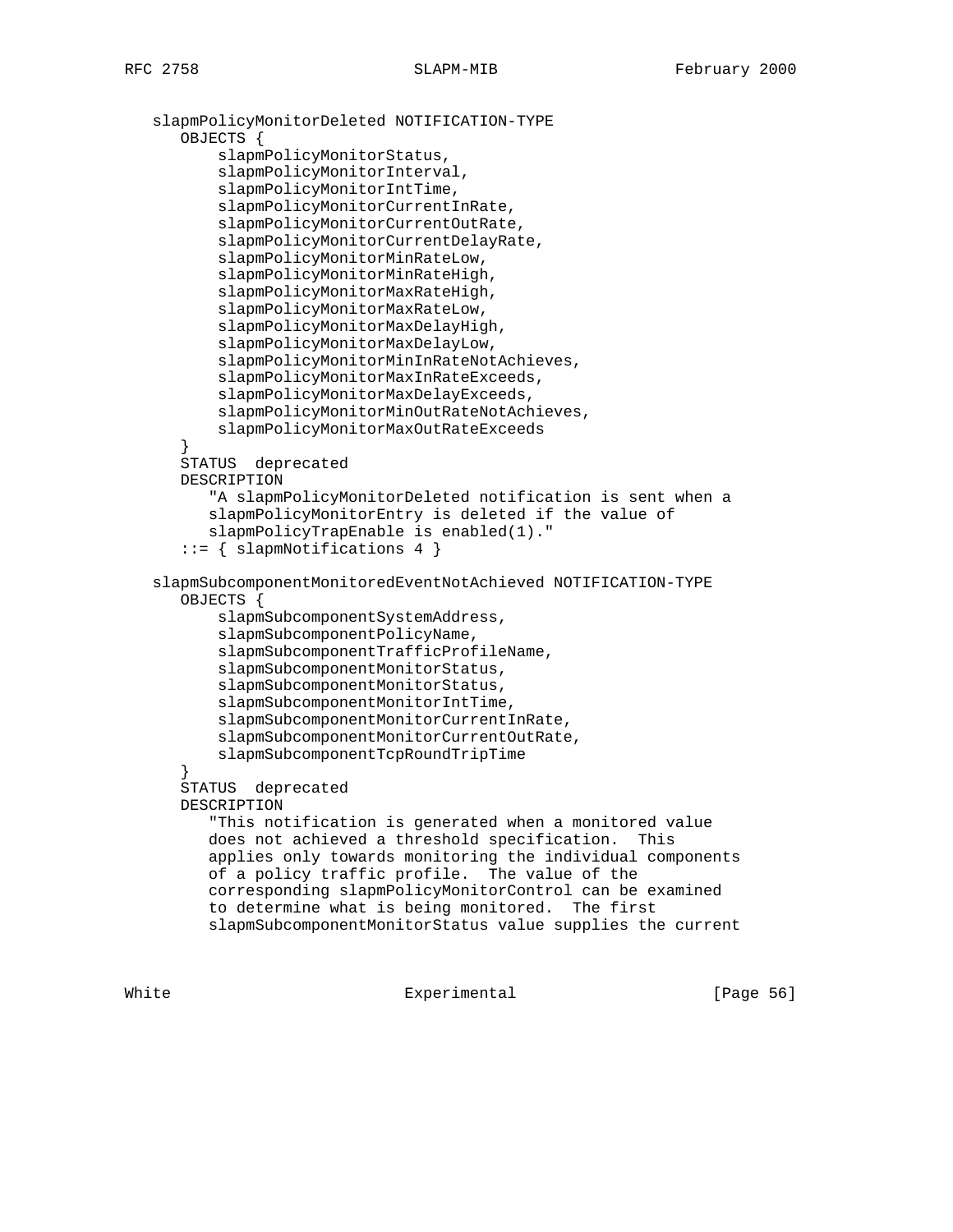monitor status while the 2nd value supplies the previous status. Note: The corresponding slapmPolicyMonitorControl BITS setting, enableSubcomponentTraps(4), MUST be selected in order for this notification to potentially be generated." ::= { slapmNotifications 5 } slapmSubcomponentMonitoredEventOkay NOTIFICATION-TYPE OBJECTS { slapmSubcomponentSystemAddress, slapmSubcomponentPolicyName, slapmSubcomponentTrafficProfileName, slapmSubcomponentMonitorStatus, slapmSubcomponentMonitorStatus, slapmSubcomponentMonitorIntTime, slapmSubcomponentMonitorCurrentInRate, slapmSubcomponentMonitorCurrentOutRate, slapmSubcomponentTcpRoundTripTime } STATUS deprecated DESCRIPTION "This notification is generated when a monitored value has reached an acceptable level. Note: The corresponding slapmPolicyMonitorControl BITS setting, enableSubcomponentTraps(3), MUST be selected in order for this notification to potentially be generated." ::= { slapmNotifications 6 } slapmPolicyRuleMonNotOkay NOTIFICATION-TYPE OBJECTS { slapmPRMonIntTime, slapmPRMonControl, slapmPRMonStatus, slapmPRMonStatus, slapmPRMonCurrentInRate, slapmPRMonCurrentOutRate, slapmPRMonCurrentDelayRate } STATUS current DESCRIPTION "This notification is generated when an monitored event is not achieved with respect to a threshold. This applies only towards monitoring a policy rule as an aggregate via an associating slapmPolicyRuleStatsEntry. The value

White Experimental Experimental [Page 57]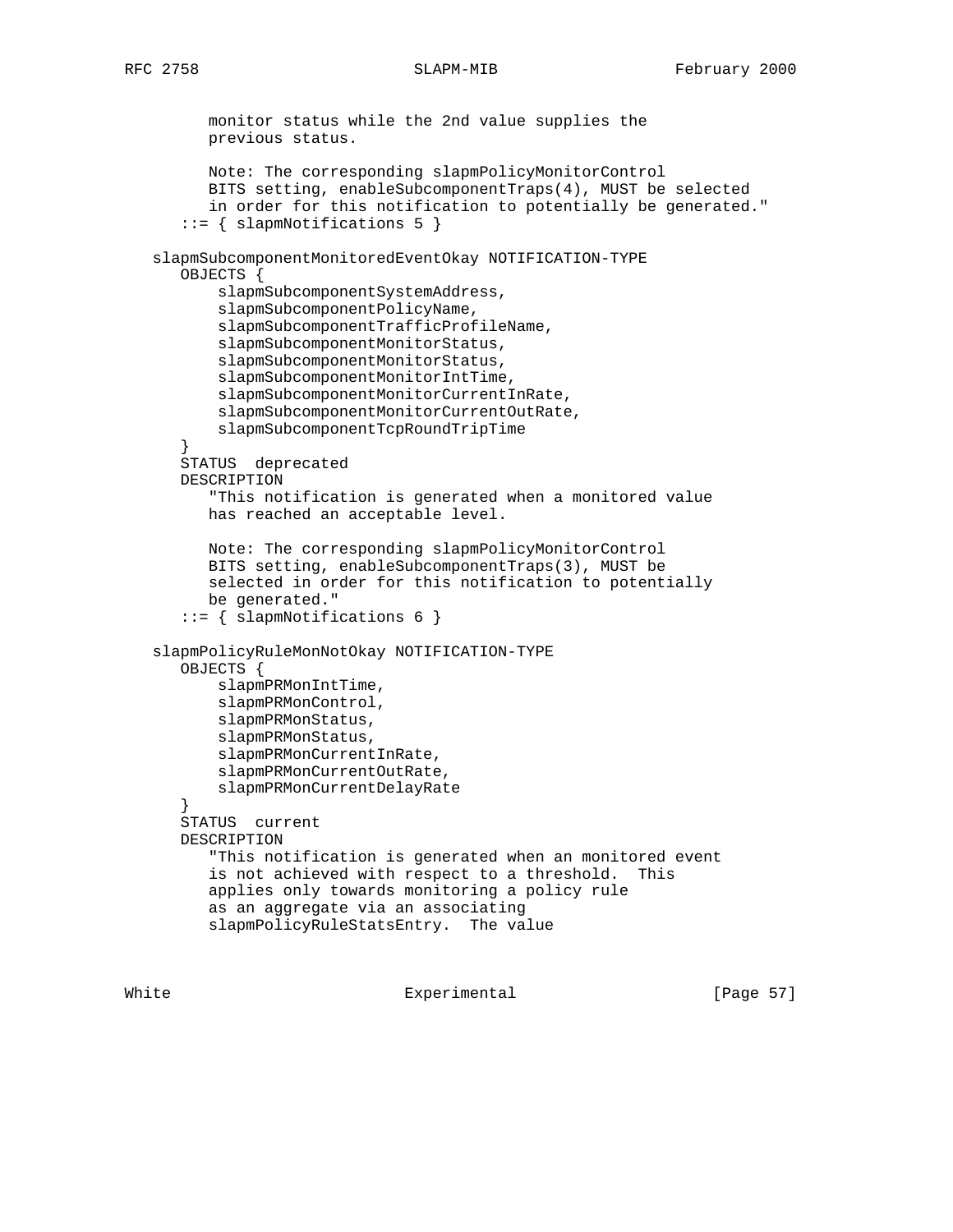of slapmPRMonControl can be examined to determine what is being monitored. The first slapmPRMonStatus value supplies the current monitor status while the 2nd value supplies the previous status. Note: The corresponding slapmPRMonControl BITS setting, enableAggregateTraps(3), MUST be selected in order for this notification to potentially be generated." ::= { slapmNotifications 7 } slapmPolicyRuleMonOkay NOTIFICATION-TYPE OBJECTS { slapmPRMonIntTime, slapmPRMonControl, slapmPRMonStatus, slapmPRMonStatus, slapmPRMonCurrentInRate, slapmPRMonCurrentOutRate, slapmPRMonCurrentDelayRate } STATUS current DESCRIPTION "This notification is generated when a monitored event has improved to an acceptable level. This applies only towards monitoring a policy rule as an aggregate via an associating slapmPolicyRuleStatsEntry. The value of slapmPRMonControl can be examined to determine what is being monitored. The first slapmPRMonStatus value supplies the current monitor status while the 2nd value supplies the previous status. Note: The corresponding slapmPRMonControl BITS setting, enableAggregateTraps(3), MUST be selected in order for this notification to potentially be generated." ::= { slapmNotifications 8 } slapmPolicyRuleDeleted NOTIFICATION-TYPE OBJECTS { slapmPolicyRuleStatsActiveConns, slapmPolicyRuleStatsTotalConns, slapmPolicyRuleStatsLActivated, slapmPolicyRuleStatsLastMapping, slapmPolicyRuleStatsInOctets,

White **Experimental** Experimental **EXPERIMENT** Experimental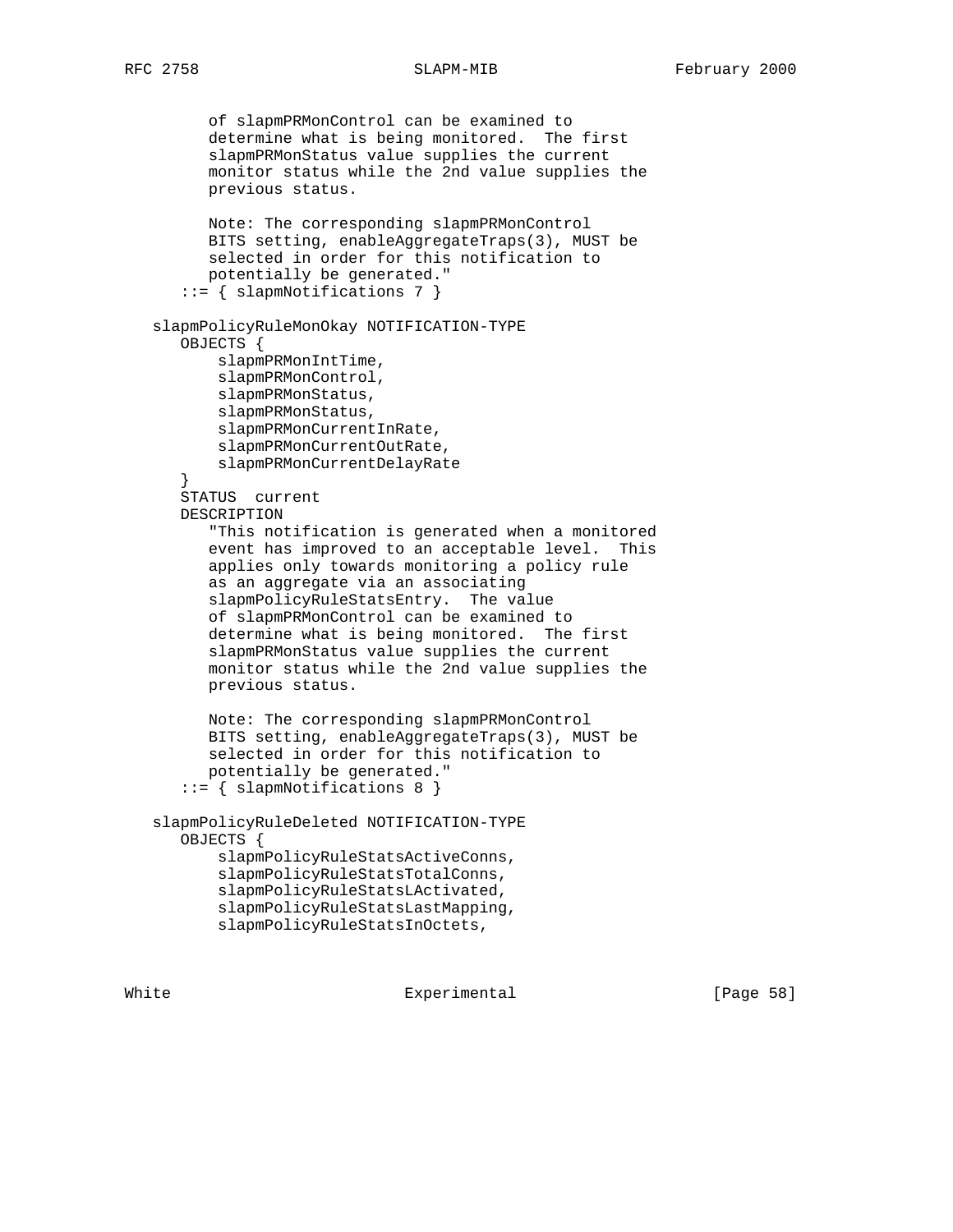```
 slapmPolicyRuleStatsOutOctets,
           slapmPolicyRuleStatsConnLimit,
           slapmPolicyRuleStatsCountAccepts,
           slapmPolicyRuleStatsCountDenies,
           slapmPolicyRuleStatsInDiscards,
           slapmPolicyRuleStatsOutDiscards,
           slapmPolicyRuleStatsInPackets,
           slapmPolicyRuleStatsOutPackets,
           slapmPolicyRuleStatsInProOctets,
           slapmPolicyRuleStatsOutProOctets,
           slapmPolicyRuleStatsMinRate,
           slapmPolicyRuleStatsMaxRate,
           slapmPolicyRuleStatsMaxDelay,
           slapmPolicyRuleStatsTotalRsvpFlows,
           slapmPolicyRuleStatsActRsvpFlows
 }
       STATUS current
       DESCRIPTION
          "A slapmPolicyRuleDeleted notification is sent when a
          slapmPolicyRuleStatsEntry is deleted if the value of
          slapmPolicyTrapEnable is enabled(1)."
       ::= { slapmNotifications 9 }
   slapmPolicyRuleMonDeleted NOTIFICATION-TYPE
       OBJECTS {
           slapmPRMonControl,
           slapmPRMonStatus,
           slapmPRMonInterval,
           slapmPRMonIntTime,
           slapmPRMonCurrentInRate,
           slapmPRMonCurrentOutRate,
           slapmPRMonCurrentDelayRate,
           slapmPRMonMinRateLow,
           slapmPRMonMinRateHigh,
           slapmPRMonMaxRateHigh,
           slapmPRMonMaxRateLow,
           slapmPRMonMaxDelayHigh,
           slapmPRMonMaxDelayLow,
           slapmPRMonMinInRateNotAchieves,
           slapmPRMonMaxInRateExceeds,
           slapmPRMonMaxDelayExceeds,
           slapmPRMonMinOutRateNotAchieves,
           slapmPRMonMaxOutRateExceeds
 }
       STATUS current
       DESCRIPTION
          "A slapmPolicyRuleMonDeleted notification is sent when a
          slapmPRMonEntry is deleted if the value of
```
White **Experimental** Experimental **EXPERIMEL** ENGINEER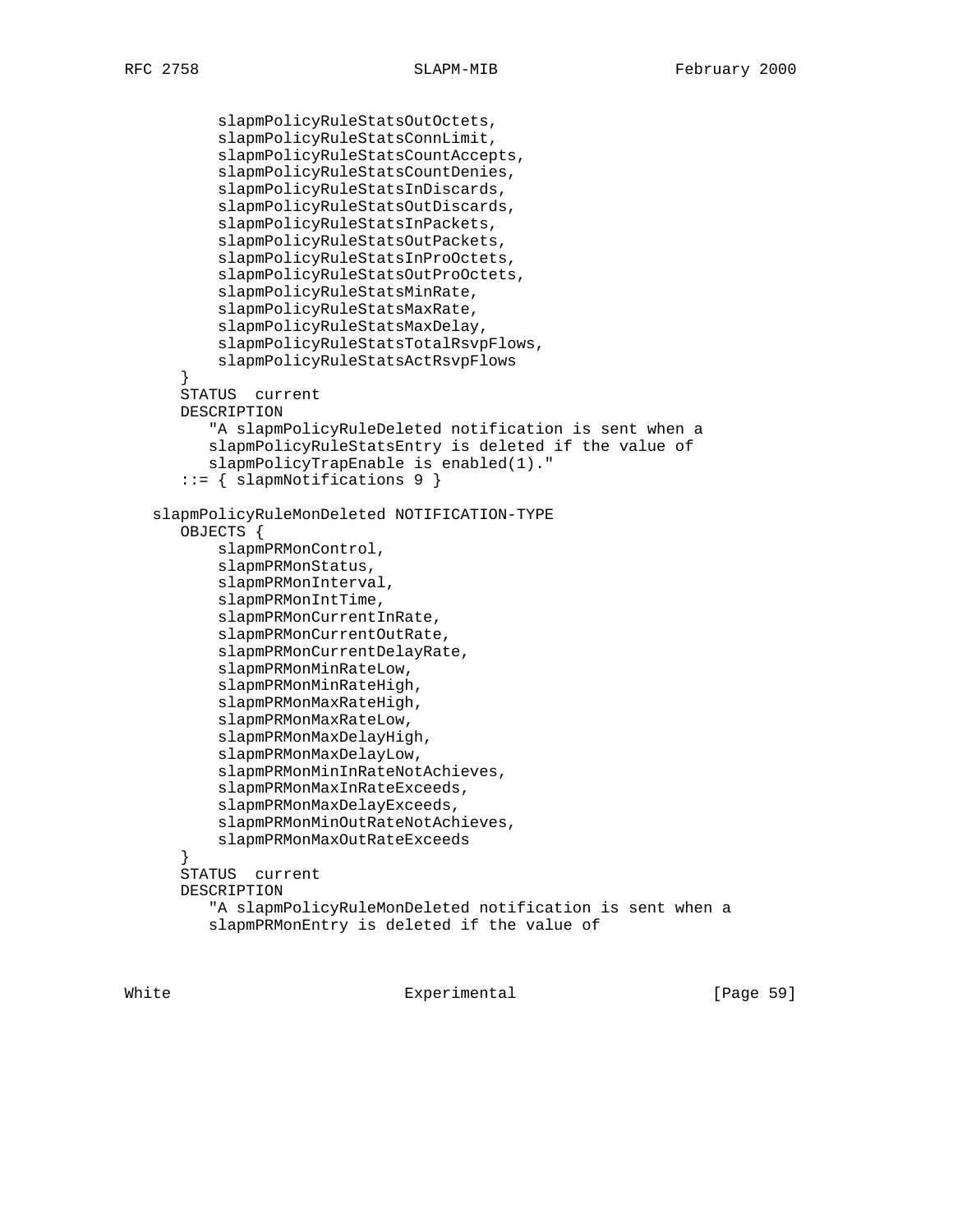slapmPolicyTrapEnable is enabled(1)." ::= { slapmNotifications 10 } slapmSubcMonitorNotOkay NOTIFICATION-TYPE OBJECTS { slapmSubcomponentSystemAddress, slapmSubcomponentPolicyRuleIndex, slapmPRMonControl, slapmSubcomponentMonitorStatus, slapmSubcomponentMonitorStatus, slapmSubcomponentMonitorIntTime, slapmSubcomponentMonitorCurrentInRate, slapmSubcomponentMonitorCurrentOutRate, slapmSubcomponentTcpRoundTripTime } STATUS current DESCRIPTION "This notification is generated when a monitored value does not achieved a threshold specification. This applies only towards monitoring the individual components of a policy rule. The value of the corresponding slapmPRMonControl can be examined to determine what is being monitored. The first slapmSubcomponentMonitorStatus value supplies the current monitor status while the 2nd value supplies the previous status. Note: The corresponding slapmPRMonControl BITS setting, enableSubcomponentTraps(4), MUST be selected in order for this notification to potentially be generated." ::= { slapmNotifications 11 } slapmSubcMonitorOkay NOTIFICATION-TYPE OBJECTS { slapmSubcomponentSystemAddress, slapmSubcomponentPolicyRuleIndex, slapmPRMonControl, slapmSubcomponentMonitorStatus, slapmSubcomponentMonitorStatus, slapmSubcomponentMonitorIntTime, slapmSubcomponentMonitorCurrentInRate, slapmSubcomponentMonitorCurrentOutRate, slapmSubcomponentTcpRoundTripTime } STATUS current DESCRIPTION "This notification is generated when a monitored value

White **Experimental** Experimental **EXPERIMENT** Experimental **EXPERIMENT** EXP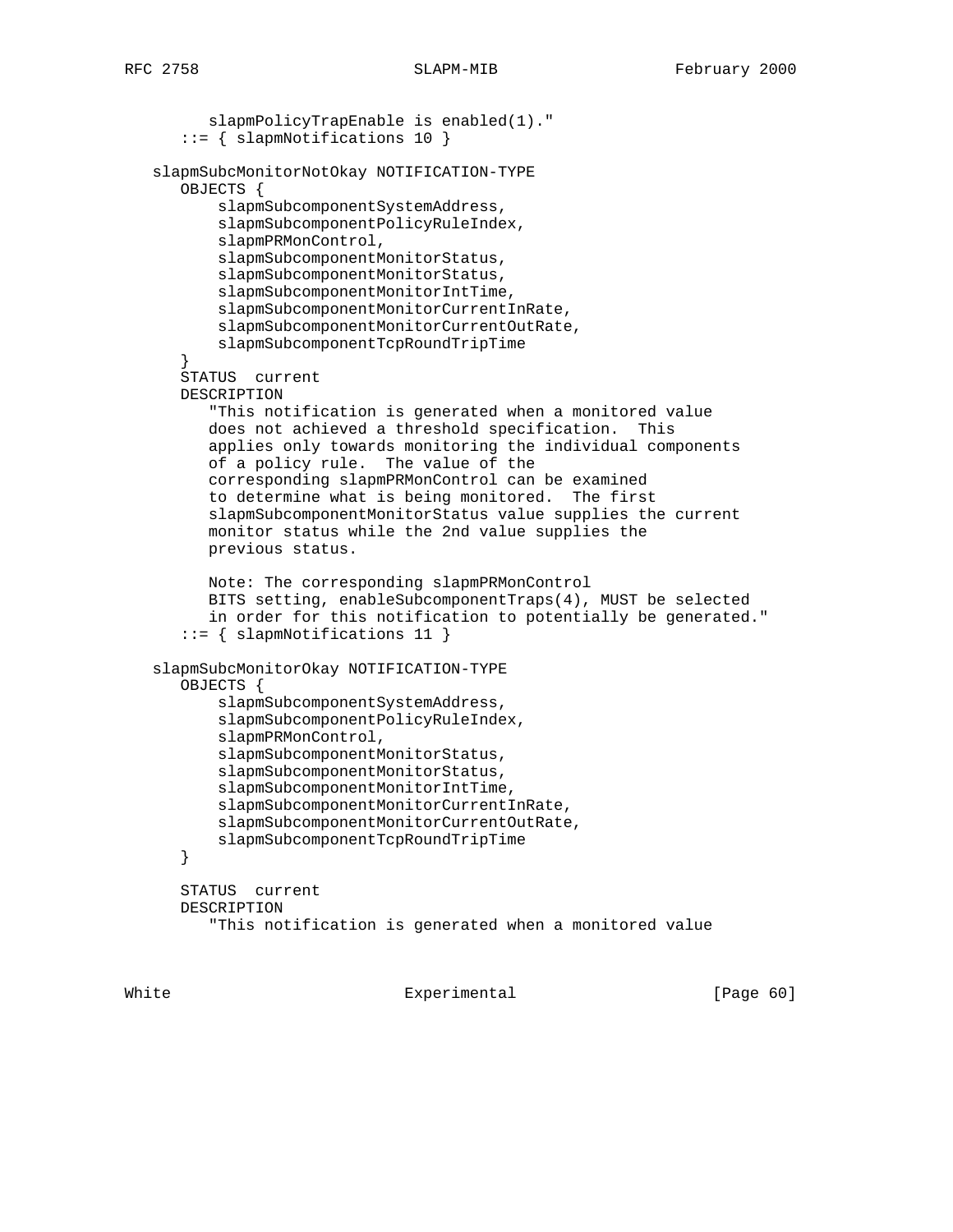```
RFC 2758 SLAPM-MIB SERPT-MID February 2000
```
 has reached an acceptable level. Note: The corresponding slapmPRMonControl BITS setting, enableSubcomponentTraps(3), MUST be selected in order for this notification to potentially be generated." ::= { slapmNotifications 12 } -- Conformance information -- Compliance statements slapmCompliances OBJECT IDENTIFIER ::= { slapmConformance 1 } slapmGroups OBJECT IDENTIFIER  $::=$   $\{$  slapmConformance 2  $\}$  -- Compliance statements slapmCompliance MODULE-COMPLIANCE STATUS current DESCRIPTION "The compliance statement for the SLAPM-MIB." MODULE -- this module MANDATORY-GROUPS { slapmBaseGroup2, slapmNotGroup2<br>} } GROUP slapmEndSystemGroup2 DESCRIPTION "The contents of this group is required by end-system implementations." GROUP slapmEndSystemNotGroup2 DESCRIPTION "The contents of this group is required by end-system implementations." GROUP slapmBaseGroup DESCRIPTION "The contents of this group has been deprecated in favor of the new slapmBaseGroup2. Older implementations of this MIB would continue its support of the contents of this group." GROUP slapmNotGroup DESCRIPTION "The contents of this group has been deprecated in favor of the new slapmNotGroup2. Older implementations of this MIB would continue its support of the contents of this group." GROUP slapmOptionalGroup DESCRIPTION "The contents of this group has been deprecated."

White Experimental Experimental [Page 61]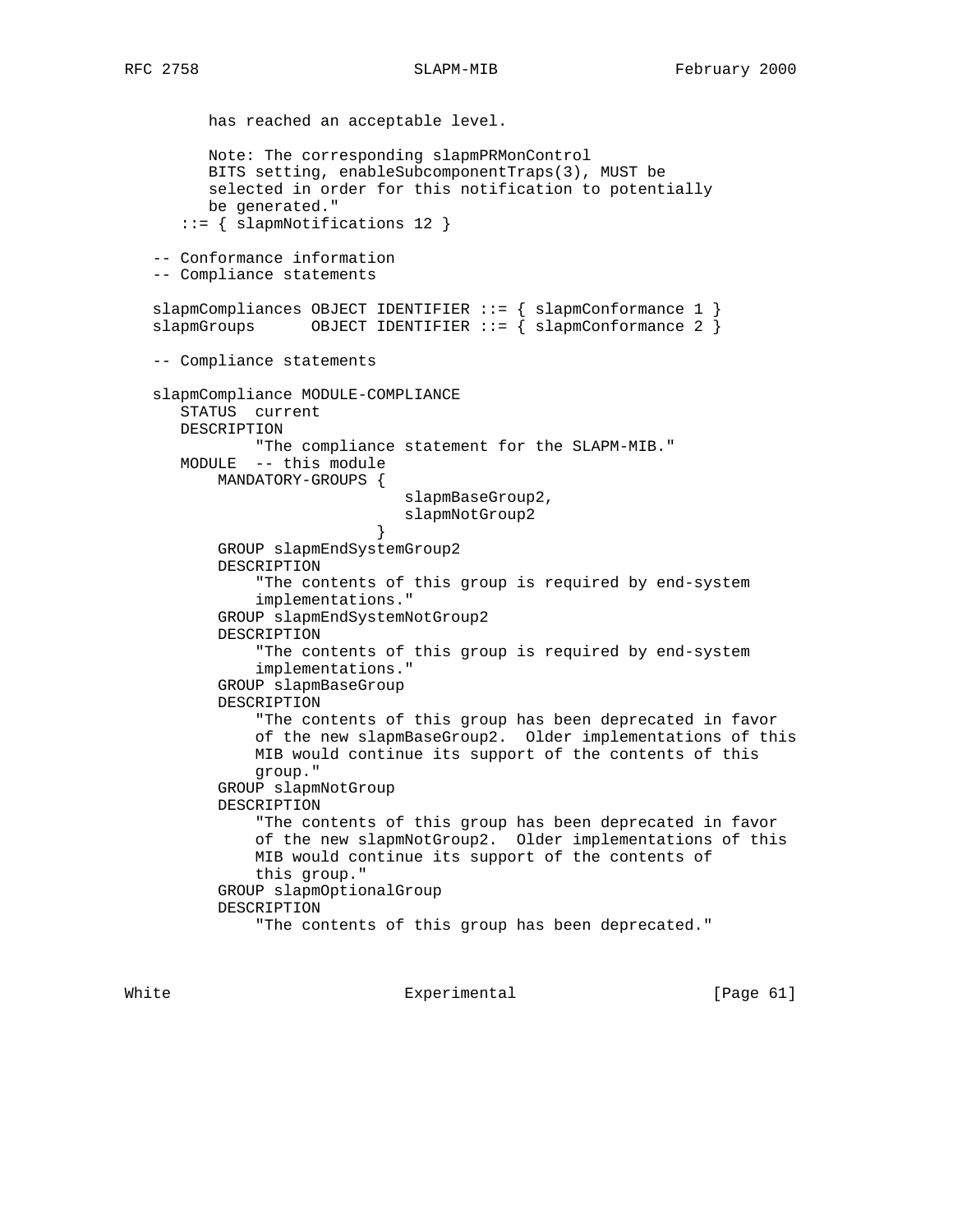GROUP slapmEndSystemGroup DESCRIPTION "The contents of this group has been deprecated in favor of the new slapmEndSystemGroup2. Older implementations of this MIB would continue its support of the contents of this group." GROUP slapmEndSystemNotGroup DESCRIPTION "The contents of this group has been deprecated in favor of the new slapmEndSystemNotGroup2. Older implementations of this MIB would continue its support of the contents of this group." ::= { slapmCompliances 1 } -- MIB groupings slapmBaseGroup OBJECT-GROUP OBJECTS { slapmSpinLock, slapmPolicyCountQueries, slapmPolicyCountAccesses, slapmPolicyCountSuccessAccesses, slapmPolicyCountNotFounds, slapmPolicyPurgeTime, slapmPolicyTrapEnable, slapmPolicyStatsOperStatus, slapmPolicyStatsActiveConns, slapmPolicyStatsFirstActivated, slapmPolicyStatsLastMapping, slapmPolicyStatsInOctets, slapmPolicyStatsOutOctets, slapmPolicyStatsConnectionLimit, slapmPolicyStatsTotalConns, slapmPolicyStatsCountAccepts, slapmPolicyStatsCountDenies, slapmPolicyStatsInDiscards, slapmPolicyStatsOutDiscards, slapmPolicyStatsInPackets, slapmPolicyStatsOutPackets, slapmPolicyStatsMinRate, slapmPolicyStatsMaxRate, slapmPolicyStatsMaxDelay, slapmPolicyMonitorControl, slapmPolicyMonitorStatus, slapmPolicyMonitorInterval, slapmPolicyMonitorIntTime, slapmPolicyMonitorCurrentInRate, slapmPolicyMonitorCurrentOutRate,

White Experimental Experimental [Page 62]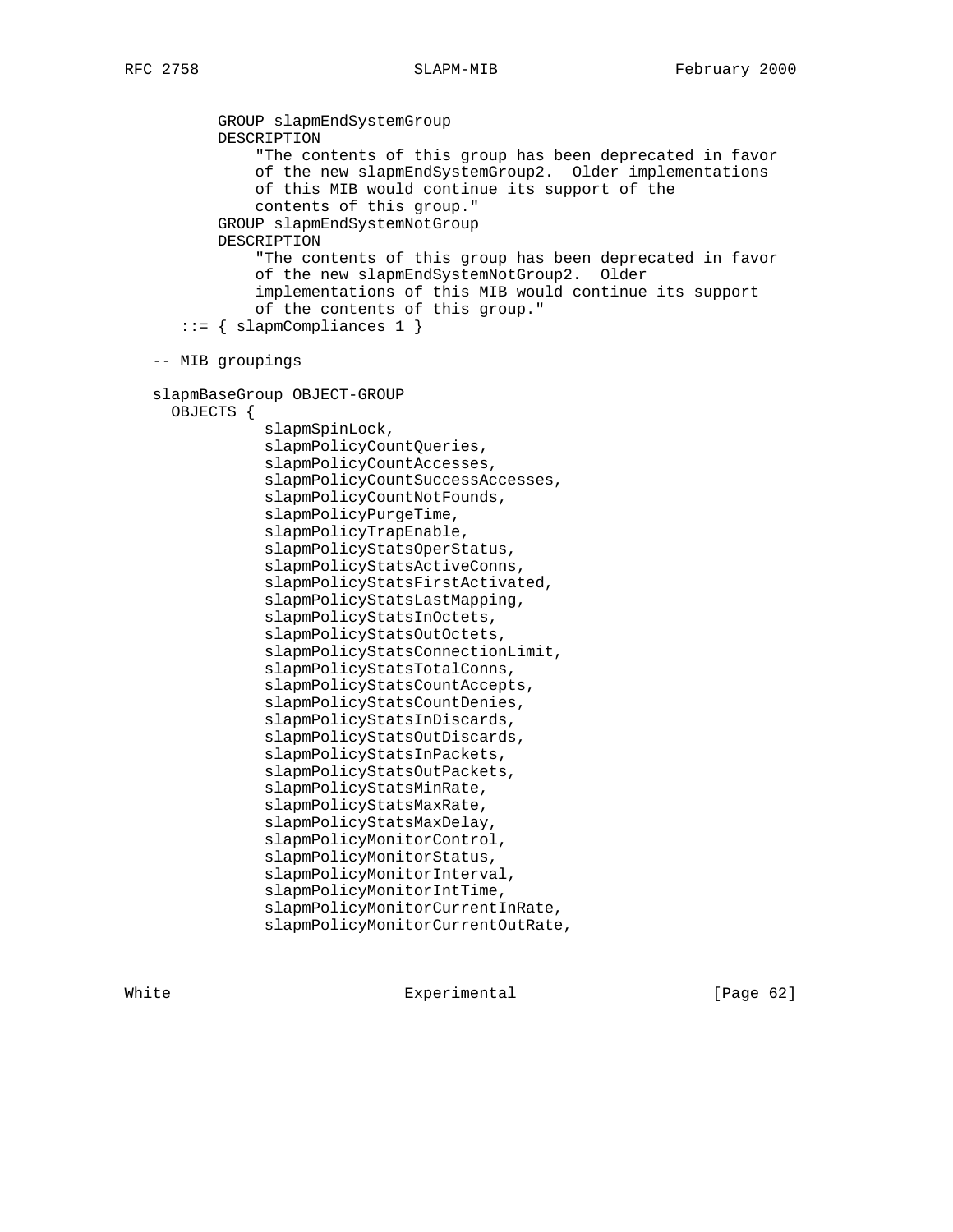```
 slapmPolicyMonitorMinRateLow,
                slapmPolicyMonitorMinRateHigh,
                slapmPolicyMonitorMaxRateHigh,
                slapmPolicyMonitorMaxRateLow,
                slapmPolicyMonitorMaxDelayHigh,
                slapmPolicyMonitorMaxDelayLow,
                slapmPolicyMonitorMinInRateNotAchieves,
                slapmPolicyMonitorMaxInRateExceeds,
                slapmPolicyMonitorMaxDelayExceeds,
                slapmPolicyMonitorMinOutRateNotAchieves,
                slapmPolicyMonitorMaxOutRateExceeds,
                slapmPolicyMonitorCurrentDelayRate,
                slapmPolicyMonitorRowStatus
 }
     STATUS deprecated
    DESCRIPTION
         "The group of objects defined by this MIB that are
        required for all implementations to be compliant."
     ::= \{ \text{slapmGroups 1 } \} slapmOptionalGroup OBJECT-GROUP
      OBJECTS {
                slapmPolicyStatsInProfileOctets,
                slapmPolicyStatsOutProfileOctets
 }
     STATUS deprecated
    DESCRIPTION
         "The group of objects defined by this MIB that are
         optional."
    ::= { slapmGroups 2 }
   slapmEndSystemGroup OBJECT-GROUP
      OBJECTS {
                slapmPolicyTrapFilter,
                slapmSubcomponentProtocol,
                slapmSubcomponentSystemAddress,
                slapmSubcomponentPolicyName,
                slapmSubcomponentTrafficProfileName,
                slapmSubcomponentLastActivity,
                slapmSubcomponentInOctets,
                slapmSubcomponentOutOctets,
                slapmSubcomponentTcpOutBufferedOctets,
                slapmSubcomponentTcpInBufferedOctets,
                slapmSubcomponentTcpReXmts,
                slapmSubcomponentTcpRoundTripTime,
                slapmSubcomponentTcpRoundTripVariance,
                slapmSubcomponentInPdus,
                slapmSubcomponentOutPdus,
```
White **Experimental** Experimental [Page 63]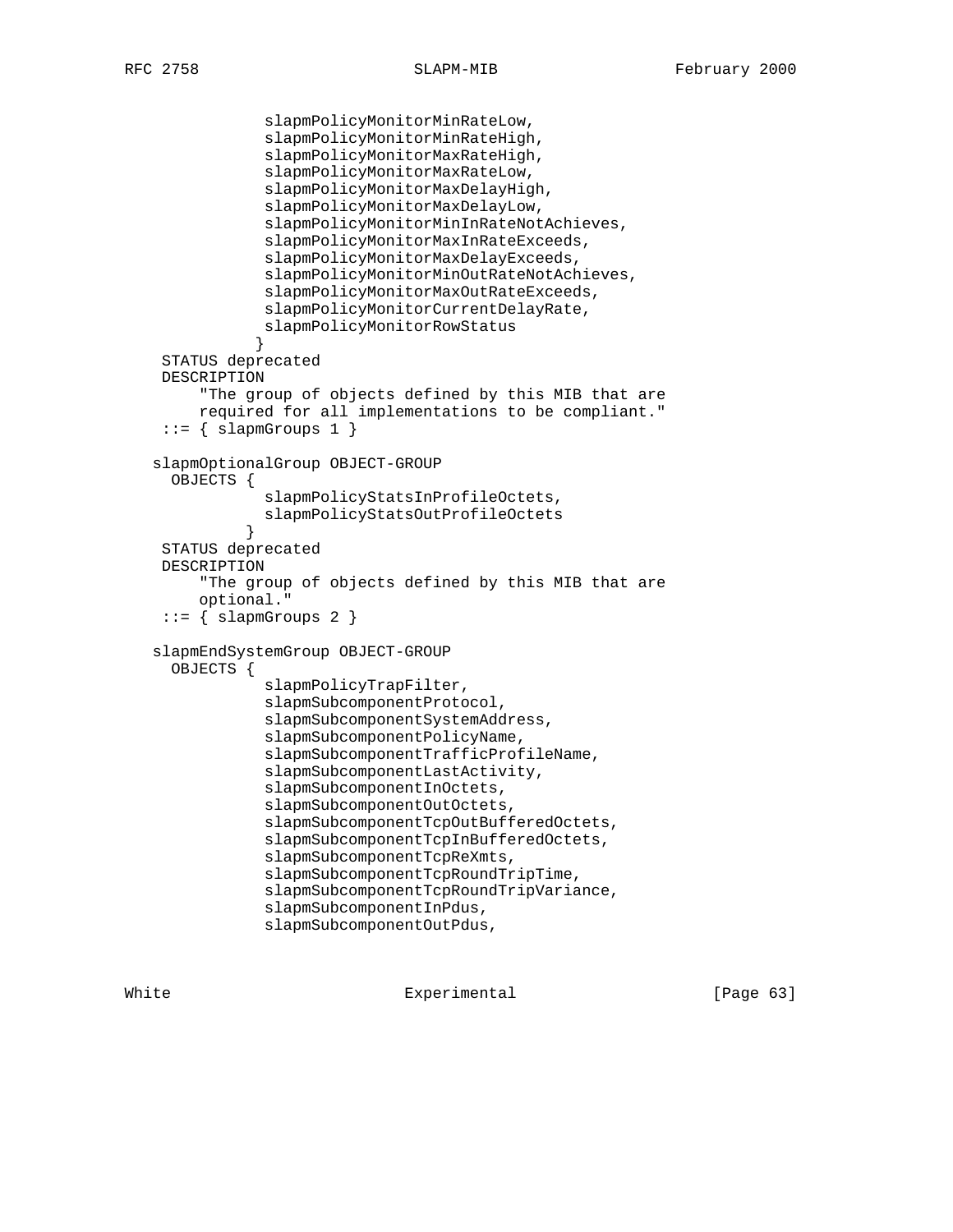```
 slapmSubcomponentApplName,
                slapmSubcomponentMonitorStatus,
                slapmSubcomponentMonitorIntTime,
                slapmSubcomponentMonitorCurrentOutRate,
                slapmSubcomponentMonitorCurrentInRate
 }
     STATUS deprecated
     DESCRIPTION
          "The group of objects defined by this MIB that are
         required for end system implementations."
     ::= \{ slapmGroups 3 \} slapmNotGroup NOTIFICATION-GROUP
     NOTIFICATIONS {
                slapmMonitoredEventNotAchieved,
                slapmMonitoredEventOkay,
                slapmPolicyProfileDeleted,
                slapmPolicyMonitorDeleted
 }
     STATUS deprecated
     DESCRIPTION
          "The group of notifications defined by this MIB that MUST
         be implemented."
     ::= { slapmGroups 4 }
   slapmEndSystemNotGroup NOTIFICATION-GROUP
     NOTIFICATIONS {
                slapmSubcomponentMonitoredEventNotAchieved,
                slapmSubcomponentMonitoredEventOkay
 }
     STATUS deprecated
     DESCRIPTION
          "The group of objects defined by this MIB that are
         required for end system implementations."
     ::= \{ slapmGroups 5 \} slapmBaseGroup2 OBJECT-GROUP
     OBJECTS {
                slapmSpinLock,
                slapmPolicyCountQueries,
                slapmPolicyCountAccesses,
                slapmPolicyCountSuccessAccesses,
                slapmPolicyCountNotFounds,
                slapmPolicyPurgeTime,
                slapmPolicyTrapEnable,
                slapmPolicyNameOfRule,
                slapmPolicyRuleStatsOperStatus,
                slapmPolicyRuleStatsActiveConns,
```
White Experimental Experimental [Page 64]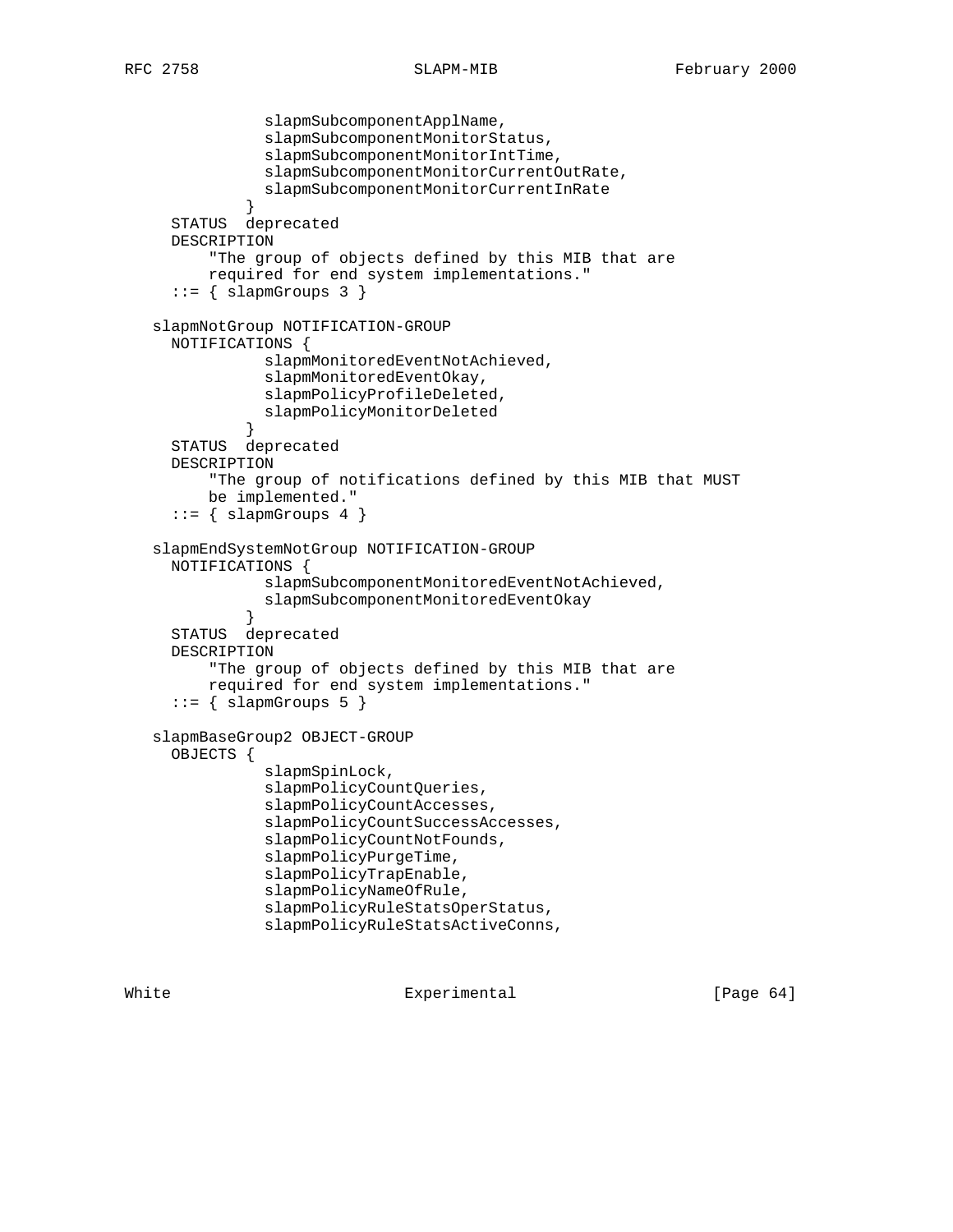```
 slapmPolicyRuleStatsTotalConns,
                slapmPolicyRuleStatsLActivated,
                slapmPolicyRuleStatsLastMapping,
                slapmPolicyRuleStatsInOctets,
                slapmPolicyRuleStatsOutOctets,
                slapmPolicyRuleStatsConnLimit,
                slapmPolicyRuleStatsCountAccepts,
                slapmPolicyRuleStatsCountDenies,
                slapmPolicyRuleStatsInDiscards,
                slapmPolicyRuleStatsOutDiscards,
                slapmPolicyRuleStatsInPackets,
                slapmPolicyRuleStatsOutPackets,
                slapmPolicyRuleStatsInProOctets,
                slapmPolicyRuleStatsOutProOctets,
                slapmPolicyRuleStatsMinRate,
                slapmPolicyRuleStatsMaxRate,
                slapmPolicyRuleStatsMaxDelay,
                slapmPolicyRuleStatsTotalRsvpFlows,
                slapmPolicyRuleStatsActRsvpFlows,
                slapmPRMonControl,
                slapmPRMonStatus,
                slapmPRMonInterval,
                slapmPRMonIntTime,
                slapmPRMonCurrentInRate,
                slapmPRMonCurrentOutRate,
                slapmPRMonMinRateLow,
                slapmPRMonMinRateHigh,
                slapmPRMonMaxRateHigh,
                slapmPRMonMaxRateLow,
                slapmPRMonMaxDelayHigh,
                slapmPRMonMaxDelayLow,
                slapmPRMonMinInRateNotAchieves,
                slapmPRMonMaxInRateExceeds,
                slapmPRMonMaxDelayExceeds,
                slapmPRMonMinOutRateNotAchieves,
                slapmPRMonMaxOutRateExceeds,
                slapmPRMonCurrentDelayRate,
                slapmPRMonRowStatus
 }
     STATUS current
     DESCRIPTION
         "The group of objects defined by this MIB that are
         required for all implementations to be compliant."
     ::= \{ \text{slapmGroups 6 } \} slapmEndSystemGroup2 OBJECT-GROUP
      OBJECTS {
                slapmPolicyTrapFilter,
```
White Experimental Experimental [Page 65]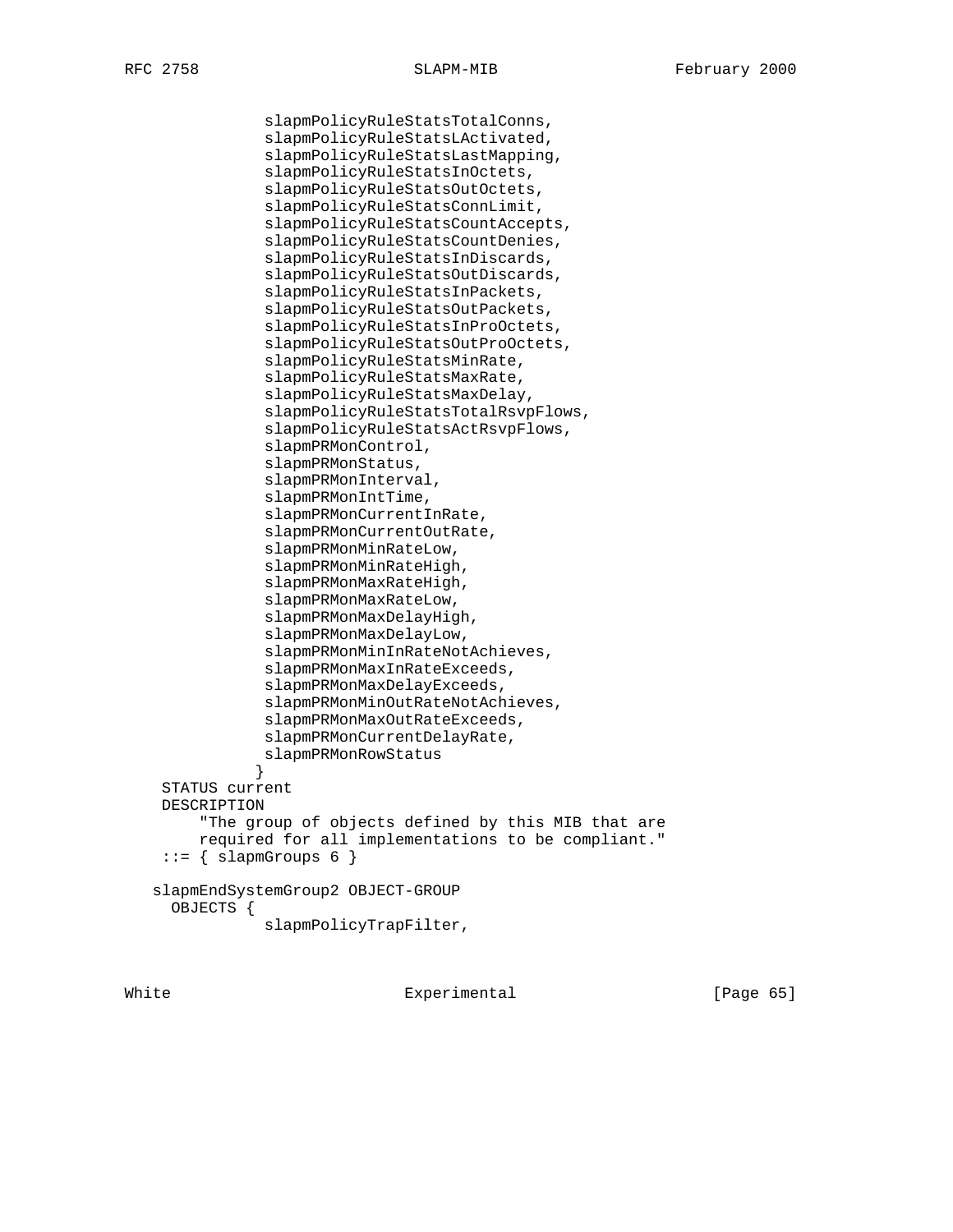```
 slapmSubcomponentProtocol,
                slapmSubcomponentSystemAddress,
                slapmSubcomponentLastActivity,
                slapmSubcomponentInOctets,
                slapmSubcomponentOutOctets,
                slapmSubcomponentTcpOutBufferedOctets,
                slapmSubcomponentTcpInBufferedOctets,
                slapmSubcomponentTcpReXmts,
                slapmSubcomponentTcpRoundTripTime,
                slapmSubcomponentTcpRoundTripVariance,
                slapmSubcomponentInPdus,
                slapmSubcomponentOutPdus,
                slapmSubcomponentApplName,
                slapmSubcomponentMonitorStatus,
                slapmSubcomponentMonitorIntTime,
                slapmSubcomponentMonitorCurrentOutRate,
                slapmSubcomponentMonitorCurrentInRate,
                slapmSubcomponentPolicyRuleIndex
 }
     STATUS current
     DESCRIPTION
          "The group of objects defined by this MIB that are
         required for end system implementations."
     ::= { slapmGroups 7 }
   slapmNotGroup2 NOTIFICATION-GROUP
     NOTIFICATIONS {
                slapmPolicyRuleMonNotOkay,
                slapmPolicyRuleMonOkay,
                slapmPolicyRuleDeleted,
                slapmPolicyRuleMonDeleted
 }
     STATUS current
     DESCRIPTION
          "The group of notifications defined by this MIB that MUST
         be implemented."
     ::= { slapmGroups 8 }
   slapmEndSystemNotGroup2 NOTIFICATION-GROUP
     NOTIFICATIONS {
                slapmSubcMonitorNotOkay,
                slapmSubcMonitorOkay
 }
     STATUS current
     DESCRIPTION
          "The group of objects defined by this MIB that are
         required for end system implementations."
     ::= { slapmGroups 9 }
```
White Experimental Experimental [Page 66]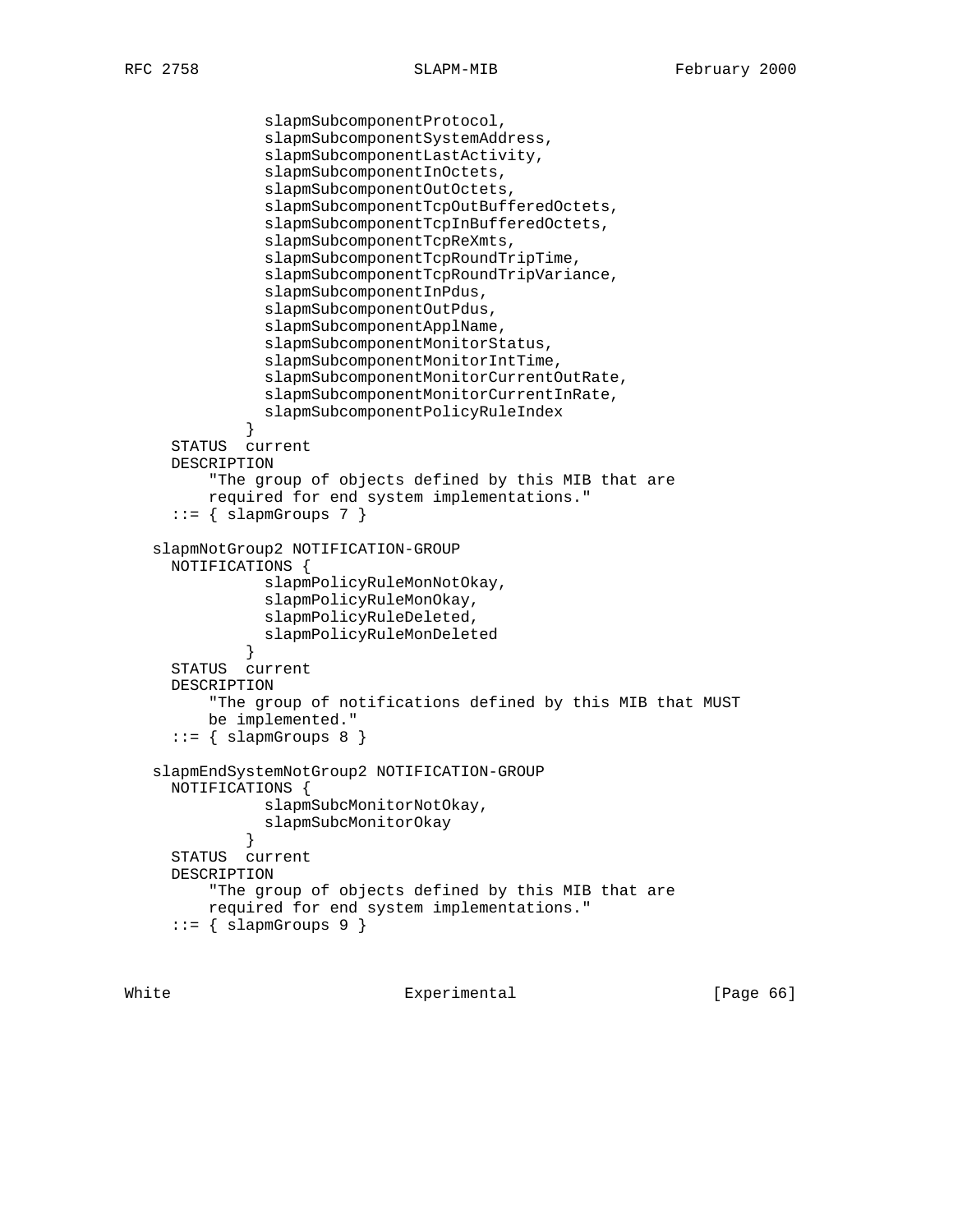END

### 5.0 Security Considerations

 Certain management information in the MIB defined by this document may be considered sensitive in some network environments. Therefore, authentication of received SNMP requests and controlled access to management information SHOULD be employed in such environments. The method for this authentication is a function of the SNMP Administrative Framework, and has not been expanded by this MIB.

 To facilitate the provisioning of access control by a security administrator using the View-Based Access Control Model (VACM) defined in RFC 2575 [11] for tables in which multiple users may need to independently create or modify entries, the initial index is used as an "owner index" (refer to slapmPRMonOwnerIndex in an slapmPRMonEntry). Such an initial index has a syntax of SnmpAdminString, and can thus be trivially mapped to a securityName or groupName as defined in VACM, in accordance with a security policy.

 All entries in related tables belonging to a particular user will have the same value for this initial index. For a given user's entries in a particular table, the object identifiers for the information in these entries will have the same subidentifiers (except for the "column" subidentifier) up to the end of the encoded owner index. To configure VACM to permit access to this portion of the table, one would create vacmViewTreeFamilyTable entries with the value of vacmViewTreeFamilySubtree including the owner index portion, and vacmViewTreeFamilyMask "wildcarding" the column subidentifier. More elaborate configurations are possible. The VACM access control mechanism described above provides control

 It is RECOMMENDED that the slapmPRMonTable (equivalent to the deprecated slapmPolicyMonitorTable) and the slapmSubcomponentTable not be supported in insecure environments.

### 6.0 Intellectual Property

 The IETF takes no position regarding the validity or scope of any intellectual property or other rights that might be claimed to pertain to the implementation or use of the technology described in this document or the extent to which any license under such rights might or might not be available; neither does it represent that it has made any effort to identify any such rights. Information on the IETF's procedures with respect to rights in standards-track and standards-related documentation can be found in BCP-11. Copies of claims of rights made available for publication and any assurances of

White Experimental Experimental [Page 67]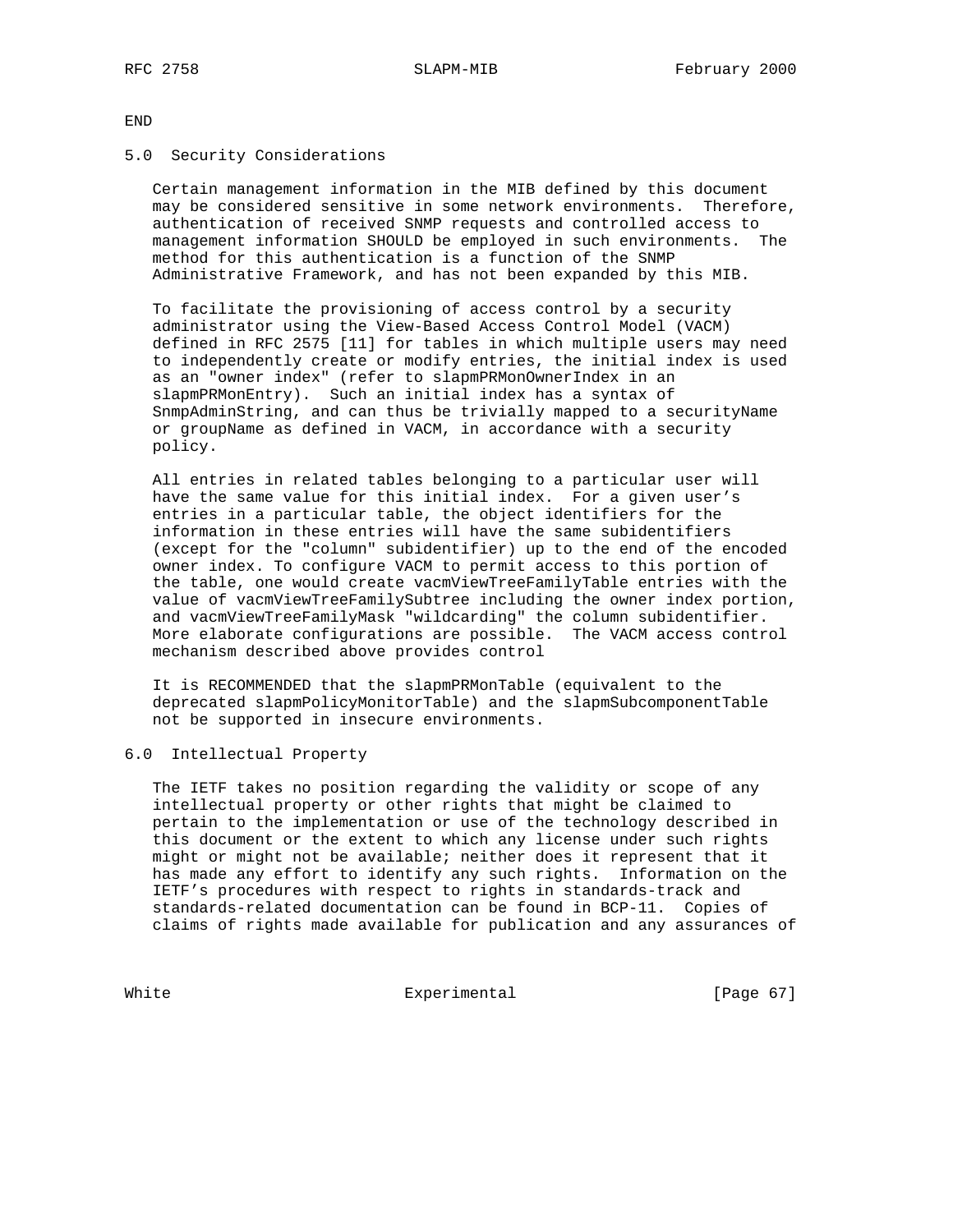licenses to be made available, or the result of an attempt made to obtain a general license or permission for the use of such proprietary rights by implementers or users of this specification can be obtained from the IETF Secretariat.

 The IETF invites any interested party to bring to its attention any copyrights, patents or patent applications, or other proprietary rights which may cover technology that may be required to practice this standard. Please address the information to the IETF Executive Director.

7.0 Acknowledgments

 This document is an individual submission and not the product of any IETF working group. Special thanks should be given to Robert Moore of IBM for his numerous reviews.

## 8.0 References

- [1] Case, J., Fedor, M., Schoffstall, M. and J. Davin, "Simple Network Management Protocol", STD 15, RFC 1157, May 1990.
- [2] McCloghrie, K. and M. Rose, Editors, "Management Information Base for Network Management of TCP/IP-based internets: MIB-II", STD 17, RFC 1213, March 1991.
- [3] McCloghrie, K., Perkins, D., Schoenwaelder, J., Case, J., Rose, M. and S. Waldbusser, "Structure of Management Information Version 2 (SMIv2)", STD 58, RFC 2578, April 1999.
- [4] McCloghrie, K., Perkins, D., Schoenwaelder, J., Case, J., Rose, M. and S. Waldbusser, "Textual Conventions for SMIv2", STD 58, RFC 2579, April 1999.
- [5] McCloghrie, K., Perkins, D., Schoenwaelder, J., Case, J., Rose, M. and S. Waldbusser, "Conformance Statements for SMIv2", STD 58, RFC 2580, April 1999.
- [6] Case, J., McCloghrie, K., Rose, M. and Waldbusser, S., "Protocol Operations for Version 2 of the Simple Network Management Protocol (SNMPv2)", RFC 1905, January 1996.
- [7] Harrington D., Presuhn, R. and B. Wijnen, "An Architecture for Describing SNMP Management Frameworks", RFC 2571, April 1999.
- [8] Case, J., Harrington D., Presuhn, R. and B. Wijnen, "Message Processing and Dispatching for the Simple Network Management Protocol (SNMP)", RFC 2572, April 1999.

White Experimental Experimental [Page 68]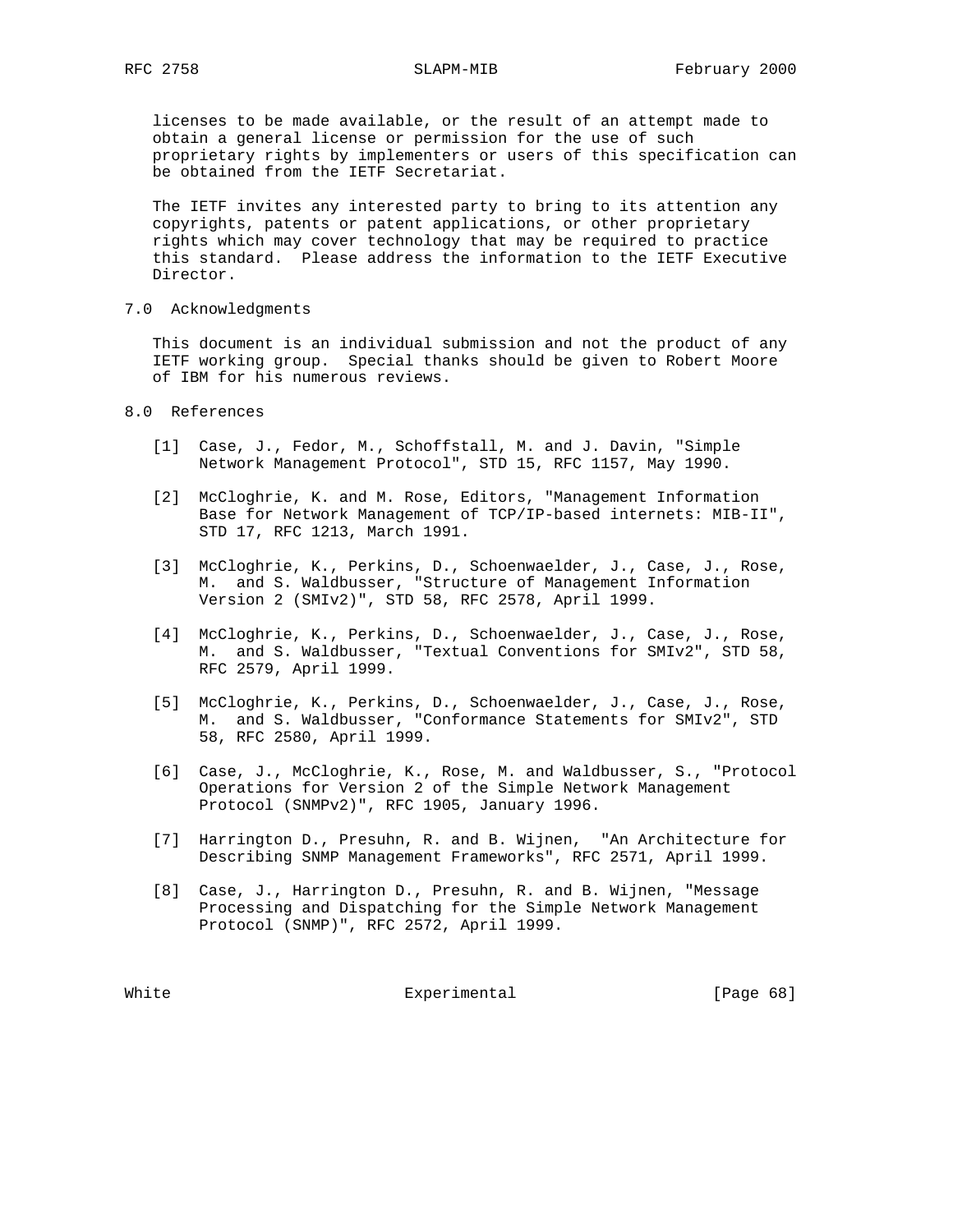- [9] Levi D., Meyer P. and B. Stewart, "SNMPv3 Applications", RFC 2573, April 1999.
- [10] Blumenthal, U. and B. Wijnen, "User-based Security Model (USM) for version 3 of the Simple Network Management Protocol (SNMPv3)", RFC 2574, April 1999.
- [11] Wijnen, B., Presuhn, R. and K. McCloghrie, "View-based Access Control Model (VACM) for the Simple Network Management Protocol (SNMP)", RFC 2575, April 1999.
- [12] Hovey, R. and S. Bradner, "The Organizations Involved in the IETF Standards Process", BCP 11, RFC 2028, October 1996.
- [13] Bradner, S., "Key words for use in RFCs to Indicate Requirement Levels", BCP 14, RFC 2119, March 1997.
- [14] Rose, M. and K. McCloghrie, "Structure and Identification of Management Information for TCP/IP-based Internets", STD 16, RFC 1155, May 1990.
- [15] Rose, M. and K. McCloghrie, "Concise MIB Definitions", STD 16, RFC 1212, March 1991.
- [16] Rose, M., "A Convention for Defining Traps for use with the SNMP", RFC 1215, March 1991.
- [17] Case, J., McCloghrie, K., Rose, M. and S. Waldbusser, "Introduction to Community-based SNMPv2", RFC 1901, January 1996.
- [18] Case, J., McCloghrie, K., Rose, M. and S. Waldbusser, "Transport Mappings for Version 2 of the Simple Network Management Protocol (SNMPv2)", RFC 1906, January 1996.
- [19] McCloghrie, K. and A. Bierman, "Entity MIB using SMIv2", RFC 2037, October 1996.
- [20] Bradner, S., "The Internet Standards Process -- Revision 3", BCP 9, RFC 2026, October 1996.

White **Experimental** Experimental [Page 69]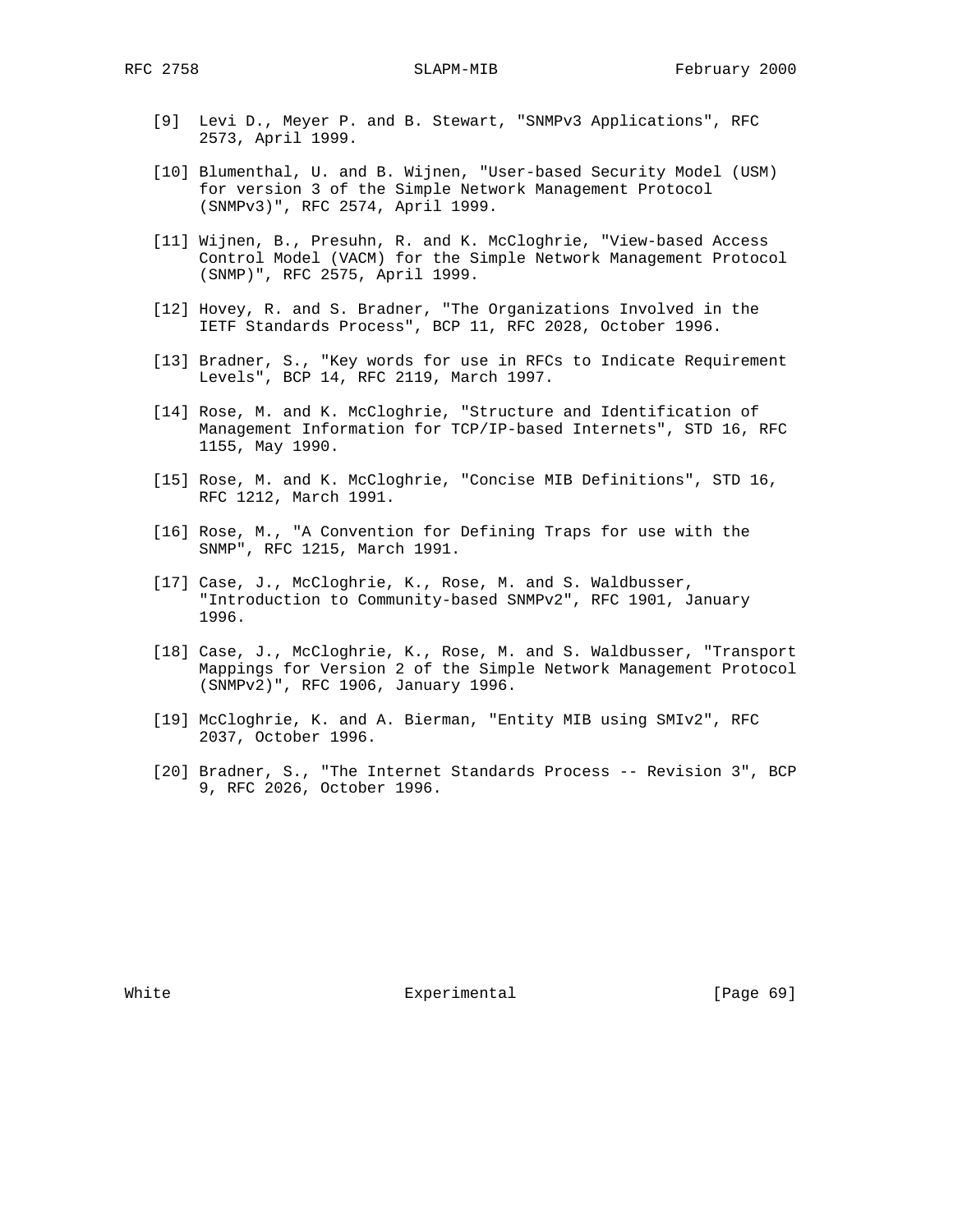9.0 Author's Address

 Kenneth D. White Dept. BRQA/Bldg. 501/G114 IBM Corporation P.O.Box 12195 3039 Cornwallis Research Triangle Park, NC 27709, USA

EMail: wkenneth@us.ibm.com

White Experimental Experimental [Page 70]